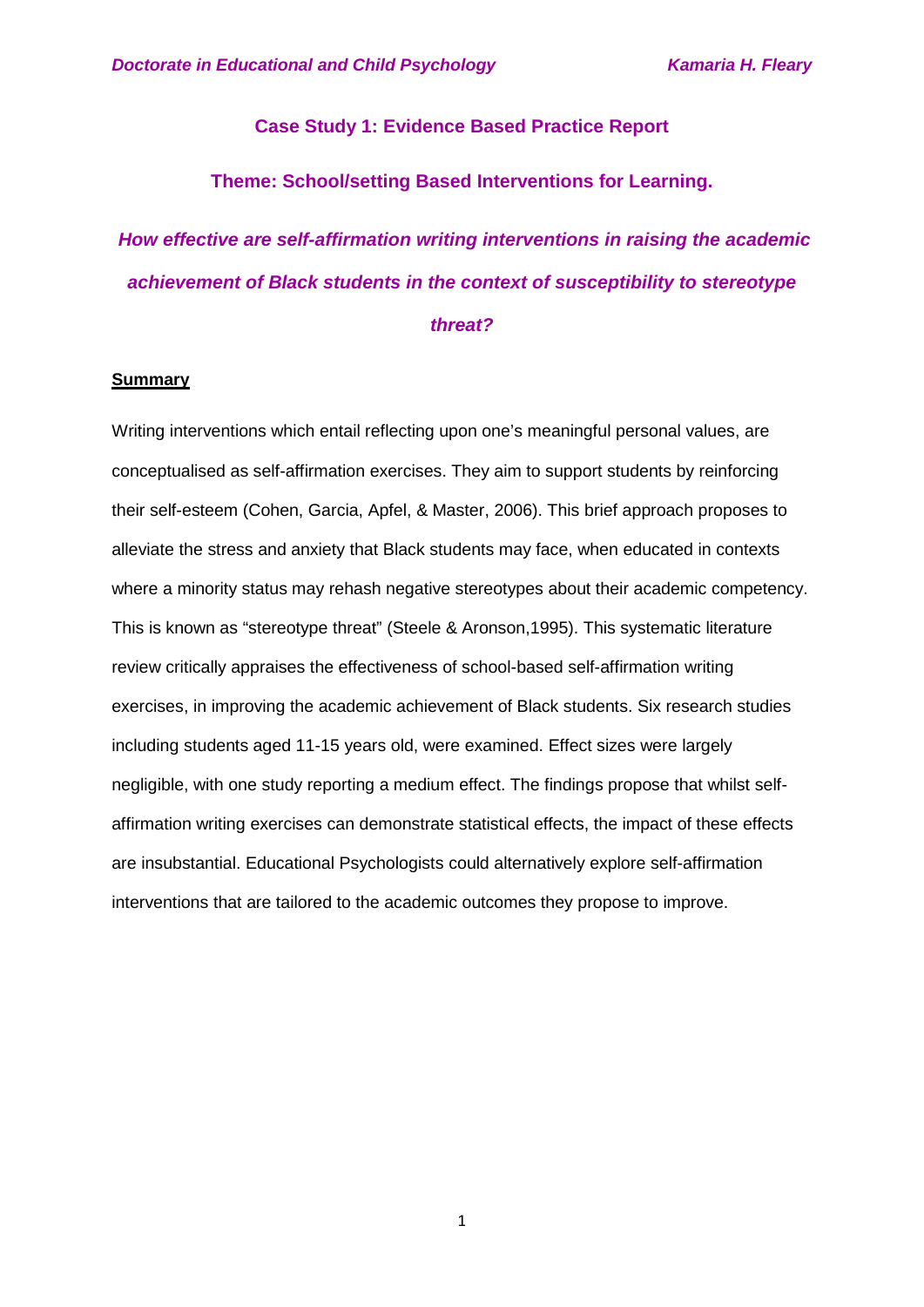#### **Introduction**

#### *The Psychological Theory of Stereotype Threat*

Historical theories of intelligence often highlighted differences in academic ability (via Intelligence Quotient (IQ) testing) between Black students and students of other ethnic groups (Neisser et al. 1996). Unfortunately, findings of lower performance on such tests by Black students, were attributed by Educational Psychologist Arthur Jensen to racial differences in genetics (Jensen, 1972).

Whilst such views remain unfounded (Neisser et al. 1996), they have had implications in the enduring existence of negative stereotypes about the academic competency of Black students. The extent of this impact has been examined within psychological literature as "stereotype threat" (Steele & Aronson, 1995). Stereotype threat has been conceptualised as the psycho-social experience of belonging to a group which has been the recipient of negative typecasts regarding theories of intelligence; whereby awareness of such theories can contribute to the development of "inferiority anxiety" when faced with threats in an academic environment (Steele & Aronson, 1995)

Regardless of whether an individual subscribes to the stereotype, simply sharing membership to their ethnic group can make them susceptible to its effects (Hanselman, Rozek, Grigg, & Borman, 2017). Such effects include impediments upon one's performance and achievement through the experience of arousal and stress (Cohen et al. 2006) and the development of a negative self-consciousness which prompts personal worries (Taylor & Walton, 2011). Both experiences are thought to inhibit a student's ability to effectively engage in a learning task; through impeding skills such as the ability to manage cognitive load (Taylor & Walton, 2011). The outcomes of these experiences can extend to attributions about one's belonging in academic environments and ability to achieve (Pennington, Heim, Levy, & Larkin, 2016; Taylor & Walton, 2011); which can aid disengagement and result in lowered academic performance.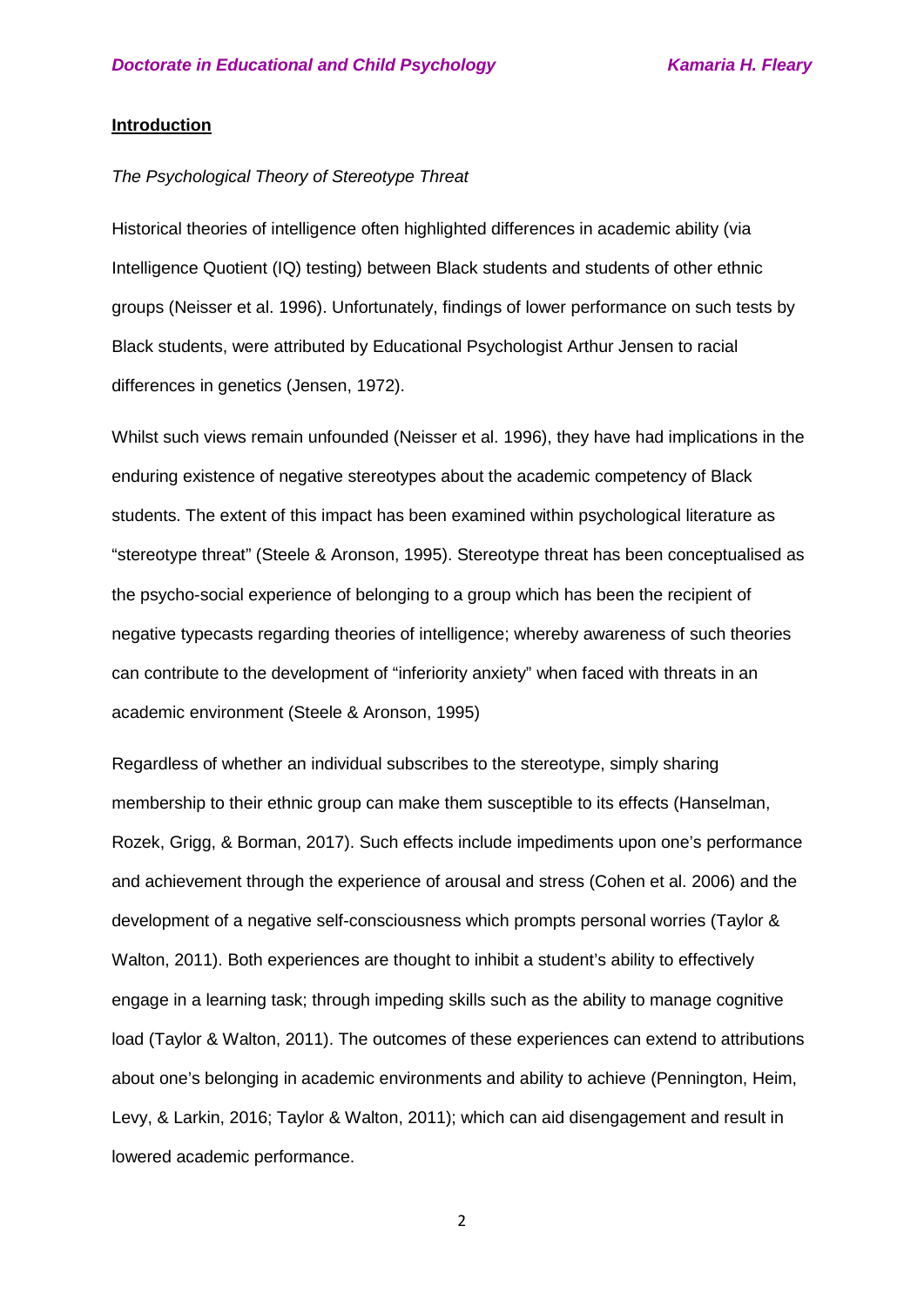#### *How self-affirmation writing interventions alleviate the impact of stereotype threat*

To reduce the harmful impact of stereotype threat, interventions with a socio-psychological foundation have been proposed to help students change the way they view themselves in relation to their academic environment and their ability. These interventions range from increasing the visibility of role models who negate negative typecasts (Shapiro, Williams, & Hambarchyan, 2013); promoting intergroup similarities (Rosenthal & Crisp, 2006), teaching students that intelligence can be malleable (Good, Aronson, & Inzlicht, 2003) and affirming students' values to promote belonging and reduce stress (Cohen et al. 2006; Shnabel, Purdie-Vaughns, Cook, Garcia, & Cohen, 2013).

Nevertheless, all interventions centre on the concept of increasing student belonging within academic environments and appear to draw upon theories of belonging (Shnabel et al. 2013). Such theories (Baumeister & Leary, 1995; Maslow, 1943) propose that belonging is a fundamental human psychological need which serves as a prerequisite to be able to selfactualise and achieve one's full potential. This also includes academic potential; whereby experimental evidence has shown that social exclusion can lead to large decrements in school test performance and on IQ tests (Baumeister, Twenge, & Nuss, 2002); through diminishing information processing, logic and reasoning skills.

Self-affirmation interventions are thought to be most simply and effectively employed prior to academic testing (Cohen et al. 2006), by having students select a list of values and then engage in affirmative writing regarding those values. This is thought to negate stereotypes and consequently reduce the cognitive load and defences (Bowen, Wegmann, & Webber, 2013). Most namely, Cohen et al. (2006) designed a self-affirmation intervention which demonstrated noteworthy effectiveness for Black students. The intervention was deemed to have long term effects of raising these students' Grade Point Averages (GPA) up to 0.41 points and reducing the Black-White student achievement gap by up to 40% (Cohen et al. 2006; Cohen, Garcia, Purdie-Vaughns, Apfel, & Brzustoski, 2009). Thus, this research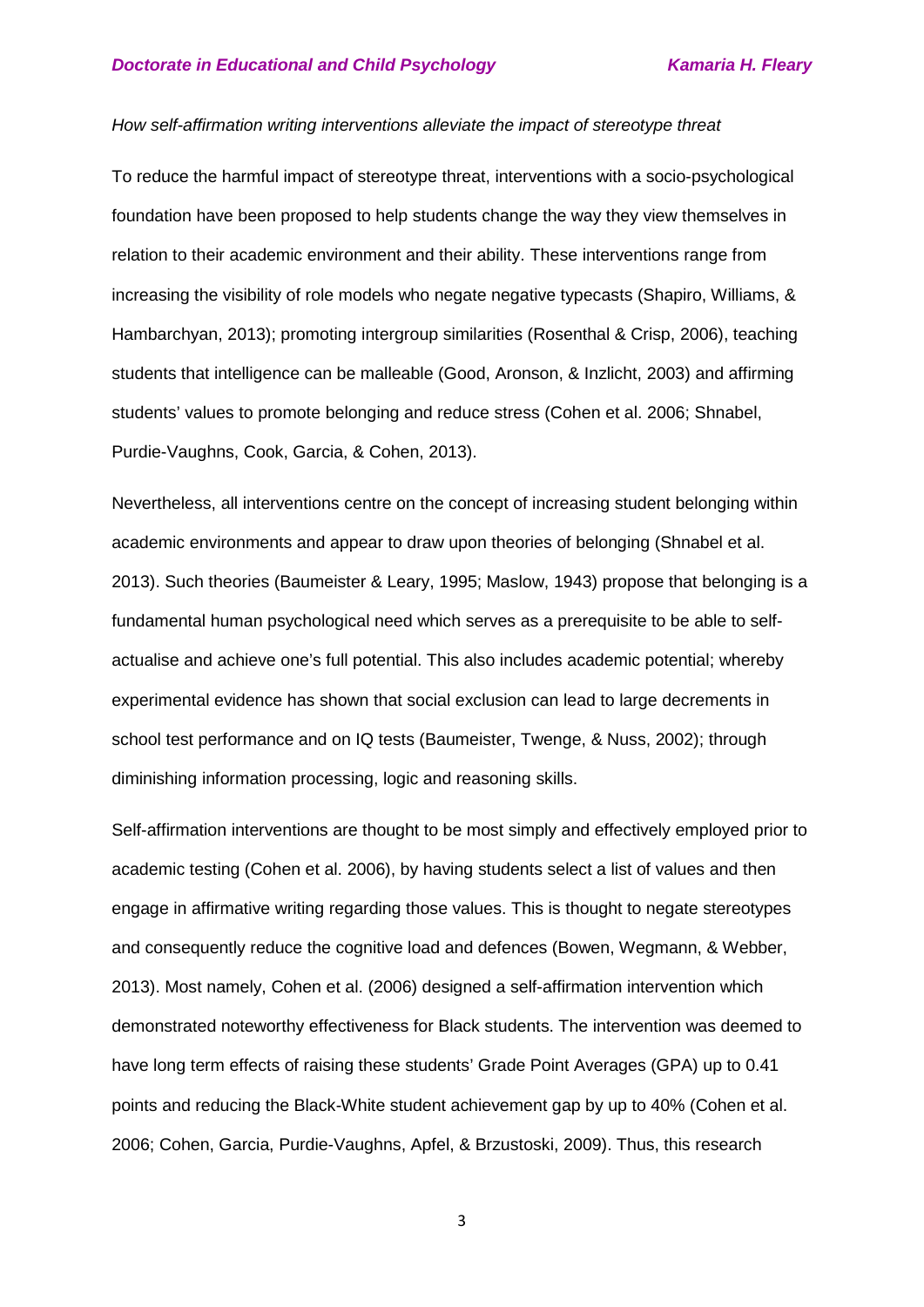serves as the foundation of this review; whereby replicable studies were sought in order to establish consensus within the literature on the effectiveness of this intervention.

#### *Rationale and Relevance to the practice of Educational Psychologists*

Whilst stereotype threat has existed within literature since 1995, a surge in interventions in the United States coincided with the No Child Left Behind Act (2002-2015); which focused on addressing the achievement gap of minority ethnic groups. Extensive literature explores the achievement gap in the context of stereotype threat amongst Black students (Cohen et al. 2009; Ladson-Billings, 2006; Steele & Aronson, 1995).

Similarly, within the UK, long-standing concerns over the achievement of some Black students<sup>[1](#page-3-0)</sup> have been raised (Rampton, 1981) and more recently regarding their exclusion from school (Rollock, Gillborn, Vincent, & Ball, 2015; Timpson, 2019) and overrepresentation in alternative educational provisions (Department for Education, 2019). In a review exploring the achievement gap over the last 25 years (Gillborn, Demack, Rollock, & Warmington, 2017) practice such as specialist provision placements and Ethnic Minority Achievement Grants (EMAG) have been highlighted as ineffective in ameliorating the gap. Black students remain one to two and a half times more likely to underachieve (Gillborn et al. 2017). This extends to university education whereby a 25.3% gap exists between Black and White students qualifying with a First or 2:1 degree (Higher Education Statistics Agency, 2017). With the SEND Code of Practice (2014) extending the remit of Educational Psychologists to work with children and young people until the age of 25, it is paramount to explore schoolbased interventions that can re-shape the educational trajectories and consequently life outcomes of Black students.

Additionally, another publication by the Department for Education (Graham, White, Edwards, Potter, & Street, 2019) has placed an emphasis on pupils' sense of belonging and wellbeing

 $\overline{\phantom{a}}$ 

<span id="page-3-0"></span><sup>1</sup> The concerns predominantly centre on children of Black Caribbean / West Indian heritage, although some data has used the term "Black" to also include children of Black African heritage.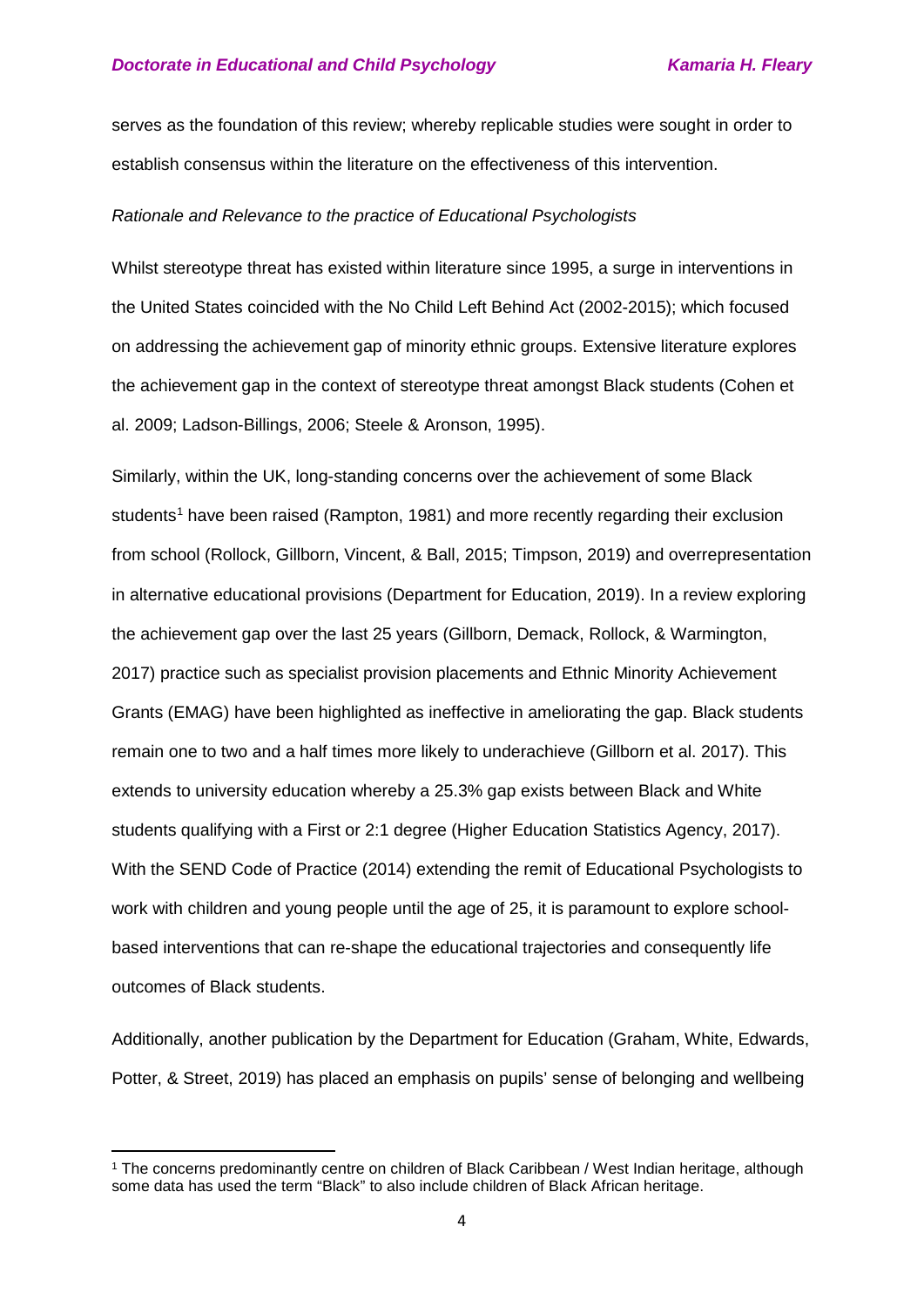and the proactive application of equality principles as avenues for school development. Feeling undervalued and the experience of being negatively racially stereotyped was highlighted as a factor that prompted disengagement amongst pupils; reiterating the literature on stereotype threat. Furthermore, Educational Psychologists Hamilton and Morgan ([2](#page-4-0)018) found that Black students<sup>2</sup> who transferred from alternative provision to Further Education named belonging as a key factor to their success. The authors recommended that Educational Psychologists are best placed to work with schools to facilitate changes in practice, to increase learner attainment, pupil wellbeing and a sense of belonging. This work can manifest in Educational Psychologists implementing effective school-based interventions which target belonging and achievement.

Whilst systematic reviews in the UK exist on the concept of stereotype threat (Pennington et al. 2016), at present there are few systematic reviews that have specifically looked at interventions which target it. Where these exist, reviews have considered a range of different interventions as interchangeable or looked at the effectiveness of the interventions through combining samples of different ethnic groups (Shapiro et al. 2013). This approach makes it difficult to distinguish the particular effectiveness of an intervention for Black students. In one review where this has been done (Aronson, Cohen, & McColskey, &, 2009), just three interventions were considered, yet all were distinctly different. Thus, this review aims to specifically evaluate the effectiveness of self-affirmation writing interventions in raising the academic achievement of Black students.

#### *Review Question:*

 $\overline{\phantom{a}}$ 

How effective are self-affirmation writing interventions in raising the academic achievement of Black students in the context of susceptibility to stereotype threat?

<span id="page-4-0"></span><sup>&</sup>lt;sup>2</sup> Contact was made with the authors who confirmed the demographics of their sample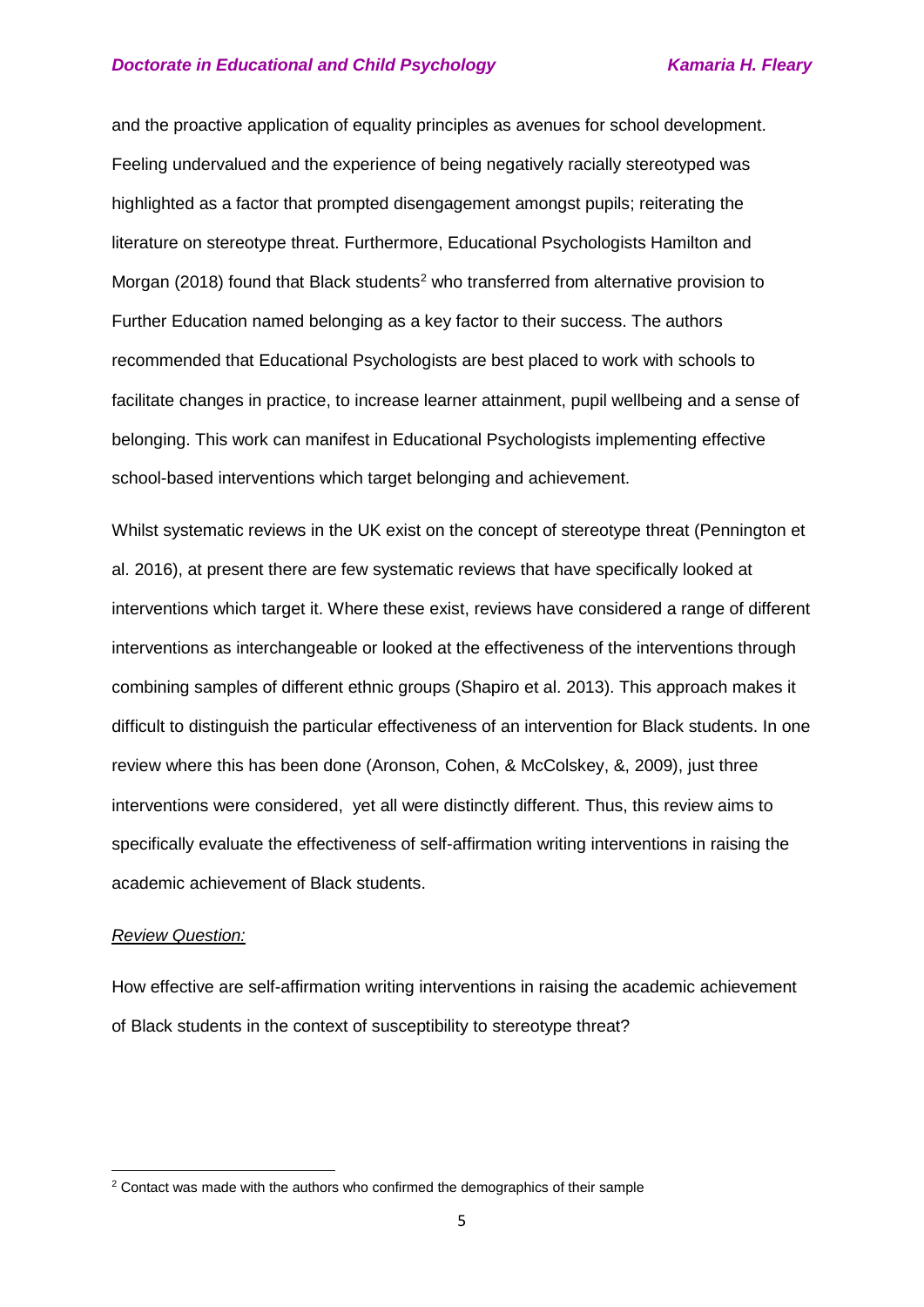#### **Literature Search:**

A systematic literature search was conducted on 31<sup>st</sup> December 2019. Table 1 indicates the search terms entered into ERIC, PsychINFO, Web of Science and The Cochrane Library databases and the filters applied. The terms include a variation of demographic descriptors that may refer to students whose ethnicity is Black. In addition, the terms include variations of the terminology used to measure academic outcomes. Within the literature on stereotype threat, measures of attainment and achievement have both been used; sometimes interchangeably (Selm, Peterson, Hess, Beck, & McHale, 2019; Steele & Aronson, 1995). Terms such as "attainment gap" or "achievement gap" have also been included to gather studies that consider the impact of interventions in raising attainment of Black students, relative to pupils belonging to other ethnic groups.

120 studies resulted from the search. Table 2 displays the inclusion and exclusion criteria for screening studies. Figure  $1 - a$  PRISMA flow diagram illustrates the study selection procedure. Six studies were included in this review for critical appraisal (Appendix A, Table 7). Appendix A also includes tables of the excluded studies and the rationale.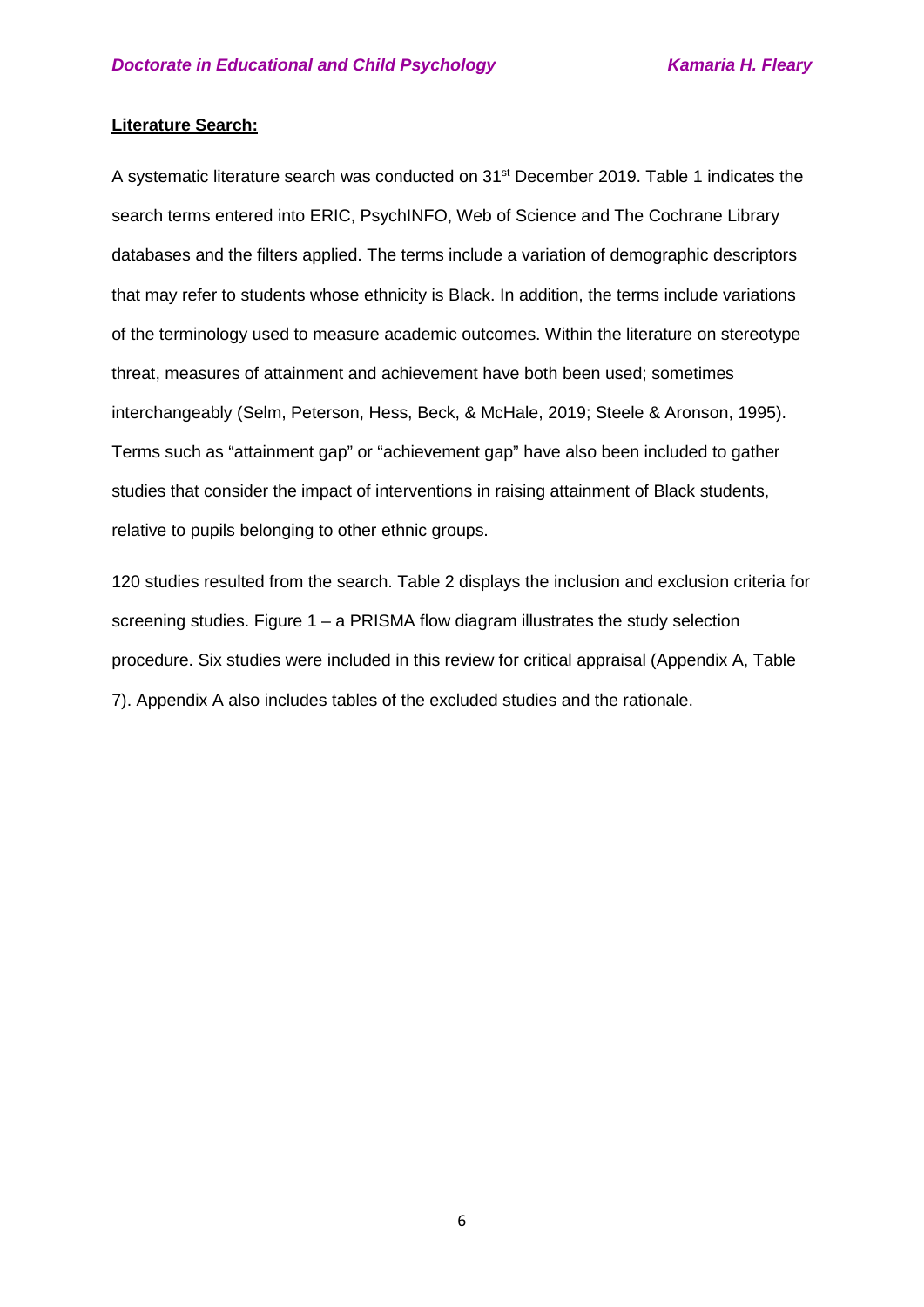Table 1.

#### *Search Terms for Databases*

| Participants                                                                                                                                                                                                                                                                                                                                                                                                                                                                                                                                                                                                             |            | Intervention                                                                  |            | Outcome                                                                                                                                                                                                                                   |
|--------------------------------------------------------------------------------------------------------------------------------------------------------------------------------------------------------------------------------------------------------------------------------------------------------------------------------------------------------------------------------------------------------------------------------------------------------------------------------------------------------------------------------------------------------------------------------------------------------------------------|------------|-------------------------------------------------------------------------------|------------|-------------------------------------------------------------------------------------------------------------------------------------------------------------------------------------------------------------------------------------------|
| <b>Black Students</b><br>OR Black<br>American<br><b>Students OR</b><br>African American*<br><b>Students OR</b><br><b>Black Brit*</b><br><b>Students OR</b><br>Black Caribbean*<br><b>Students OR Afro-</b><br>Caribbean*<br>students OR<br>African-<br>Caribbean*<br>Students OR<br>African* Students<br>OR African<br>Descen* Students<br><b>Black Pupils OR</b><br><b>Black American</b><br>Pupils OR African<br>American* Pupils<br>OR Black Brit*<br>Pupils OR Black<br>Caribbean* Pupils<br>OR Afro-<br>Caribbean* Pupils<br>OR African-<br>Caribbean* Pupils<br>OR African* Pupils<br>OR African<br>Descen* Pupils | <b>AND</b> | Stereotype<br>Threat<br>Intervention*<br>OR Reducing<br>stereotype<br>threat* | <b>AND</b> | Attainment OR achievement OR<br>Academic achievement OR<br>Academic attainment OR academic perform*<br>OR academic outcome*OR attainment<br>outcome*<br>Achievement gap OR<br>Attainment gap OR academic success OR<br>attainment success |

*Note*. Filters were applied to limit the search to publications in the English language (as for the purpose of this review, it was not possible to access or translate literature in other languages) and from the year that the concept of stereotype threat was first published - 1995 (Steele & Aronson, 1995).

*\**truncation signifies that searches can yield results for variations of the word. For example, descen\* can also yield results for 'descent' and 'descendants'.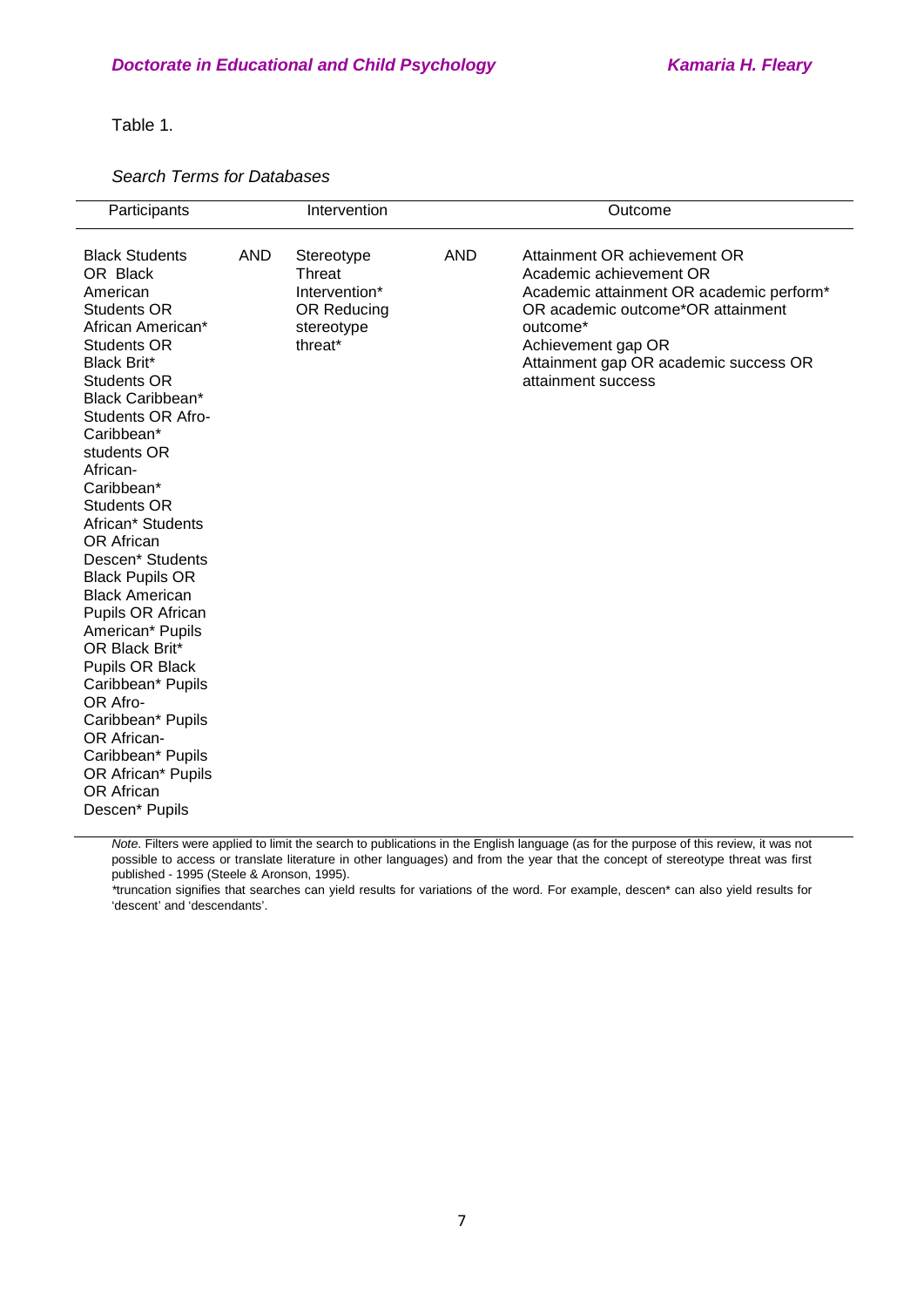## **Doctorate in Educational and Child Psychology Manual Act Admaria H. Fleary** *Doctorate in Educational and Child Psychology*

### Table 2. *Inclusion and Exclusion Criteria and Rationale for Screening Studies.*

|    |                                  | Inclusion criteria                                                                                                                                                                                         | <b>Exclusion criteria</b>                                                                                                                                                                                                                                                                  | Rationale                                                                                                                                                                                                                                       |
|----|----------------------------------|------------------------------------------------------------------------------------------------------------------------------------------------------------------------------------------------------------|--------------------------------------------------------------------------------------------------------------------------------------------------------------------------------------------------------------------------------------------------------------------------------------------|-------------------------------------------------------------------------------------------------------------------------------------------------------------------------------------------------------------------------------------------------|
|    | Participants<br>in the<br>sample | Any self-identifying Black students<br>including anyone of African descent<br>such as African American, Black<br>Caribbean, Black African, African-<br>Caribbean etc.                                      | Other ethnic groups that do not self-identify as Black or of African<br>descent, studies that included Black students but have no focused<br>analysis on Black students and studies that do not focus on a<br>student population.                                                          | This review is focused on self-<br>affirmation interventions for Black<br>students.                                                                                                                                                             |
| 2. | Intervention                     | Self-affirmation interventions carried out<br>in an educational setting with pupils of<br>school age (i.e. 5 years old up to and<br>including 16 years of $age - or the$<br>equivalent of Year 1-Year 11). | Interventions carried out at home or in the community or with<br>pupils who are not of school age e.g. college or university<br>students.                                                                                                                                                  | Stereotype threat is conceptualised as a<br>function of situational threats in an<br>academic environment (Steele &<br>Aronson, 1995). The review focuses on<br>school-based interventions.                                                     |
| 3. | Outcomes                         | Attainment or achievement outcomes in<br>relation to academic e.g. GPA and<br>other measures of test performance.                                                                                          | Non-academic outcome measures e.g. recall or matching tasks<br>and studies which do not report any outcomes.                                                                                                                                                                               | The review is focused on academic or<br>attainment outcome measures. These<br>have more ecological validity pertaining<br>to school achievement.                                                                                                |
|    | 4. Design                        | Randomised Control Trials (RCT) or<br>Quasi Experimental Studies which<br>include a control condition.                                                                                                     | Studies which do not implement experimental conditions or are<br>qualitative or correlational. Reviews, articles and meta-analyses<br>are also excluded. Follow up studies are also excluded if they<br>include the same sample or data set as studies already selected<br>for the review. | In order to establish effectiveness of an<br>intervention, controlling for additional<br>variables needs to be considered.<br>Correlational designs and other non-<br>experimental designs do not allow for<br>this (Petticrew & Roberts, 2003) |
| 5. | Country<br>where the<br>research | Anywhere in the UK, USA or any other<br>country which is a member of the<br>Organisation for Economic Co-<br>operation and development (OECD) as<br>they share educational policies and                    | Studies conducted in Non - OECD countries and countries where<br>Black students do not make up a minority population.                                                                                                                                                                      | Black students who reside in countries<br>with educational contexts similar to the<br>UK are included as they may also<br>experience stereotype threat and be<br>susceptible to the achievement gap                                             |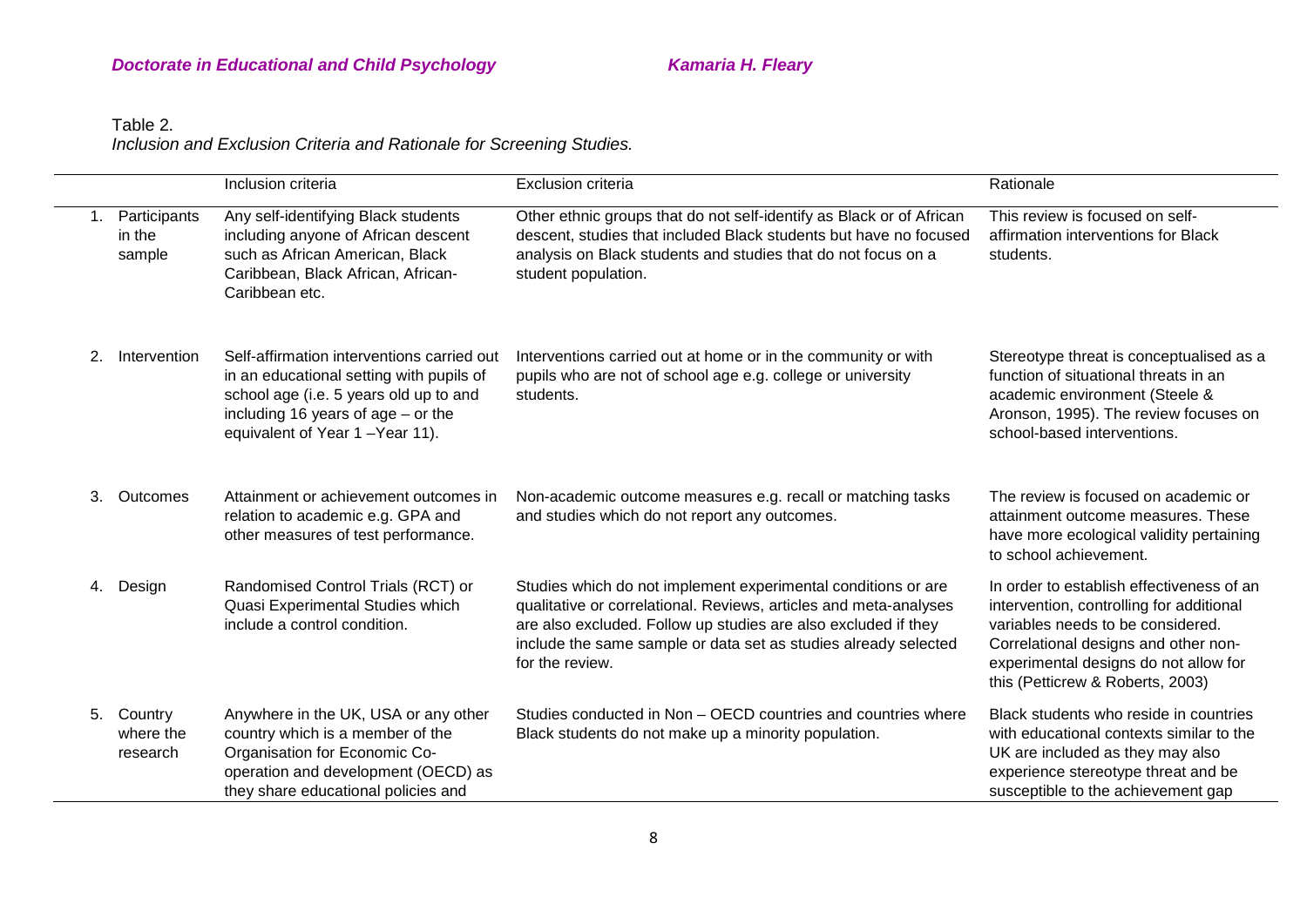|    |                        | Inclusion criteria                                                                                                                                                                                                                                                                                                                                                                      | <b>Exclusion criteria</b>                                                                       | Rationale                                                                                                                                                                                                                                                                                                                         |
|----|------------------------|-----------------------------------------------------------------------------------------------------------------------------------------------------------------------------------------------------------------------------------------------------------------------------------------------------------------------------------------------------------------------------------------|-------------------------------------------------------------------------------------------------|-----------------------------------------------------------------------------------------------------------------------------------------------------------------------------------------------------------------------------------------------------------------------------------------------------------------------------------|
|    | was carried<br>out     | may be more likely to share an<br>educational system that is similar in<br>structure and content to the UK. To be<br>selected the country must also have a<br>population of Black students who make<br>up a minority ethnic group as they are<br>more likely to experience stereotype<br>threat than Black students in countries<br>where they make up a majority of the<br>population. |                                                                                                 | (Gillborn et al. 2017; Ladson-Billings,<br>2006; Pennington et al. 2016) and thus,<br>the effectiveness of the intervention may<br>also be likely to be replicable in a UK<br>context.                                                                                                                                            |
| 6. | Date of<br>publication | Any studies from 1995 to present<br>published in a peer-reviewed journal                                                                                                                                                                                                                                                                                                                | Any studies that are prior to 1995 and publications that are not<br>from peer-reviewed journals | Stereotype threat was first<br>conceptualised after this period (Steele<br>& Aronson, 1995). Studies prior to this<br>period may have a different<br>conceptualisation of the experience.<br>Non-peer reviewed publications may<br>contain evidence that has not been<br>subject to a rigorous peer review<br>scientific process. |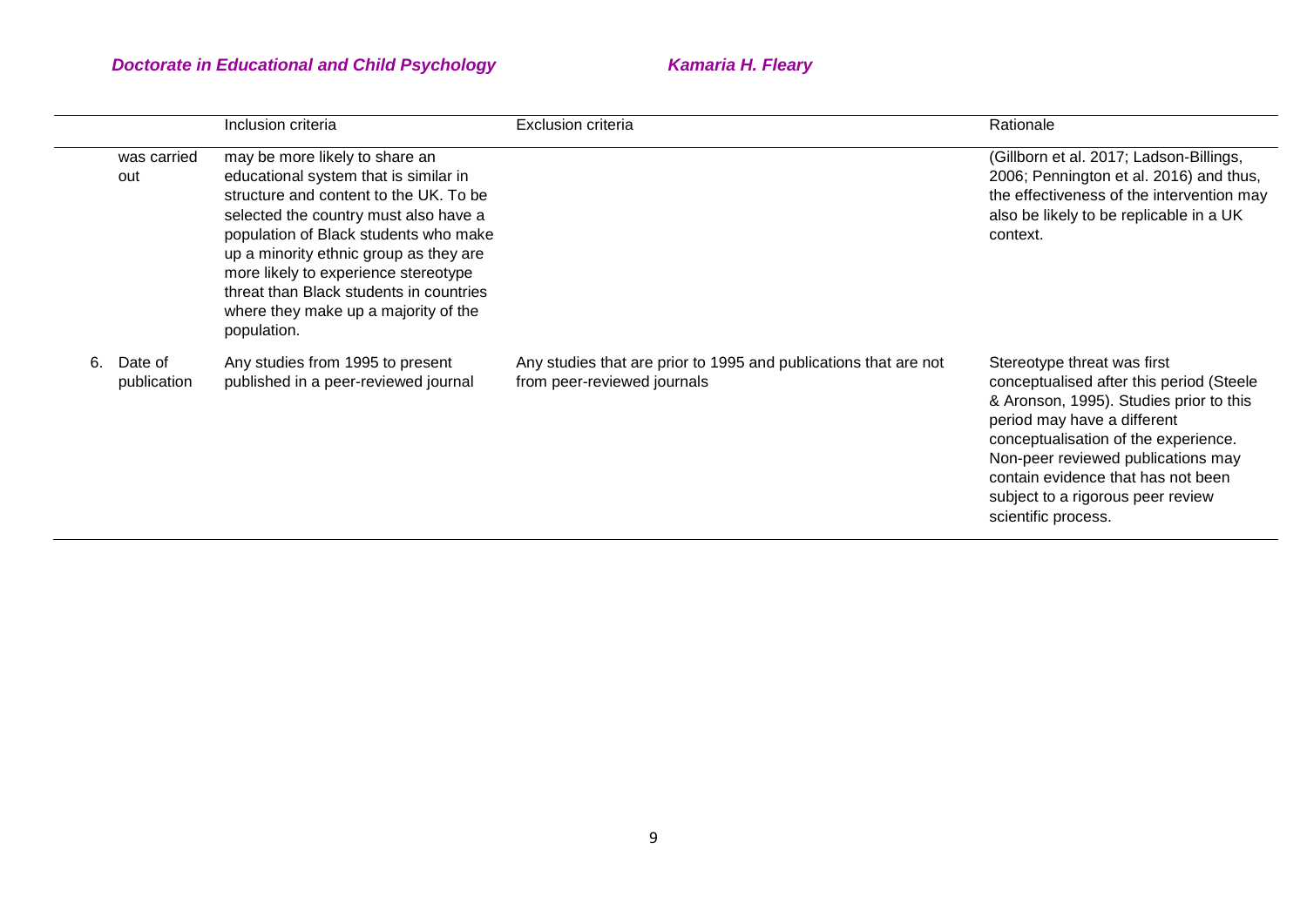Figure 1.

*PRISMA Flow Diagram of the Study Selection Process* 

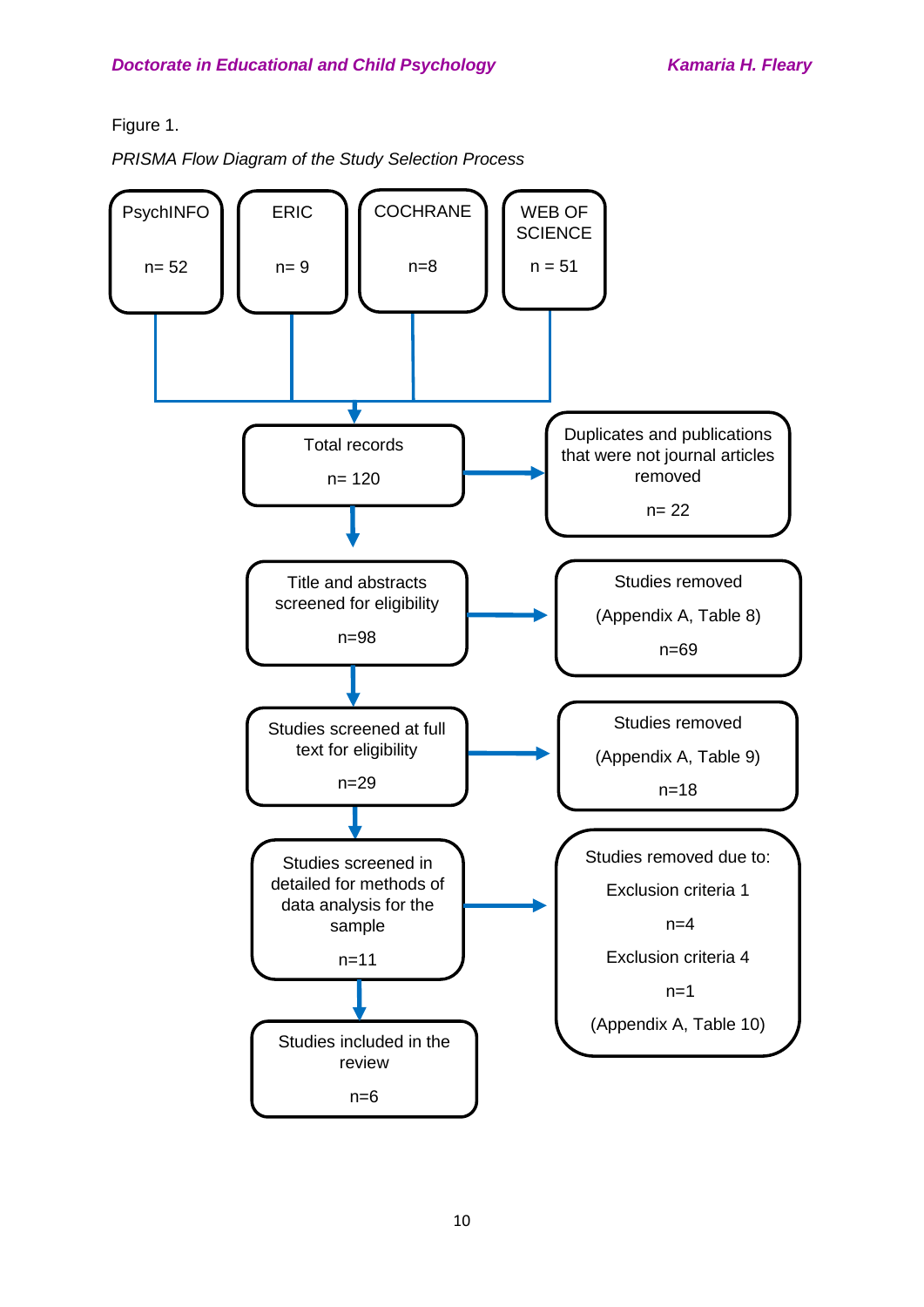Table 3.

## *Mapping The Field: An Overview of the Included Studies*

| No.         | Author/s                                   | Participants<br>(included in<br>analyses)                                     | <b>Study Design</b>                                                               | Description of the<br>Intervention                                                                         | <b>Measures</b>                                                                      | Main Findings                                                                                |
|-------------|--------------------------------------------|-------------------------------------------------------------------------------|-----------------------------------------------------------------------------------|------------------------------------------------------------------------------------------------------------|--------------------------------------------------------------------------------------|----------------------------------------------------------------------------------------------|
| $\mathbf 1$ | Bancroft,<br>Bratter &<br>Rowley<br>(2017) | N=514 (of which<br>Black students =<br>118)<br>9 <sup>th</sup> Grade students | Group-based<br>experimental<br>design<br>Intervention group<br>(value-affirmation | The value-affirmation<br>writing exercise<br>replication Cohen et<br>al's (2006) procedure<br>(see below). | Standardised<br>math<br>performance<br>(State of Texas<br>Assessments of<br>Academic | Effects of the intervention were<br>not significant for Black<br>students on maths measures. |
|             |                                            | Age= $14-15$ years<br>old                                                     | writing task).<br>Control group                                                   | 2 exercises were<br>implemented per term<br>before tests (this                                             | Readiness -<br><b>STAAR</b> for<br>algebra)                                          |                                                                                              |
|             |                                            | Gender = $52%$<br>Female and 48%<br>Male                                      | (value-free general<br>writing exercise)<br>Random                                | ranged from a few<br>days before a test or<br>up to a week before).                                        |                                                                                      |                                                                                              |
|             |                                            | Sampled from 3<br>public high<br>schools.                                     | assignment to<br>conditions at<br>student level.                                  |                                                                                                            |                                                                                      |                                                                                              |
|             |                                            | School $1 =$<br>predominantly<br>Hispanic student<br>body                     |                                                                                   |                                                                                                            |                                                                                      |                                                                                              |
|             |                                            | School $2 =$<br>predominantly<br><b>Black student body</b>                    |                                                                                   |                                                                                                            |                                                                                      |                                                                                              |
|             |                                            | School $3 = even$<br>representation of                                        |                                                                                   |                                                                                                            |                                                                                      |                                                                                              |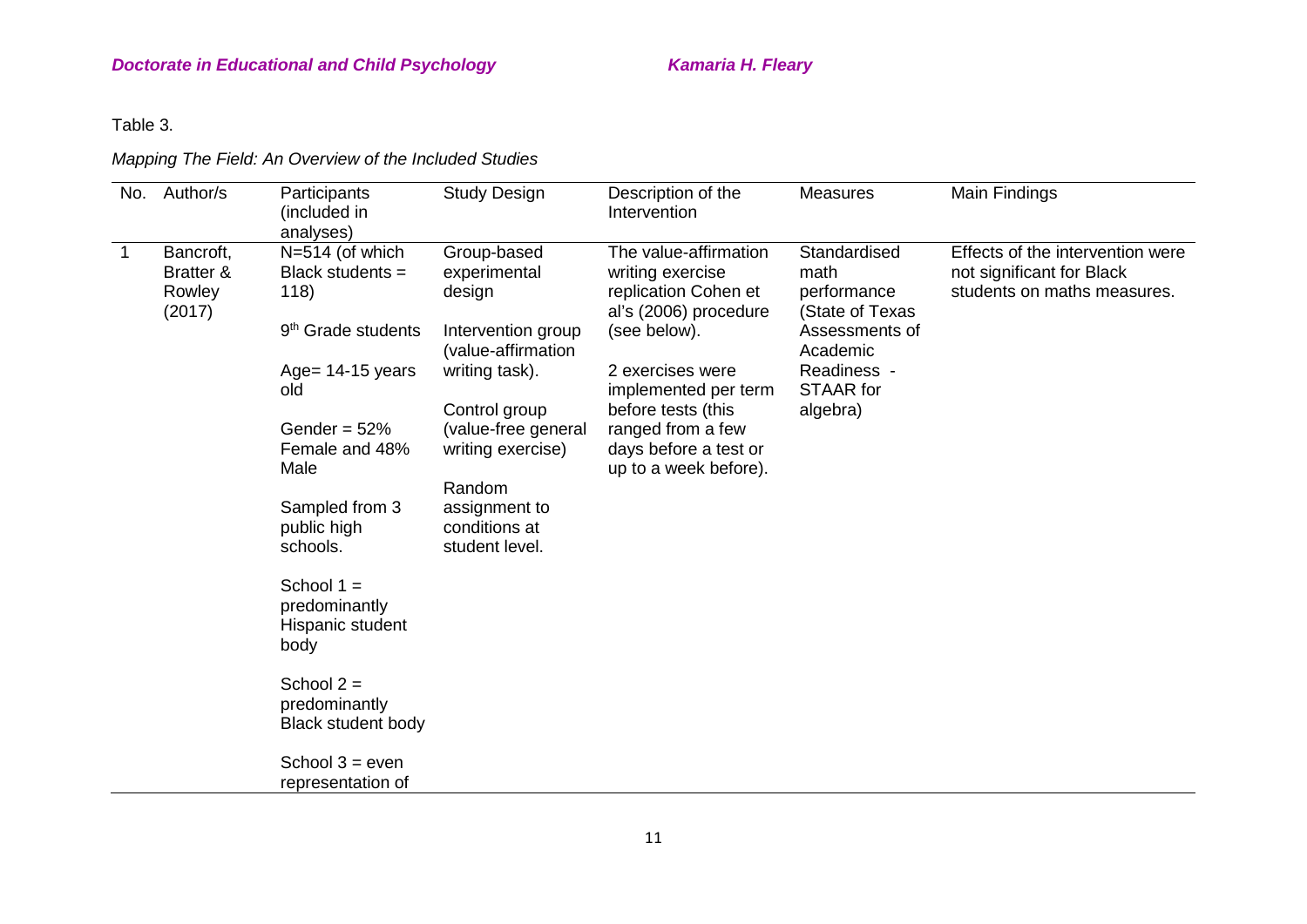| No. | Author/s                                  | Participants<br>(included in<br>analyses)                                                                                                             | <b>Study Design</b>                                                                                                                                               | Description of the<br>Intervention                                                                                                                                                                              | <b>Measures</b>                                                                                                                                | Main Findings                                                                                                                                                                                                                                                                     |
|-----|-------------------------------------------|-------------------------------------------------------------------------------------------------------------------------------------------------------|-------------------------------------------------------------------------------------------------------------------------------------------------------------------|-----------------------------------------------------------------------------------------------------------------------------------------------------------------------------------------------------------------|------------------------------------------------------------------------------------------------------------------------------------------------|-----------------------------------------------------------------------------------------------------------------------------------------------------------------------------------------------------------------------------------------------------------------------------------|
|     |                                           | Hispanic, Black<br>and White<br>students in the<br>student body                                                                                       |                                                                                                                                                                   |                                                                                                                                                                                                                 |                                                                                                                                                |                                                                                                                                                                                                                                                                                   |
| 2   | Binning,<br>Wang &<br>Amemiya,<br>(2019). | $N = 598$ (of which<br><b>Black students</b><br>$=152$ ).<br>$7th$ Grade and $9th$<br>Grade students<br>Age 12-13 years<br>old and 14-15<br>years old | Group-based<br>experimental<br>design<br>Intervention group<br>(three intervention<br>approaches which<br>included growth<br>mind-set training,<br>struggle-story | Intervention approach<br>1: A Growth-Mind-set<br>video, real-world<br>application and writing<br>exercise focusing on<br>the idea that<br>intelligence can be<br>improved with effort.<br>Intervention approach | <b>Grade Point</b><br>Average (GPA)<br>(End of year)<br>Pre and Post<br>surveys on<br>educational<br>attainment<br>expectations<br>(based on a | A significant effect of the group<br>of 3 interventions such that<br>Black students in the treatment<br>group received higher GPA<br>grades over the school year.<br>(The authors note this was<br>significant only for Black<br>students with high educational<br>expectations). |
|     |                                           | Gender $=$<br>descriptive<br>statistics not<br>reported<br>Sample from 2<br><b>Schools</b><br>School $1 =$<br>predominantly                           | approach and a<br>belonging mind-set<br>writing exercise)<br>Control group<br>(study skills<br>activities and<br>general writing<br>exercises)                    | 2: A struggle-story<br>lesson focused on<br>learning strategies<br>celebrities used to<br>overcome their<br>struggles and then<br>writing reflections<br>about the process.<br>Intervention approach            | National Survey)                                                                                                                               |                                                                                                                                                                                                                                                                                   |
|     |                                           | <b>Black student body</b><br>School $2 = a$<br>public high school<br>with a<br>predominantly<br>White student<br>body                                 | Random<br>assignment<br>to conditions at<br>student level                                                                                                         | 3: Belonging mind-set<br>testimonials from<br>students at the school<br>were shared and then<br>students then wrote<br>about their own<br>challenges and how to<br>overcome them.                               |                                                                                                                                                |                                                                                                                                                                                                                                                                                   |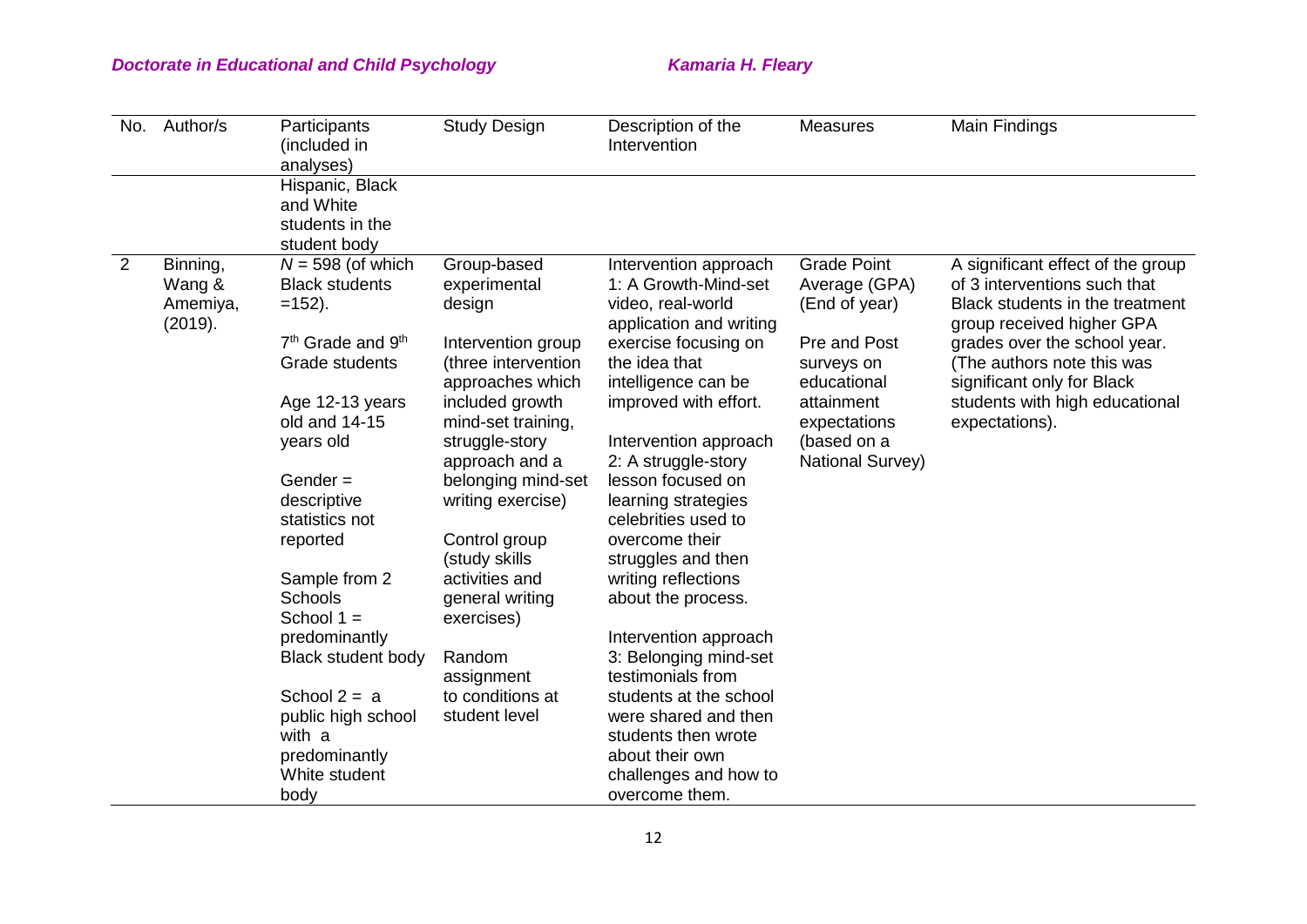| No. | Author/s                                    | Participants<br>(included in<br>analyses)                                                                                                 | <b>Study Design</b>                                                                                          | Description of the<br>Intervention                                                                                                                                                                         | <b>Measures</b>                                | Main Findings                                                                                                                                                                                                                                                           |
|-----|---------------------------------------------|-------------------------------------------------------------------------------------------------------------------------------------------|--------------------------------------------------------------------------------------------------------------|------------------------------------------------------------------------------------------------------------------------------------------------------------------------------------------------------------|------------------------------------------------|-------------------------------------------------------------------------------------------------------------------------------------------------------------------------------------------------------------------------------------------------------------------------|
|     |                                             | All participants<br>were social-<br>economically<br>disadvantaged as<br>indicated by free<br>school meals or a<br>reduced price<br>lunch. |                                                                                                              | Each intervention<br>takes 45mins to<br>administer (approx.<br>total. 2hrs 15mins).<br>Administered at 2 time<br>points: one initial<br>session followed by a<br>booster session<br>approx. 5 weeks later. |                                                |                                                                                                                                                                                                                                                                         |
| 3   | Bowen et al.<br>(2013)<br>(Experiment<br>1) | N=274 (of which<br>236 were Black<br>students)<br>$6th$ , $7th$ and $8th$<br>Graders<br>$Age = 11-14$                                     | Group-based<br>experimental<br>design<br>Treatment group<br>(writing a self-<br>affirmation values<br>essay) | The value-affirmation<br>writing task was a<br>replication of Cohen et<br>al's (2006) procedure<br>(see below).<br>The writing exercise<br>lasted 15 minutes.                                              | <b>Social Studies</b><br>Grades<br>(quarterly) | Significant effects found for all<br>students (including Black<br>students) such that self-<br>affirmation intervention<br>reduced underachievement in<br>Social Studies Grades over<br>time. However, there were no<br>significant differences between<br>ethnicities. |
|     |                                             | Gender = $50.4%$<br>Female, 49.6%<br>Male                                                                                                 | Control group<br>(writing a neutral<br>essay)                                                                | The intervention was<br>administered 2 weeks<br>prior to the end of the<br>first school testing                                                                                                            |                                                |                                                                                                                                                                                                                                                                         |
|     |                                             | Students sampled<br>from one school.                                                                                                      | Random<br>assignment to<br>conditions at                                                                     | period.                                                                                                                                                                                                    |                                                |                                                                                                                                                                                                                                                                         |
|     |                                             | 80% of the<br>students received<br>the lunch program                                                                                      | student level                                                                                                |                                                                                                                                                                                                            |                                                |                                                                                                                                                                                                                                                                         |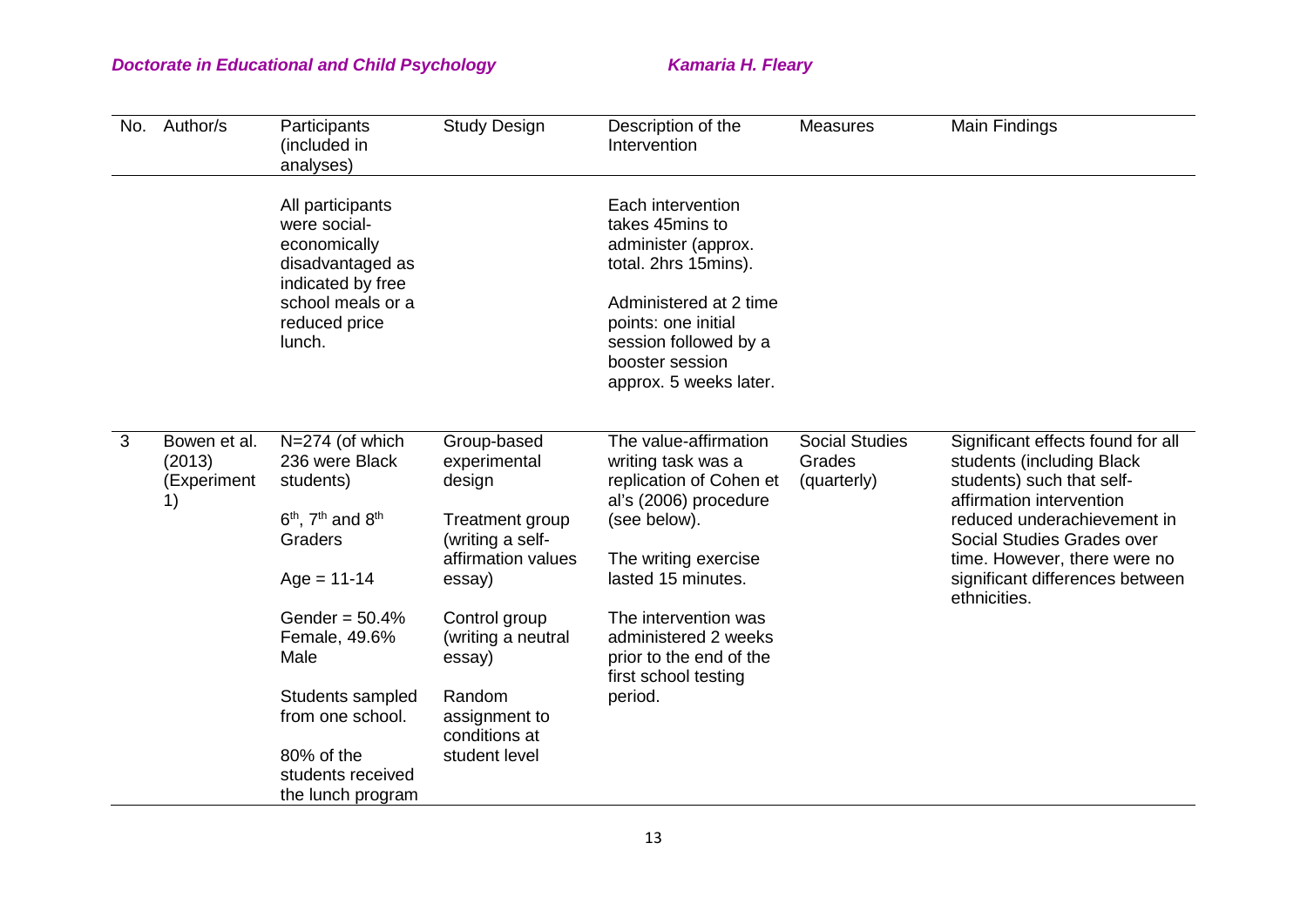| No.            | Author/s                                   | Participants<br>(included in<br>analyses)<br>which was<br>indicative of socio-<br>economic<br>disadvantage.                                                                                                                                                                                                                                  | <b>Study Design</b>                                                                                                                                                                                              | Description of the<br>Intervention                                                                                                                                                                                                                                                                | <b>Measures</b>                                                                          | Main Findings                                                                                                                                                                                                                                                                                                                          |
|----------------|--------------------------------------------|----------------------------------------------------------------------------------------------------------------------------------------------------------------------------------------------------------------------------------------------------------------------------------------------------------------------------------------------|------------------------------------------------------------------------------------------------------------------------------------------------------------------------------------------------------------------|---------------------------------------------------------------------------------------------------------------------------------------------------------------------------------------------------------------------------------------------------------------------------------------------------|------------------------------------------------------------------------------------------|----------------------------------------------------------------------------------------------------------------------------------------------------------------------------------------------------------------------------------------------------------------------------------------------------------------------------------------|
| $\overline{4}$ | Bratter,<br>Rowley &<br>Chukhray<br>(2016) | N=886 (of which<br>227 were Black<br>students)<br>$9th$ graders<br>Age= 14-15 years<br>old<br>Gender= 50%<br>Female 50% Male<br>3 public schools<br>School $1 =$<br>predominantly<br><b>Black student body</b><br>School $2 =$<br>predominantly<br>Hispanic student<br>body<br>School $3 =$ student<br>body was equally<br>representative of | Group-based<br>experimental<br>design<br>Treatment group<br>(self-affirmation<br>values writing task)<br>Control group<br>(neutral writing<br>task)<br>Random<br>assignment to<br>conditions at<br>student level | The value-affirmation<br>writing task was a<br>replication of Cohen et<br>al's (2006) procedure<br>(see below).<br>The writing exercises<br>lasted between 15-<br>20mins.<br>4 exercises were<br>administered<br>throughout the<br>academic year, at 3<br>days or less, prior to<br>school tests. | <b>Student English</b><br>grade for the<br>term, STAAR<br>Reading and<br>Algebra scores. | No significant effects for the<br>treatment on Black student's<br>English grade or STAAR<br>Algebra grade. However<br>significant reverse effects were<br>found for the treatment on<br><b>Black student's STAAR</b><br>reading grade (especially for<br>those attending a school<br>where the study body was<br>predominantly Black). |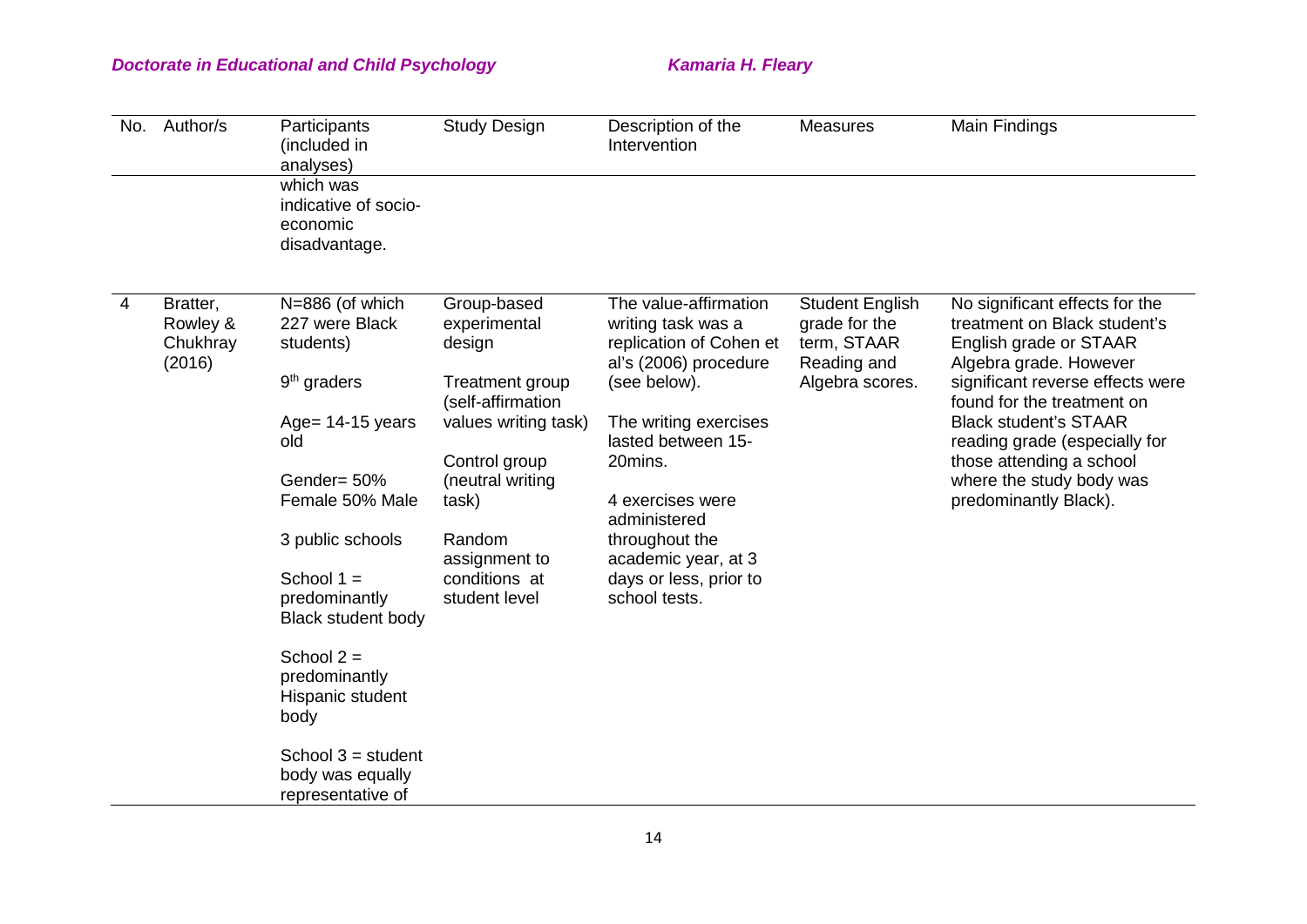| No.            | Author/s                                    | Participants<br>(included in<br>analyses)                                                                                                                                                                        | <b>Study Design</b>                                                                                                                                                                                                                    | Description of the<br>Intervention                                                                                                                                                                                                                                                                                                                                                                                                                    | <b>Measures</b>        | Main Findings                                                                                                                                                                     |
|----------------|---------------------------------------------|------------------------------------------------------------------------------------------------------------------------------------------------------------------------------------------------------------------|----------------------------------------------------------------------------------------------------------------------------------------------------------------------------------------------------------------------------------------|-------------------------------------------------------------------------------------------------------------------------------------------------------------------------------------------------------------------------------------------------------------------------------------------------------------------------------------------------------------------------------------------------------------------------------------------------------|------------------------|-----------------------------------------------------------------------------------------------------------------------------------------------------------------------------------|
|                |                                             | Black, Hispanic<br>and White<br>students.                                                                                                                                                                        |                                                                                                                                                                                                                                        |                                                                                                                                                                                                                                                                                                                                                                                                                                                       |                        |                                                                                                                                                                                   |
| $5\phantom{1}$ | Cohen et al.<br>(2006)<br>(Experiment<br>1) | $N=133$ (of which<br>51 were Black<br>students<br>$7th$ graders<br>Age= $12-13$ years<br>old<br>Gender = $55%$<br>Female, 45% Male<br>All the students<br>were from middle<br>to lower-middle<br>class families. | Group-based<br>experimental<br>design<br>Treatment group<br>(self-affirmation<br>values writing task)<br>Control group<br>(values writing task<br>about other<br>people)<br>Random<br>assignment to<br>conditions at<br>student level. | Students are<br>presented with a list of<br>12 values from which<br>they select 2 or 3.<br>They then write about<br>how meaningful each<br>of the values are<br>personally to them;<br>giving two reasons<br>why and then rating<br>their agreement with<br>the values.<br>The control group<br>repeat this process,<br>instead writing about<br>why the values are of<br>importance to<br>someone other than<br>themselves.<br>The writing exercises | GPA grades<br>(termly) | Higher grades were achieved<br>by Black students in the<br>treatment condition vs control<br>conditions. Those who<br>benefitted the most were the<br>lowest performing students. |
|                |                                             |                                                                                                                                                                                                                  |                                                                                                                                                                                                                                        | lasted 15mins.                                                                                                                                                                                                                                                                                                                                                                                                                                        |                        |                                                                                                                                                                                   |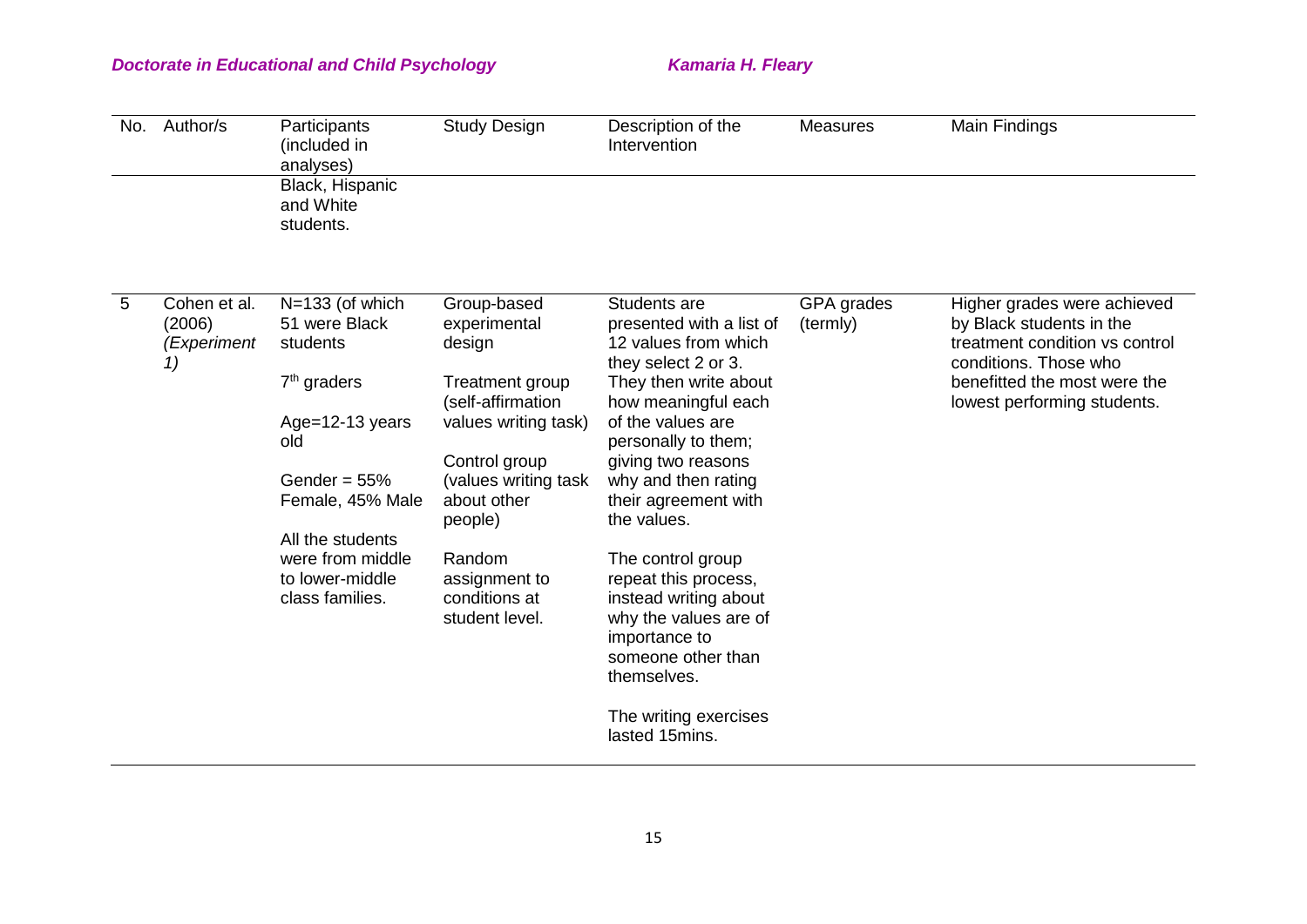| No. | Author/s                                      | Participants<br>(included in<br>analyses)              | <b>Study Design</b>                                  | Description of the<br>Intervention                                                              | <b>Measures</b>                                                                | Main Findings                                                                                                        |
|-----|-----------------------------------------------|--------------------------------------------------------|------------------------------------------------------|-------------------------------------------------------------------------------------------------|--------------------------------------------------------------------------------|----------------------------------------------------------------------------------------------------------------------|
|     |                                               |                                                        |                                                      | One exercise was<br>completed in<br>Experiment 1.                                               |                                                                                |                                                                                                                      |
| 6   | Shnabel et<br>al. (2013)<br>(Study 1<br>only) | $N=355$ (of which<br><b>Black students</b><br>$=169$   | Group-based<br>experimental<br>design                | The value-affirmation<br>writing task was a<br>replication of Cohen et<br>al's (2006) procedure | Post-intervention<br>change in GPA<br>from their grades<br>from the first term | Significant effects found for<br>improving the GPA of Black<br>students in the treatment<br>condition for the value- |
|     |                                               | $7th$ graders                                          | Treatment group<br>(self-affirmation                 | (see above).                                                                                    | of the 7 <sup>th</sup> Grade.                                                  | affirmation intervention. (The<br>authors argue that this was                                                        |
|     |                                               | $Age = 12-13$ years<br>old                             | values<br>intervention)                              | The control group<br>repeat this process,<br>instead writing about                              |                                                                                | specifically due to writing<br>about the value of belonging).                                                        |
|     |                                               | Gender= 52%<br>Female, 48% Male                        | Control group<br>(values writing<br>exercise focused | why the values are of<br>importance to<br>someone other than                                    |                                                                                |                                                                                                                      |
|     |                                               | The student body<br>of the school was                  | on other people)                                     | themselves.                                                                                     |                                                                                |                                                                                                                      |
|     |                                               | around 50/50<br>between Black                          | Random                                               | 2 of the 3 cohorts<br>completed a follow up                                                     |                                                                                |                                                                                                                      |
|     |                                               | students and<br>White students.                        | assignment within<br>classrooms                      | exercise one month<br>later - although only<br>the first intervention                           |                                                                                |                                                                                                                      |
|     |                                               | Middleclass to<br>lower-middle class<br>socio-economic |                                                      | exercise was included<br>in the analyses.                                                       |                                                                                |                                                                                                                      |
|     |                                               | status                                                 |                                                      |                                                                                                 |                                                                                |                                                                                                                      |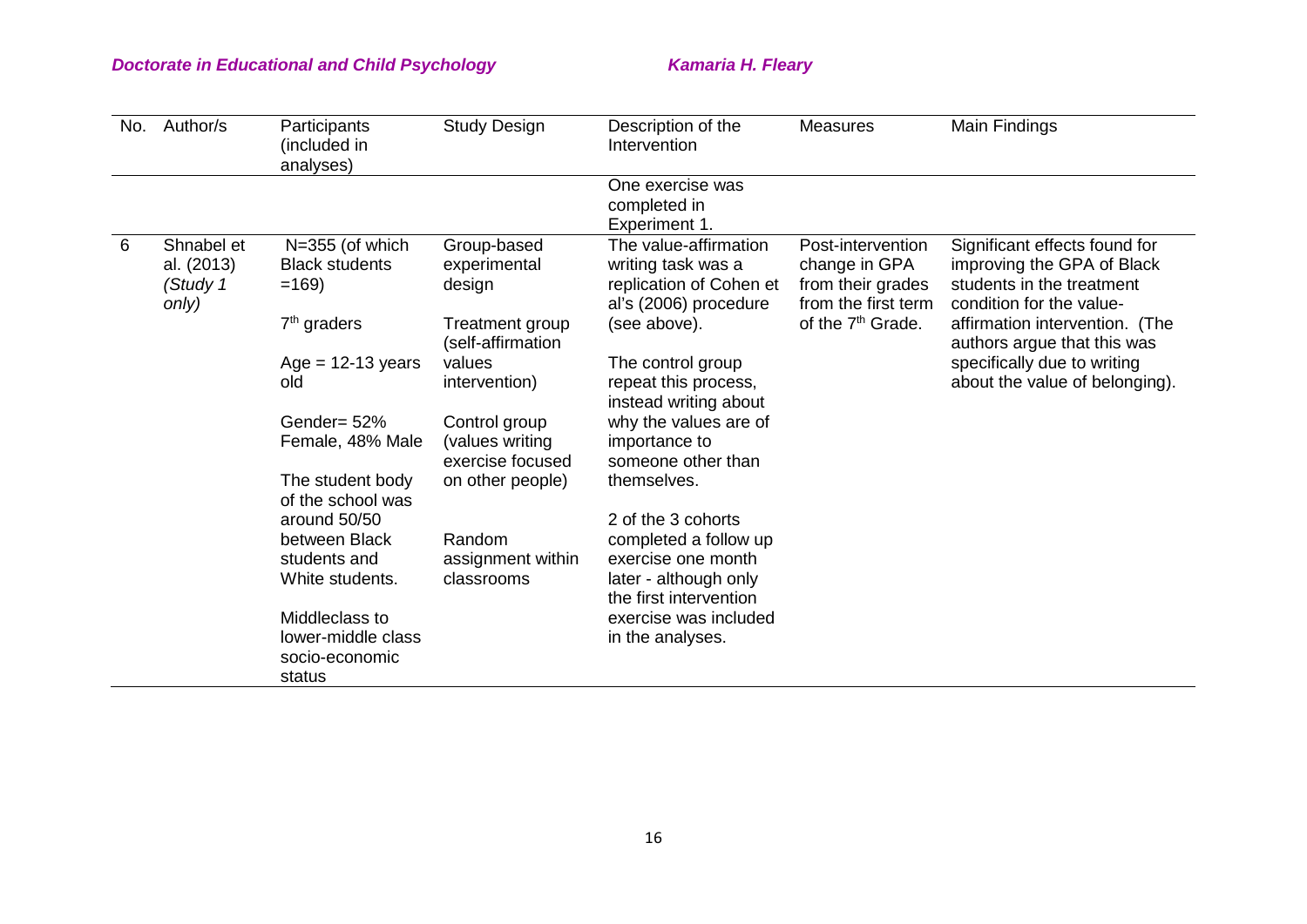#### **Critical Appraisal of the Reviewed Studies:**

In order to provide a synthesis of the research studies; Gough's (2007) Weight of Evidence (WoE) framework was employed. It consists of making three judgements (A, B and C) regarding WoE A - the quality of the evidence in relation to studies of the same type, WoE B - the appropriateness of the methodology in providing evidence in relation to the review question, and WoE C – an evaluation of the suitability of the characteristics of the research evidence to answering the review question. All criteria can be found in Appendices B, C and D.

In undertaking judgements for WoE A, the Gersten et al. (2005) coding protocol (Appendix B) was employed as all studies were experimental field designs carried out in schools. The protocol is suitable as it allows for an evaluation of the quality of the methodologies employed in experimental group and quasi-experimental designs within education. The protocol consists of two sub-sets of questions which entail "Essential Quality Indicators" and "Desirable Quality Indicators." In order to allow for more scrutiny between the quality of the evidence in the areas of comparability of the experimental and control groups, fidelity of the intervention and the use of appropriate outcome measures, the protocol was adapted to include further sub-questions outlined in the descriptive criteria in Gersten et al's (2005) publication. Scores from each sub-set of indicators were summed and weighted according to Gersten et al's (2005) criteria, to give an overall WoE A weighting of Low = 1, Medium = 2 and High= 3.

Each study was then appraised for the suitability of the methodology (WoE B) and the suitability of the characteristics of the research (WoE C) in providing evidence for the review question. WoE B judgements were made based on Petticrew and Roberts (2003) typology of evidence. WoE C was comprised of an average of judgements regarding the implementation of the intervention, sample, context and the outcome measures utilised. WoE A, B and C judgements are averaged. This gives an overall weight of evidence evaluation of the extent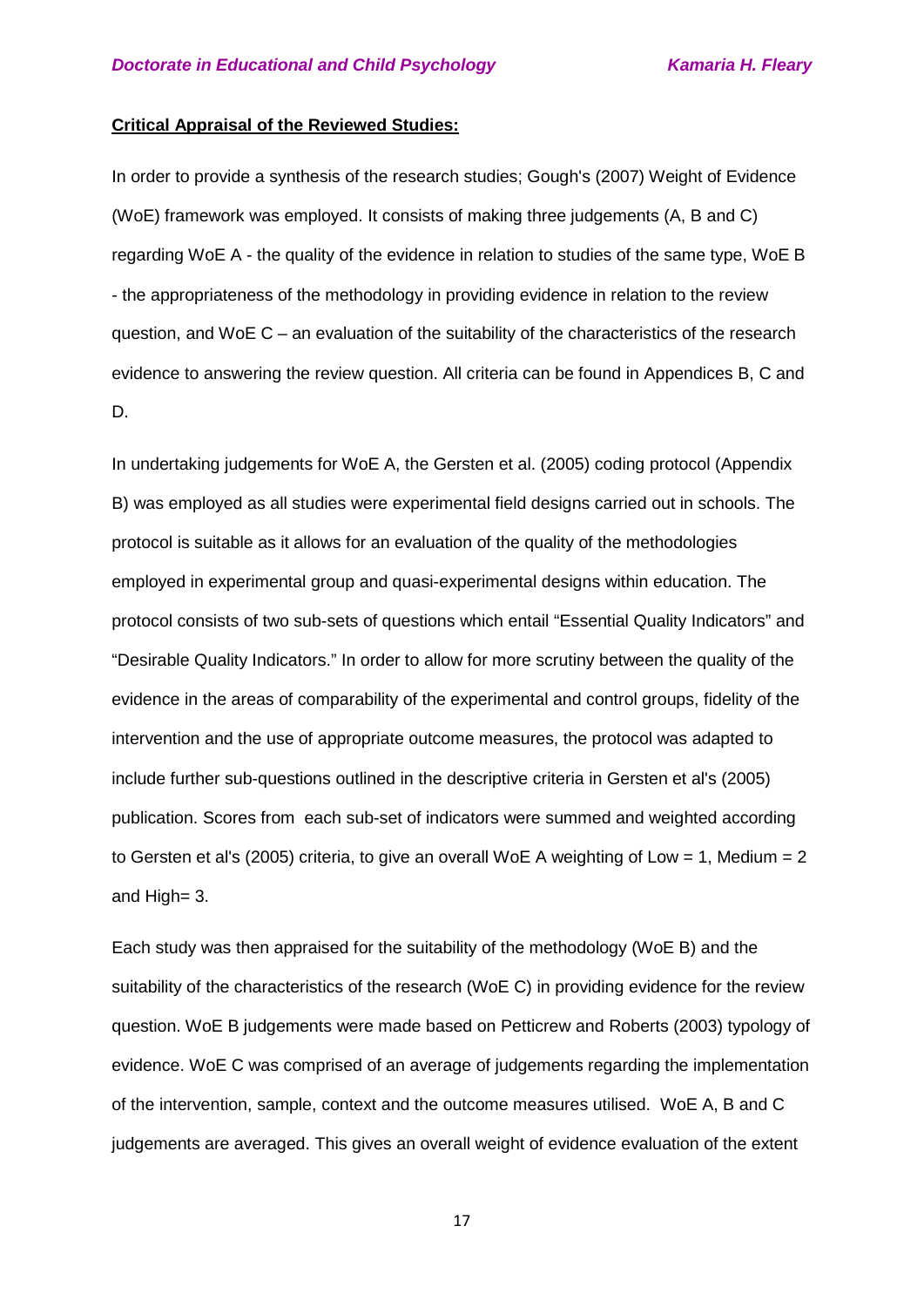to which each study contributes relevant quality research evidence, to the review question –

WoE D (Gough, 2007) (Table 4).

### Table 4.

*Weight of Evidence (WoE) Ratings* 

| <b>Studies</b>  | WoE A  | WoE B  | WoE C          | WoE D    |
|-----------------|--------|--------|----------------|----------|
| Bancroft et al. | 1      | 3      | 1.67           | 1.89     |
| (2017)          | (Low)  | (High) | (Medium)       | (Medium) |
| Binning et al.  | 1      | 3      | 1.67           | 1.89     |
| (2019)          | (Low)  | (High) | (Medium)       | (Medium) |
|                 |        |        |                |          |
| Bowen et al.    | 1      | 3      | 1.33           | 1.77     |
| (2013)          | (Low)  | (High) | (Low)          | (Medium) |
|                 |        |        |                |          |
| Bratter et al.  | 3      | 3      | 2.67           | 2.89     |
| (2016)          | (High) | (High) | (High)         | (High)   |
| Cohen et al.    | 1      | 3      | 1.67           | 1.89     |
| (2006)          | (Low)  | (High) | (Medium)       | (Medium) |
|                 |        |        |                |          |
| Shnabel et al.  | 1      | 2.5    | $\overline{2}$ | 1.83     |
| (2013)          | (Low)  | (High) | (High)         | (Medium) |
|                 |        |        |                |          |

*Note.* <1.4 = Low, 1.5-2.4=Medium, >2.5=High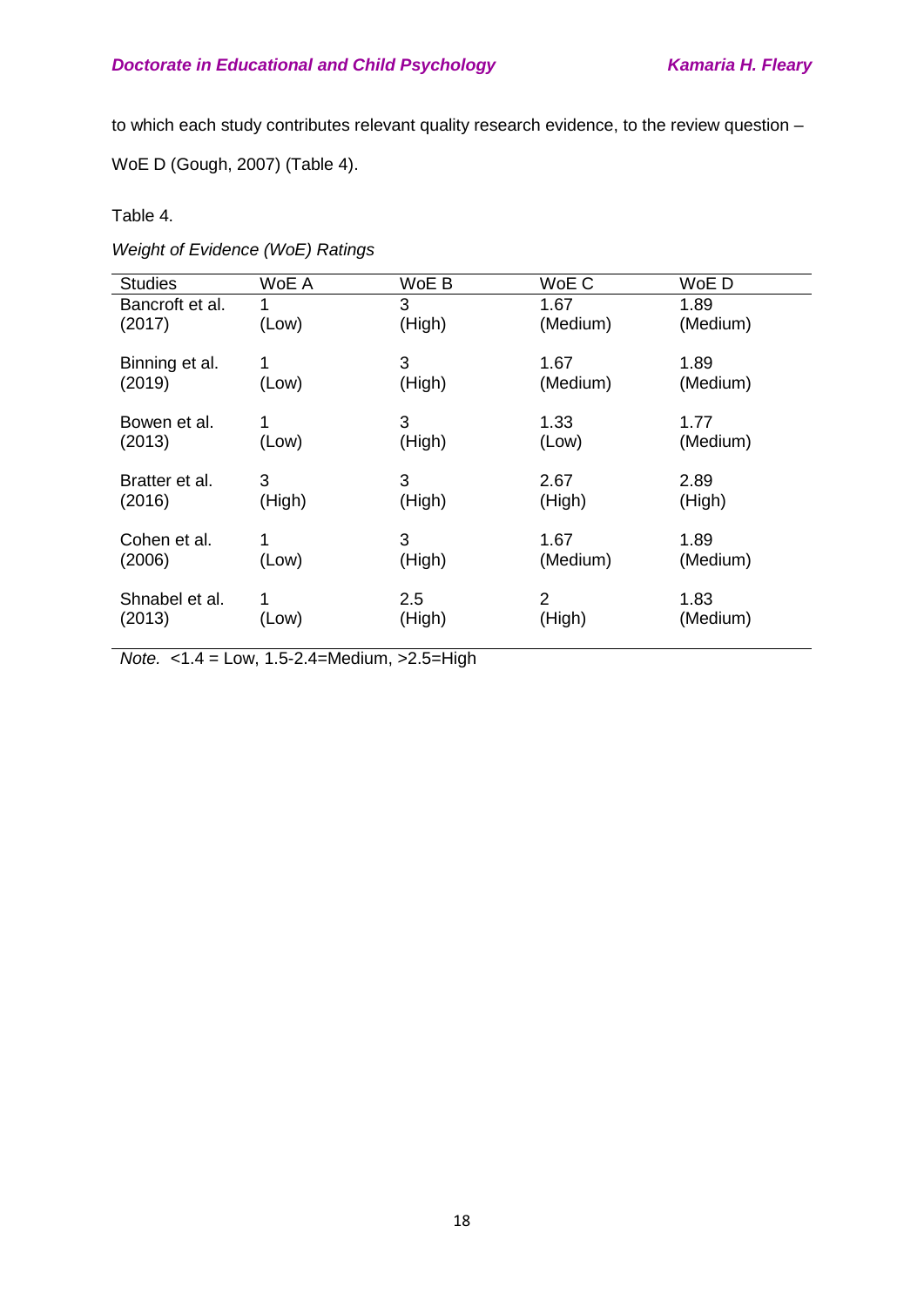#### **Characteristics of the included studies:**

#### *Participants*

The review consists of six studies conducted in the United States, published between 2006 and 2019 (Table 5). Taken together, the studies encompassed a total of 2,870 participants, of which 1,015 were Black students. The samples of Black students ranged from 51 (Cohen et al. 2006) to 236 (Bowen et al. 2013). Most of the studies reported roughly an equal balance of male and females in the sample. These studies received higher WoE A ratings as they reported whether such gender characteristics were comparable across conditions; increasing the likelihood of eliminating whether experimental effects were due to other differences in characteristics. One study (Binning et al. 2019) did not report the descriptive statistics by gender and thus, received lower WoE A ratings on criteria assessing salient differences between participants. The participants in the study ranged from 11-15 years old  $(6<sup>th</sup>-9<sup>th</sup>$  Grade); with four of the six studies replicating the methods of the original study by Cohen et al. (2006), by focusing on pupils in the  $7<sup>th</sup>$  Grade (age 12-13) preparing for transition to High School; where academic challenges may be more prominent (Binning et al. 2019). Three studies consisted of pupils from public schools (Bancroft et al. 2017; Binning et al. 2019; Bratter et al. 2016). Two studies included a high proportion of students of socioeconomic disadvantage (Bowen et al. 2013; Binning et al. 2019). Studies which included schools (or combined school samples) with a more heterogeneous ethnic composition, received higher ratings on WoE C (Bancroft et al. 2017; Binning et al. 2019; Bratter et al. 2016). This is because the school context of these studies may more readily reflect an environment of a minority student status; wherein stereotype threat most often occurs (Hanselman, Bruch, Gamoran, & Borman, 2014).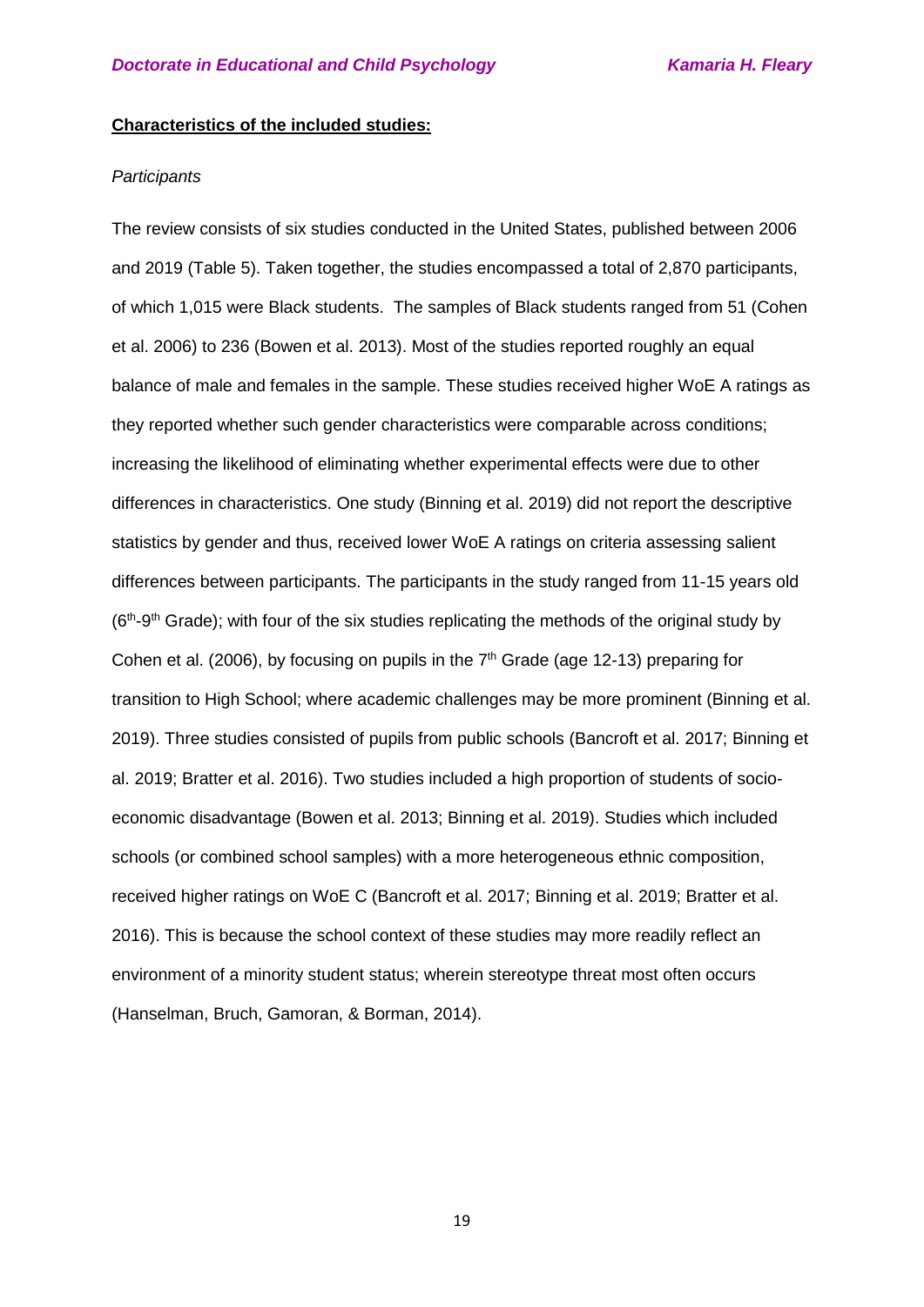#### *Study Design*

All studies included in the review employed student-level randomisation procedures with the exception of the research by Shnabel et al. (2013) which was randomised at class level. Random assignment at individual level may be less likely to be confounded by existing group differences in the characteristics of a class (Hutchison & Styles, 2010) and can potentially heighten the confidence in the intervention's ability to produce true effects. Thus, the study by Shnabel et al. (2013) received a slightly lower rating of 2.5 for WoE B as it satisfied all but one of the criteria for a high rating. All the studies also included control groups which consisted of Black students. This enabled a comparison of the interventions effectiveness for Black students as an individual ethnic group and thus received higher ratings. In addition, all studies included a pre-measure of achievement prior to the intervention taking place and a post-measure of achievement. With the exception of the aforementioned critiques of Shnabel et al. (2013)'s randomisation procedures, all studies received high ranks on WoE B.

#### *Intervention*

Five studies replicated Cohen et al's (2006) intervention (Table 3); which entailed students writing for 15-20 minutes about values that were of importance to them. The control groups either wrote about the importance of these values to someone else (Cohen et al. 2006; Shnabel et al. 2013) or a general writing task that was not focused on values (Bancroft et al. 2017; Bowen et al. 2013; Bratter et al. 2016). One study (Binning et al. 2019) implemented a three-part self-affirmation writing intervention which focused on growth mind-set, struggle stories and belonging mind-set strategies to overcome difficulties. Each of the three interventions required a 45 minute delivery. To establish the effectiveness of self-affirmation interventions; delivery prior to an upcoming testing period was essential to all studies. The interventions ranged from being delivered between 3 days to 2 weeks prior to school tests.

Studies which implemented the intervention at more than one time point received higher ratings on WoE C (Bancroft et al. 2017; Bratter et al. 2016; Shnabel et al. 2013) as they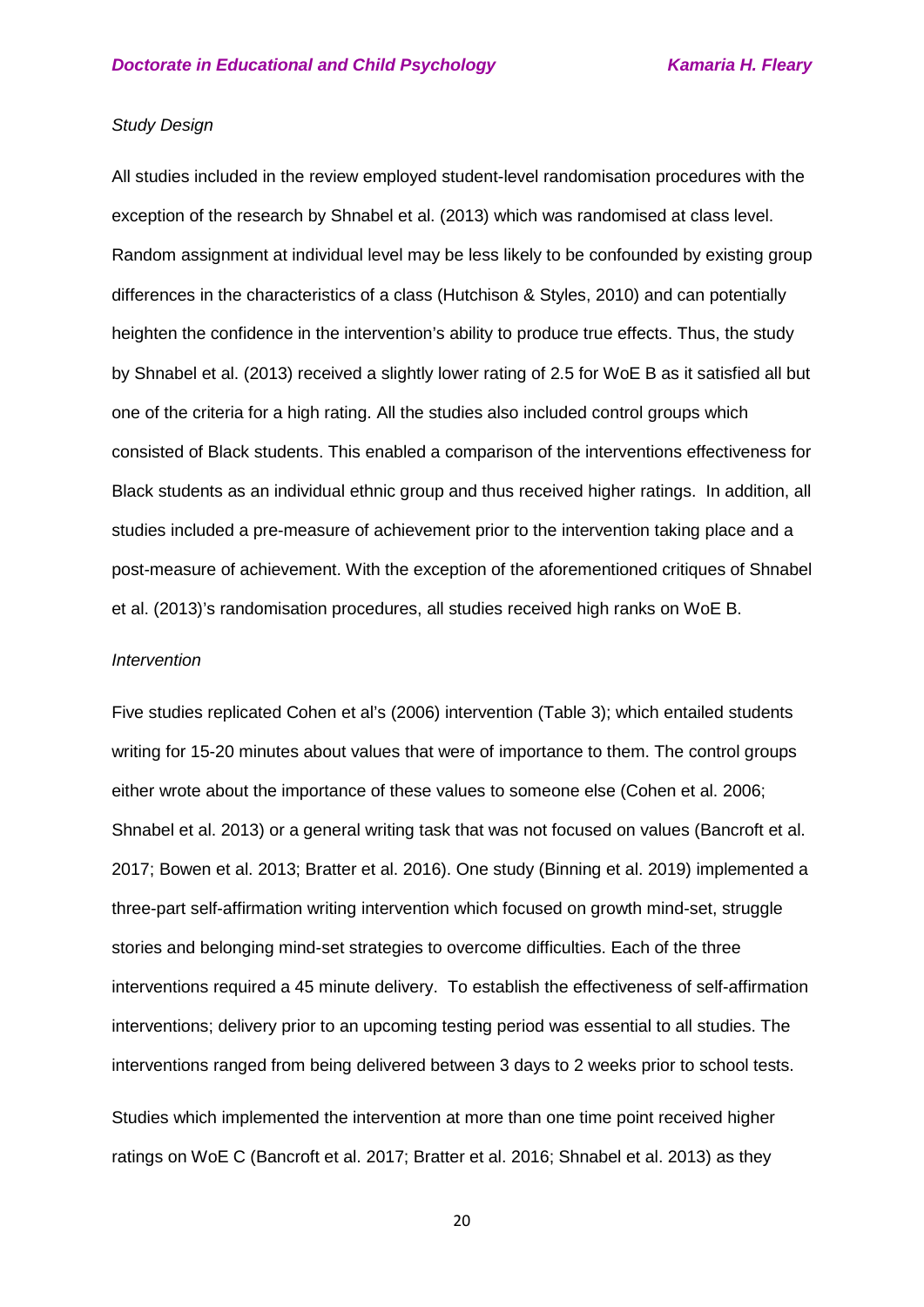allow the long-term effects upon grade trajectories to be explored and can provide insight into critique that a brief one-time intervention can have dramatic effects upon academic achievement (Bowen et al. 2013). The time between the initial interventions and the booster sessions, ranged from between one month to one term. Studies which administered the interventions simultaneous to other interventions received lower ratings for WoE C (Binning et al. 2019), as it is difficult to disentangle the sole effects of the self-affirmation intervention.

#### *Measures*

Three studies (Binning et al. 2019; Cohen et al. 2006; Shnabel et al. 2013) replicated the use of Grade Point Average (GPA) as a global outcome measure of academic achievement as in Cohen et al's (2006) original study. GPA is a teacher rating which can be comprised of academic scores on assessments for a range of subject areas. However, some researchers (Siegal & Anderson, 1991) have noted there can be considerable variability across schools in which subjects are taken into account for the GPA score and whether these subjects are more heavily weighted. Consequently, some variations in its conceptualisation can exist meaning it is not a completely standardised measure of academic achievement. However, for use in field experiments, GPA can give a study high ecological validity. Although, the reliability of GPA as a measure of academic achievement has been found to range from just under the acceptable level (.64) to excellent (.94) (Bacon & Bean, 2006). Therefore, studies utilising GPA as measures received medium ratings on WoE C, compared to studies which utilised standardised global measures of academic performance (Bratter et al. 2016) such as the State of Texas Assessments of Academic Readiness (STAAR); which received high ratings. This measure assesses the student's application of knowledge and skills from the curriculum. The Human Resources Research Organization, (2016) reports the projected reliability of the STAAR from .79-.92 for the subscales of Writing, Reading, Maths, Science and Social Studies. Additionally, the inter-rater reliability ranges from 86.2-98.8%; demonstrating very good reliability. Similarly, Bancroft et al. (2017) utilised a singular Maths measure of the STAAR. One study used Social Studies grades (Bowen et al. 2013) though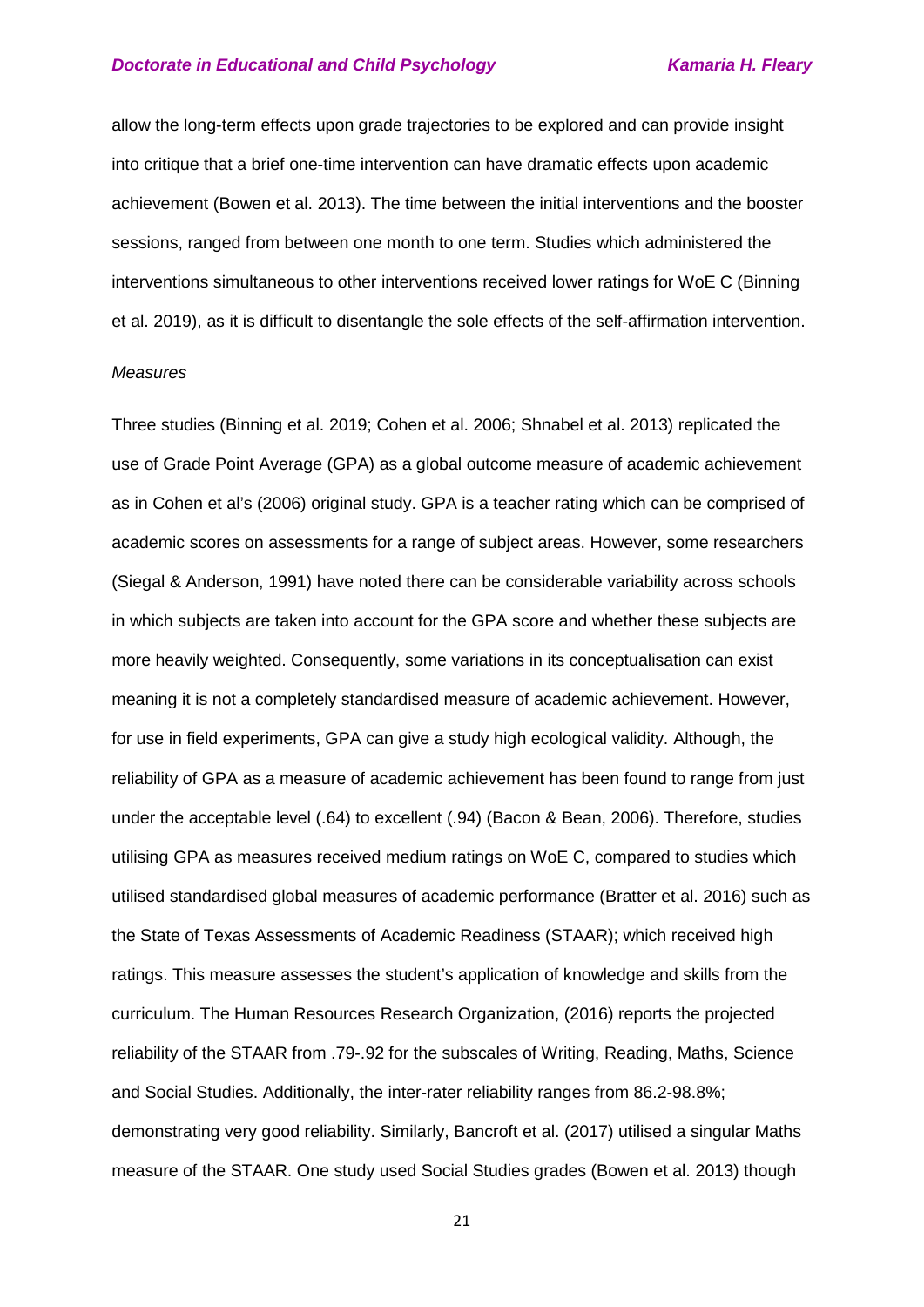information on the standardisation and reliability of this measure was not available. Thus, these studies received low ratings for WoE C outcome measures, as their ability to measure academic achievement is unknown.

#### *Outcomes*

Three studies reported significant effects in improving academic outcomes for Black students (Binning et al. 2019; Cohen et al. 2006; Shnabel et al. 2013). One study (Bowen et al. 2013) found significant effects of the intervention on all students in the treatment group, which also included Black students. This study was also the only publication where the authors reported the effect size (hedge's  $g = .57$ ). In order to make a consistent comparison, effect sizes were calculated using Lipsey and Wilson's (2001) formula where the unstandardised Beta regression co-efficient is divided by the standard deviation to give a Cohen's *d* value. Cohen's (1988) *d* descriptors were used to describe the effect size (Table 5).

Bowen et al. (2013) reported a medium effect size (*d*=.57) for self-affirmation interventions on Social Studies Grades. However, this effect was found for all students in the intervention group and there were no significant differences by ethnicity; meaning the intervention was suitable for all students regardless of ethnicity. Even though this study had a medium WoE D rating, the outcomes of this study would be considered to be of higher value as it is likely that the findings can be applied in schools as a universal and/or targeted intervention.

Binning et al. (2019) also found significant effects upon GPA, but these were negligible (*d*=.11) and only pertained to Black students with high educational expectations. This study also had a medium WoE D rating. Whilst the outcomes of this study pertain to a specific group (i.e. Black students with high educational expectations), the findings from this study may be considered to be of minimal value in that the intervention shows outcomes for a group that may be least likely to present needs for an educational intervention. Thus, the intervention may be ineffective for the most vulnerable Black students who may be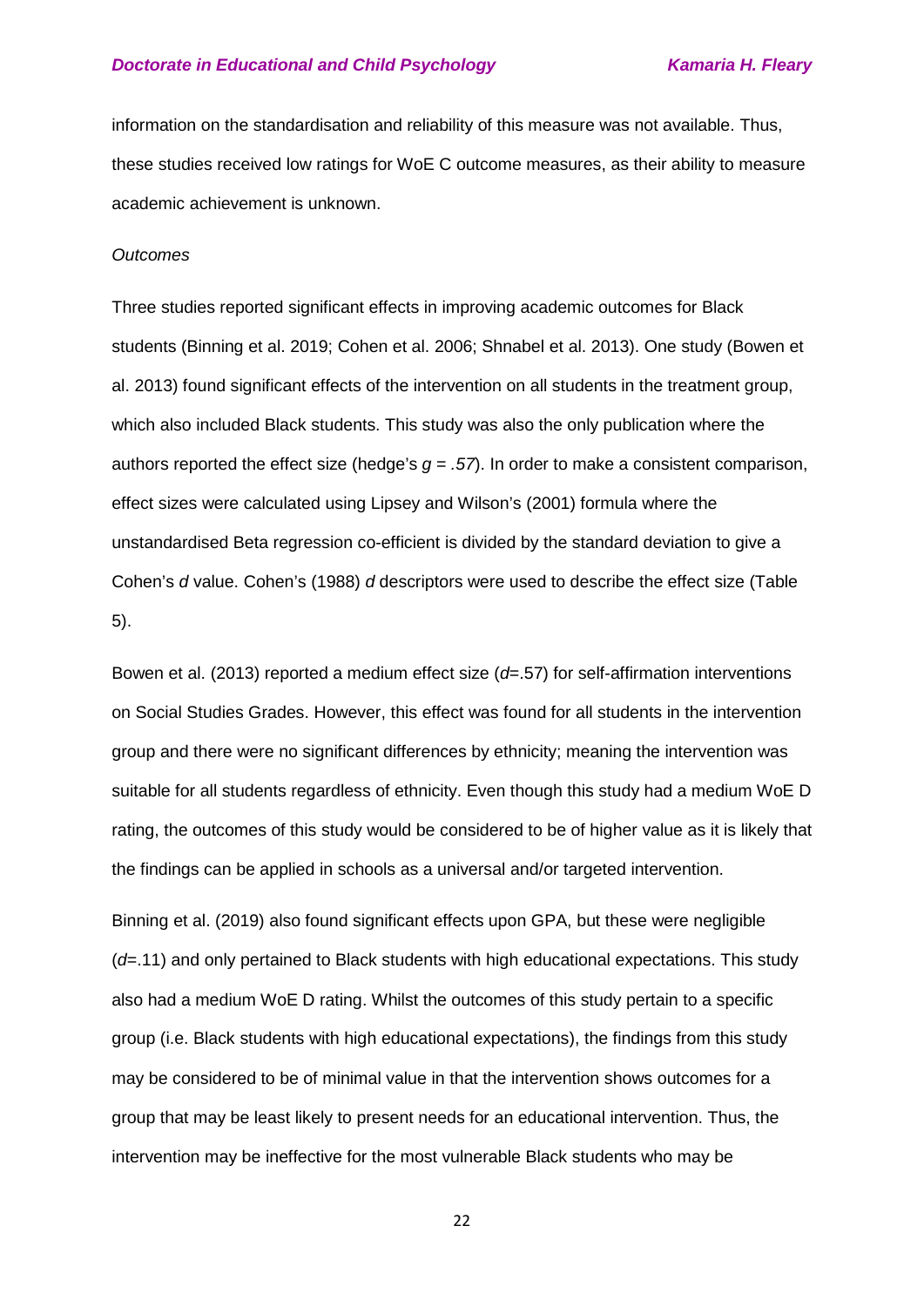underachieving. Nevertheless, the intervention maybe useful in supporting Black students with high educational expectations to continue to thrive in their progress.

The original intervention designed by Cohen et al. (2006) found significant effects of the intervention on GPA for Black students, but again, these effects were also negligible ( $d=18$ ). This study also received a medium WoE D rating, and despite receiving a high WoE B rating for its methodology, it seems that its ability to produce substantial targeted effects for Black students was minimal. Thus, the findings of this study may mean that the intervention may only have a very small real-world effect for Black students.

Shnabel et al. (2013) also found significant effects of the self-affirmation intervention upon GPA and this was a marginally small effect (*d*=.2) and only met Cohen's (1988) descriptive criteria after rounding up the original value of *d*=.195. Similarly, this study also had a WoE D rating of medium and again it is likely that the outcomes of the intervention are well exceeded by the level of investment required by students and teachers.

Lastly, Bratter et al. (2016) was the only study to report significant reverse effects of the intervention in reducing reading grades (*d*=-.08), although these were also negligible. Interestingly, this study was the only study to receive a high ranking for WoE D. It seems that despite high quality evidence and a sound methodology, the interventions ability to predict either an increase or a decrease in academic performance is not substantial enough to be recommended for use in educational settings.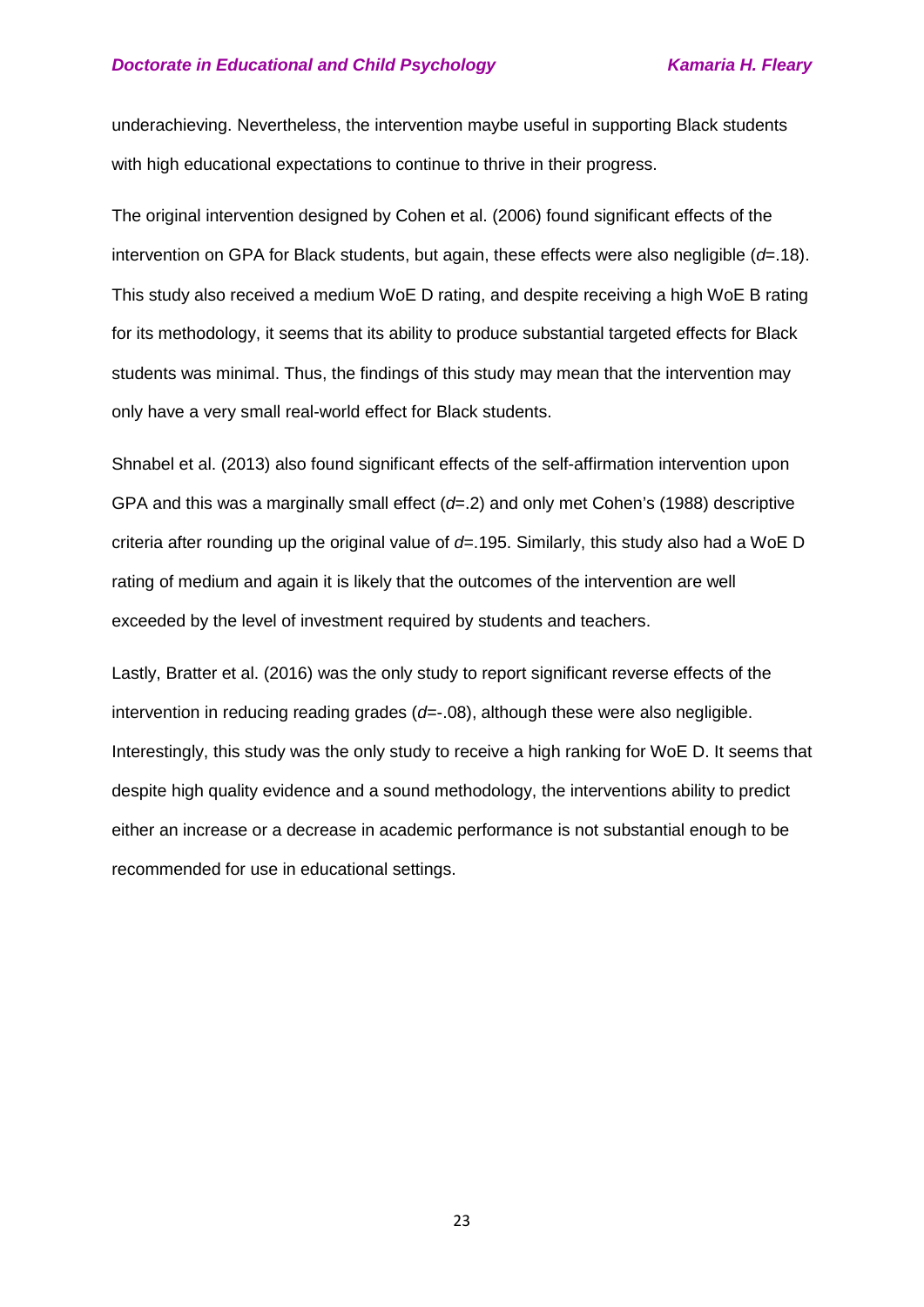Table 5.

*Effect Sizes for Intervention Outcomes* 

| Study                     | Sample<br><b>Size</b> | Measure                                         | Outcomes                                                                                                                                                                            | Reported<br><b>Statistics</b>                                          | Power<br>(Calculated<br>with G*<br>Power) and<br>sample size<br>required | <b>Effect Size</b>                   | 95% CI           | Descriptor | WoE D<br>Descriptor |
|---------------------------|-----------------------|-------------------------------------------------|-------------------------------------------------------------------------------------------------------------------------------------------------------------------------------------|------------------------------------------------------------------------|--------------------------------------------------------------------------|--------------------------------------|------------------|------------|---------------------|
| Bancroft et<br>al. (2017) | $N = 514$             | <b>STAAR</b><br>algebra<br>grades               | No significant<br>effects of the<br>intervention<br>found for<br><b>Black</b><br>students.                                                                                          | $\beta = 71.505$<br>$SEM =$<br>137.927<br>Calculated<br>$SD = 3127.02$ | 0.95<br>$N = 863$<br>Underpowered                                        | $d = .02$                            | $-0.15-$<br>0.20 | Negligible | 1.89<br>Medium      |
| Binning et<br>al. (2019)  | $N = 598$             | End of year<br><b>GPA</b>                       | A significant<br>effect<br>$(p<0.01)$ of<br>the group of 3<br>interventions<br>was found,<br>but accounted<br>for by Black<br>students with<br>high<br>educational<br>expectations. | $\beta = 0.25$<br>$SEM = 0.09$<br>Calculated<br>$SD=2.2$               | 0.95<br>$N = 215$<br>Sufficiently<br>powered                             | $d = .11$                            | $-0.05-$<br>0.27 | Negligible | 1.89<br>Medium      |
| Bowen et<br>al. (2013)    | $N = 274$             | Quarterly<br>Social<br><b>Studies</b><br>Grades | Significant<br>effects<br>$(p<0.01)$ of<br>the<br>intervention<br>found for all<br>students                                                                                         | Hedges $g = 57$                                                        | 0.95<br>$N = 38$<br>Sufficiently<br>powered                              | Converted<br>to Cohen's<br>$d = .57$ | $\blacksquare$   | Medium*    | 1.77<br>Medium      |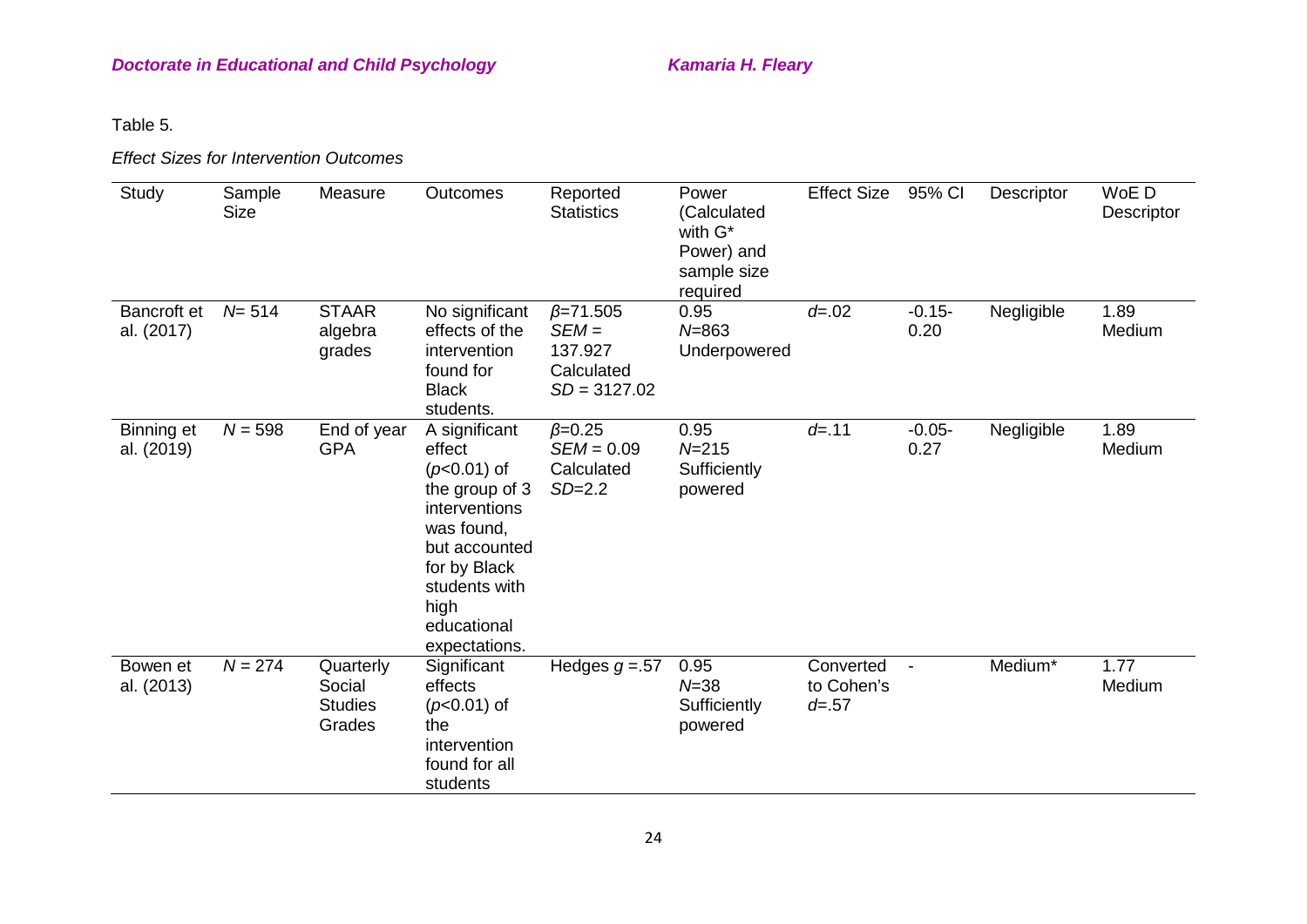| <b>Study</b>                    | Sample<br><b>Size</b> | Measure                                                      | Outcomes                                                                                                                                                                           | Reported<br><b>Statistics</b>                                                                                                                                                                                                  | Power<br>(Calculated<br>with G*<br>Power) and<br>sample size<br>required | <b>Effect Size</b> | 95% CI           | Descriptor | WoE D<br>Descriptor |
|---------------------------------|-----------------------|--------------------------------------------------------------|------------------------------------------------------------------------------------------------------------------------------------------------------------------------------------|--------------------------------------------------------------------------------------------------------------------------------------------------------------------------------------------------------------------------------|--------------------------------------------------------------------------|--------------------|------------------|------------|---------------------|
|                                 |                       |                                                              | (including<br><b>Black</b><br>students), but<br>this did not<br>differ by<br>ethnicity.                                                                                            |                                                                                                                                                                                                                                |                                                                          |                    |                  |            |                     |
| <b>Bratter</b> et<br>al. (2016) | $N = 886$             | <b>STAAR</b><br>reading,<br>algebra<br>and English<br>grades | No significant<br>effects of the<br>intervention<br>found.<br>Significant<br>(p<0.001)<br>reverse<br>effects found<br>for Black<br>student's<br><b>STAAR</b><br>reading<br>grades. | Intervention<br>regressed on<br><b>STAAR</b><br>reading when<br>interaction<br>effects<br>between<br>school type<br>and treatment<br>are included in<br>the model.<br>$\beta = 97.80$<br>SEM=41.98<br>Calculated<br>SD=1249.57 | 0.95<br>$N = 281$<br>Sufficiently<br>powered                             | $d = -0.08$        | $-0.21-$<br>0.05 | Negligible | 2.89<br>High        |
| Cohen et<br>al. (2006)          | $N = 133$             | Fall term<br><b>GPA</b>                                      | Significant<br>effects<br>$(p<0.05)$ of<br>the<br>intervention<br>found for<br><b>Black</b><br>students                                                                            | $\beta = .29$<br>$SEM = .14$<br>Calculated<br>$SD = 1.61$<br>(Values<br>obtained from<br>the online                                                                                                                            | 0.95<br>$N = 155$<br>Underpowered                                        | $d = 0.18$         | $-0.16-$<br>0.52 | Negligible | 1.89<br>Medium      |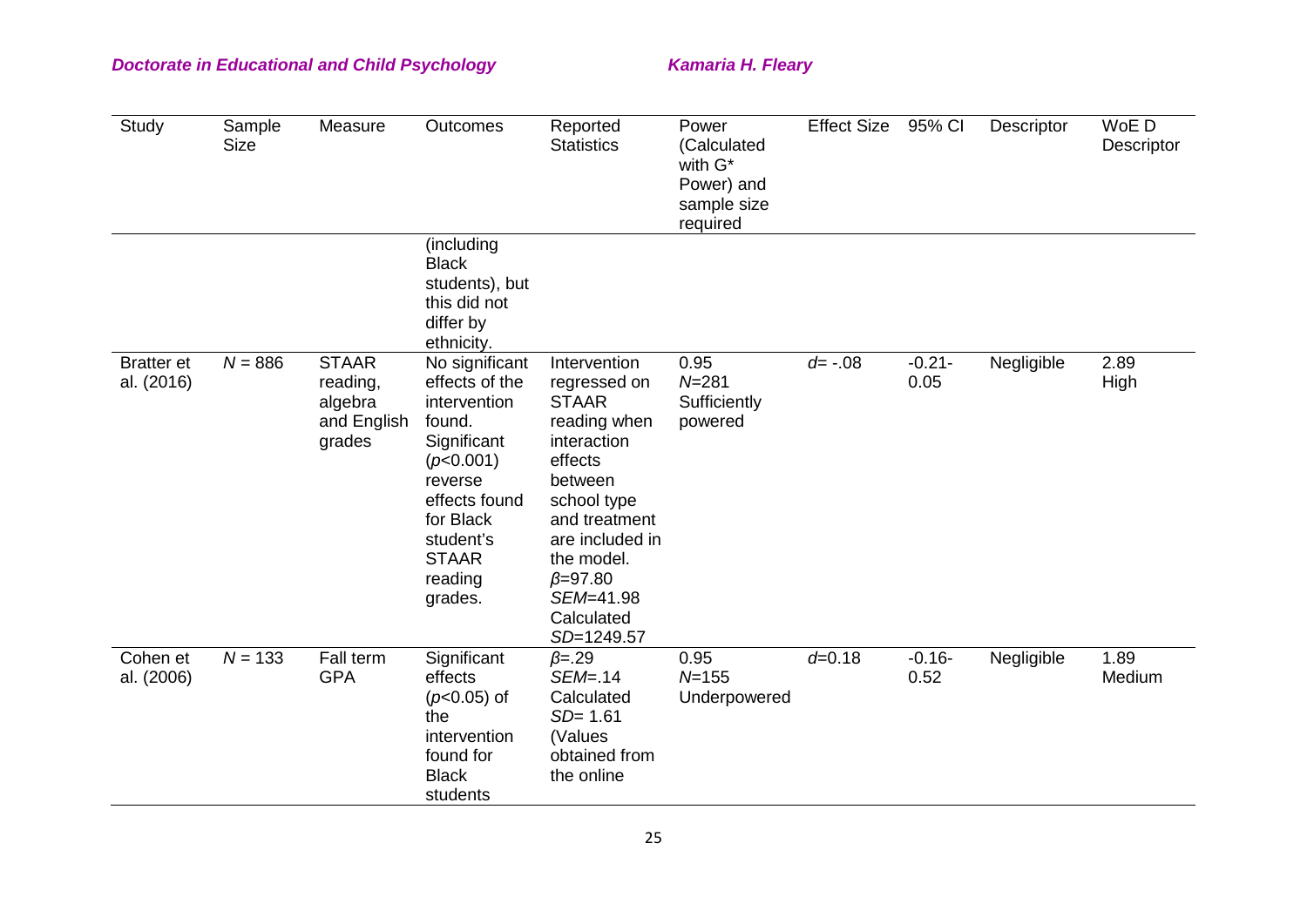| Study                    | Sample<br><b>Size</b> | Measure    | <b>Outcomes</b>                                                                                                                                              | Reported<br><b>Statistics</b>                                                                                                                      | Power<br>(Calculated<br>with $G^*$<br>Power) and<br>sample size<br>required | <b>Effect Size</b>                                                        | 95% CI            | Descriptor | WoE D<br>Descriptor |
|--------------------------|-----------------------|------------|--------------------------------------------------------------------------------------------------------------------------------------------------------------|----------------------------------------------------------------------------------------------------------------------------------------------------|-----------------------------------------------------------------------------|---------------------------------------------------------------------------|-------------------|------------|---------------------|
|                          |                       |            |                                                                                                                                                              | supplementary<br>information)                                                                                                                      |                                                                             |                                                                           |                   |            |                     |
| Shnabel et<br>al. (2013) | $N = 355$             | <b>GPA</b> | Significant<br>effects ( $p$<br>0.001) of the<br>value-<br>affirmation<br>intervention<br>when it<br>focused on<br>belonging for<br><b>Black</b><br>students | Intervention<br>(focused on<br>belonging<br>values only)<br>regressed on<br>outcomes<br>$\beta = 347$<br>$SEM = .095$<br>Calculated SD<br>$= 1.79$ | 0.95<br>$N = 130$<br>Sufficiently<br>powered                                | $d = 0.2$<br>(only<br>significant<br>through<br>rounding<br>up $d = .195$ | $-0.01 -$<br>0.40 | Small      | 1.83<br>Medium      |

*Note.*Cohen's *d* effect sizes are typically assigned the labels of "small" if *d*=0.2, "medium" if *d*=0.5 and "large" if *d*=0.8**.**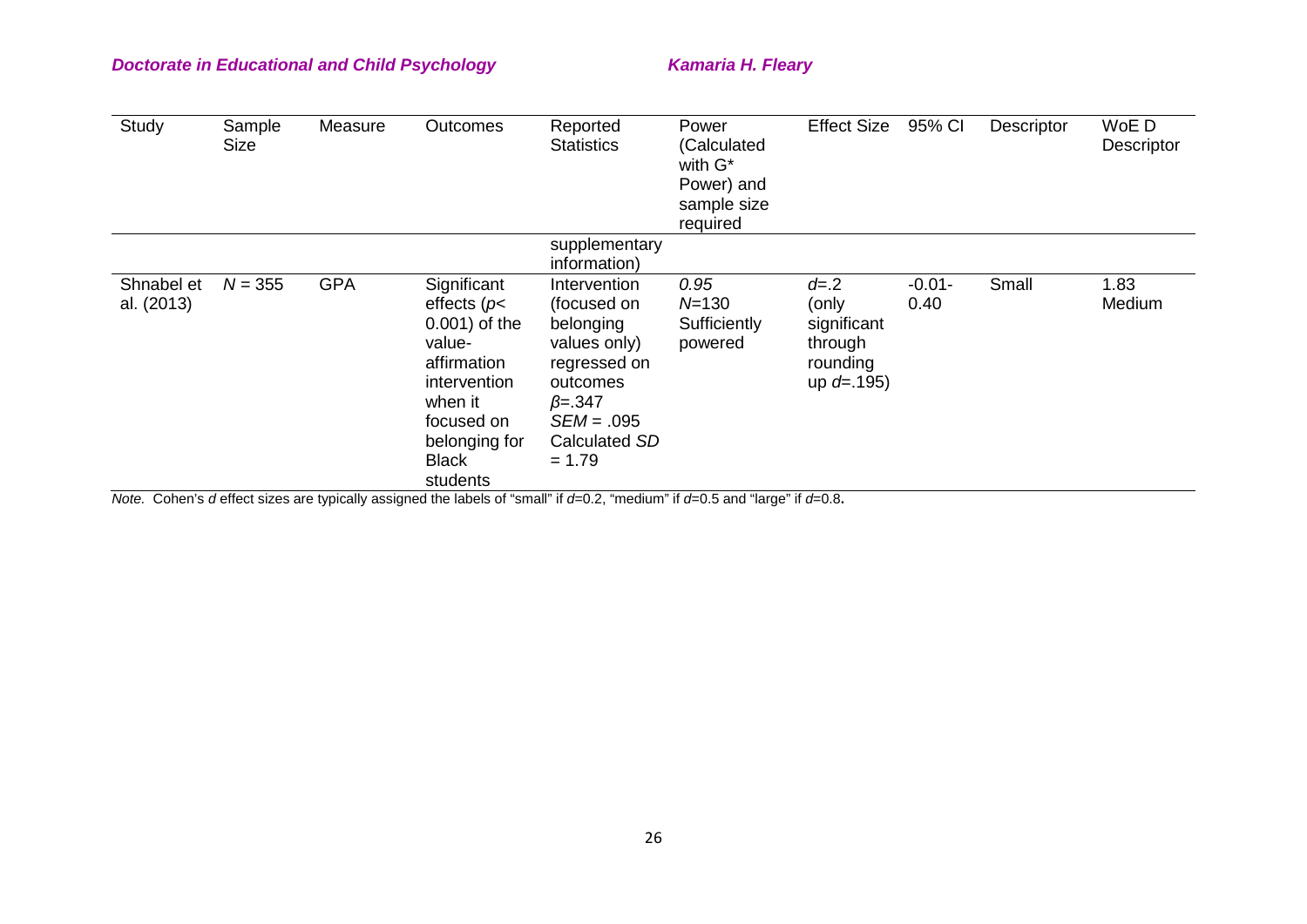#### **Conclusions and Recommendations:**

#### *Summary of the Review*

This review examined the effectiveness of self-affirmation interventions in raising achievement for Black students in the context of susceptibility to stereotype threat. Of the six studies reviewed, five studies were of medium quality and one (Bratter et al. 2016) was ranked as high. Five of the studies attempted to replicate the original intervention devised by Cohen et al. (2006) enabling the review to explore how replicable the findings of the intervention were.

Four studies reported significant effects. Of these four, three employed GPA as an outcome measure suggesting that the intervention has little effects on individual standardised measures such as the STAAR, but can be effective upon overall academic achievement measures such as GPA. However, only one of these reported a medium effect size, whilst the others were marginally small or negligible. Of note, Bratter et al. (2016) found evidence of self-affirmation interventions demonstrating reverse effects in reducing academic achievement for standardised reading outcomes (STAAR – Reading); although the effect of this was also deemed negligible.

Overall, the findings of this review suggest that whilst self-affirmation interventions are simply employable classroom strategies that have statistically significant results, the effect sizes generally suggest that the extent of the impact upon the academic achievement of Black students is negligible. This is supported by prior views (Bowen et al. 2013) that has raised scepticism over Cohen et al's (2006) proposal of a15 minute intervention contributing to dramatic changes in academic achievement.

As a socio-psychological based intervention, it is plausible that the medium effects demonstrated by Bowen et al. (2013), could have been due to a focus on Social Study Grades as an outcome. This measure of sociological knowledge could be said to be closely related to the socio-psychological content of the intervention. It is reasonable to hypothesise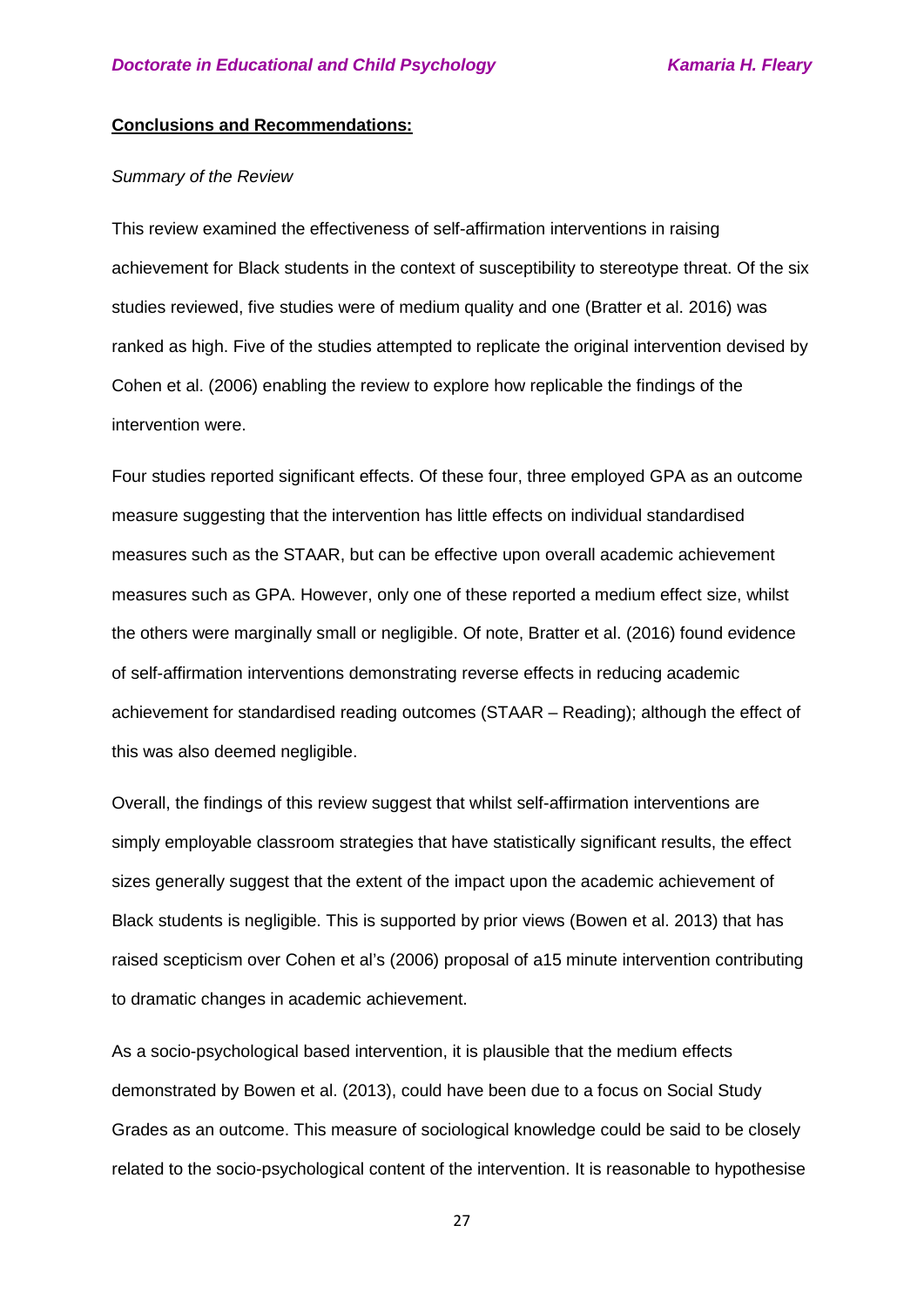for studies which utilised GPA as an outcome, whether the effects are due to higher weighting or inclusion (Seigal & Anderson, 1991) of socio-psychological subjects as part of their GPA; resulting in contributing more prominently to the overall effects found in measures of academic achievement. Null effects found on individual measures (e.g. STAAR algebra) may be due to the unlikelihood of the socio-psychological self-affirmation intervention targeting factors such as motivation or specific learning needs, which may prevail even if stereotype threat has been alleviated (Aronson et al. 2009).

#### *Limitations*

This review contained extensive inclusion and exclusion criteria which afforded only six studies to be critically appraised. Much more research presently exists on the impact of selfaffirmation interventions in contexts where threat is deemed to be higher (Hanselman et al. 2014). The studies included in the present review, did not explicitly manipulate the experience of stereotype threat and rather presumed homogeneous susceptibility to its effects based on ethnic group membership. This may not be the case as Binning et al. (2019) demonstrated variations in effects amongst Black students with different educational expectations. It is likely that a more comprehensive review that encompasses studies with explicit manipulation of stereotype threat such studies, may yield different conclusions.

Secondly, this review began with an attempt to explore whether self-affirmation interventions could be applicable to a UK context. This was not possible as the studies included in the review were all conducted in the United States and largely by persons belonging to the same research teams. Thus, a more comprehensive review could allow for potential variations in effectiveness of the intervention by context to be explored, as well as to gather a wider range of evidence from a range of independent researchers.

Lastly, this review included a range of studies which all utilised various outcomes measures of academic achievement and this limits the ability to draw a consensus on the findings with regards to academic achievement.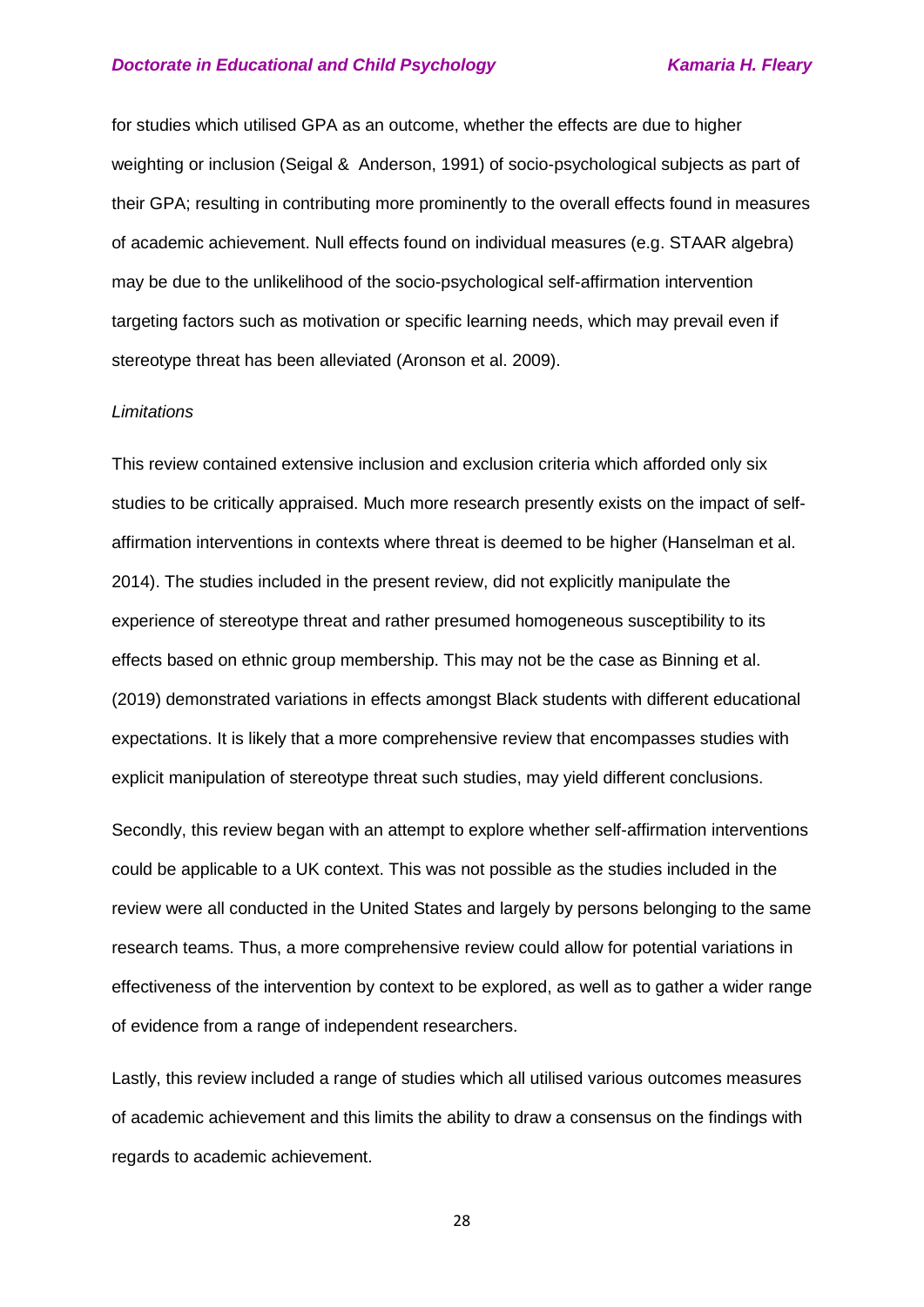### *Areas of Further Research*

Future research may wish to specifically explore self-affirmation interventions that focus on the affirming academic competency. For example, teaching concepts of malleable intelligence has been found to effectively improve standardised test performance for minority students (Good et al. 2003). In line with the outlined limitations that self-affirmations rooted in belonging may not change motivation, effort or learning needs, (Aronson et al. 2009), it is likely that interventions which focus on malleable intelligence, may specifically target the outcome measures of standardised test performance more effectively.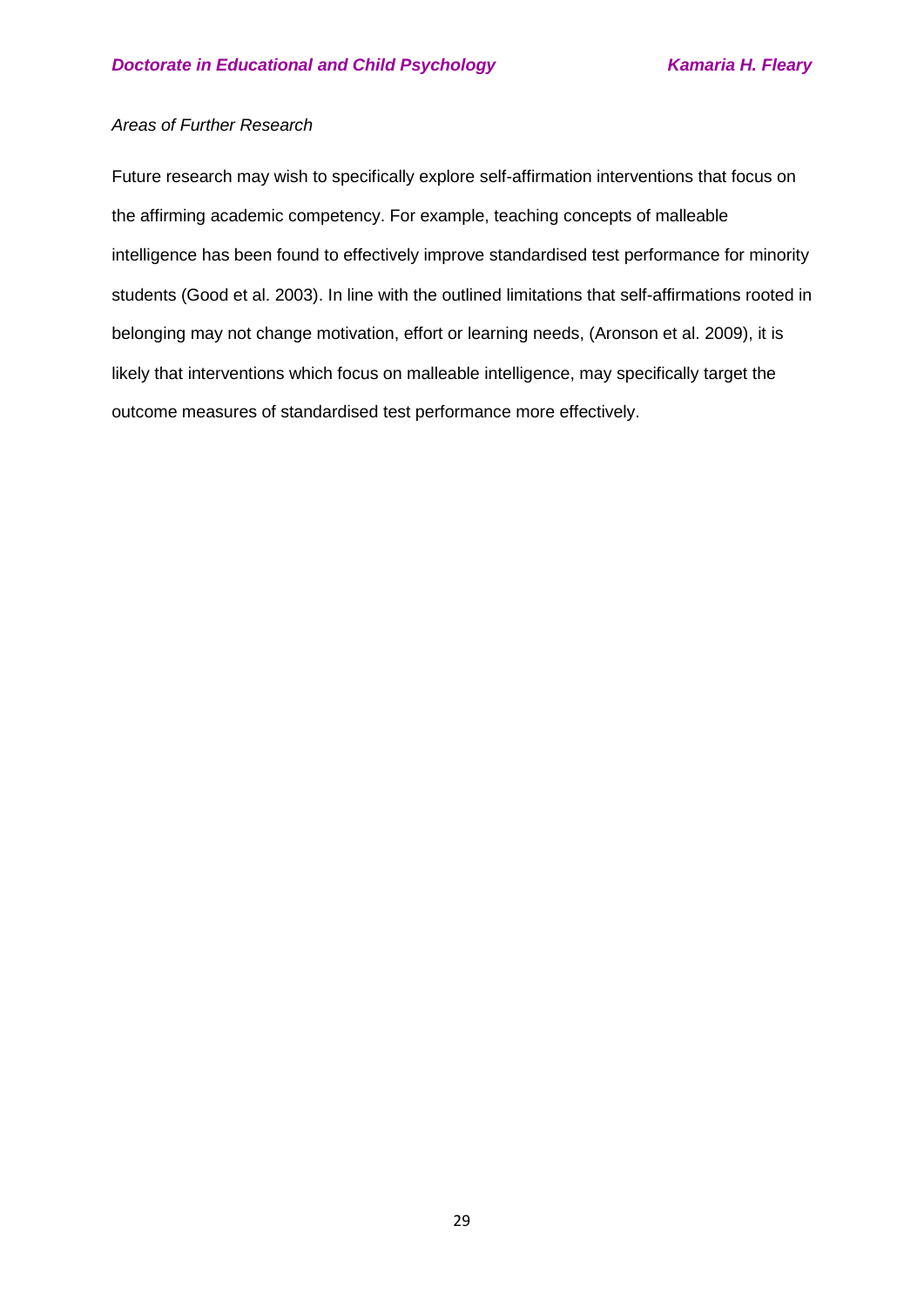#### **References:**

- Aronson, J., Cohen, G., McColskey, W., & (ED), R. E. L. S. (2009). Reducing Stereotype Threat in Classrooms: A Review of Social-Psychological Intervention Studies on Improving the Achievement of Black Students. Issues & Answers. REL 2009-076. In *Regional Educational Laboratory Southeast*.
- Bacon, D. R., & Bean, B. (2006). GPA in research studies: An invaluable but neglected opportunity. *Journal of Marketing Education*, *28*(1), 35–42.
- Bancroft, A., Bratter, J., & Rowley, K. (2017). Affirmation effects on math scores: The importance of high school track. *Social Science Research*, *64*, 319–333.
- Baumeister, R. F., & Leary, M. R. (1995). The Need to Belong: Desire for Interpersonal Attachments as a Fundamental Human Motivation. *Interpersonal Development*, *117*(3), 57–89.
- Baumeister, R. F., Twenge, J. M., & Nuss, C. K. (2002). Effects of social exclusion on cognitive processes: Anticipated aloneness reduces intelligent thought. *Journal of Personality and Social Psychology*, *83*(4), 817–827.
- Binning, R. K., Wang, M. Te, & Amemiya, J. (2019). Persistence Mindset among Adolescents: Who Benefits from the Message that Academic Struggles are Normal and Temporary? Journal of Youth and Adolescence, 48(2), 269–286.
- Bowen, N. K., Wegmann, K. M., & Webber, K. C. (2013). Enhancing a Brief Writing Intervention to Combat Stereotype Threat among Middle-School Students. *Journal of Educational Psychology*, *105*(2), 427–435.
- Bratter, J. L., Rowley, K. J., & Chukhray, I. (2016). Does a Self-Affirmation Intervention Reduce Stereotype Threat in Black and Hispanic High Schools? *Race and Social Problems*, *8*(4), 340–356.
- Cohen, G L, Garcia, J., Apfel, N., & Master, A. (2006). Reducing the racial achievement gap: a social-psychological intervention. *Science (New York, N.Y.)*, *313*(5791), 1307‐1310.
- Cohen, G L., Garcia, J., Purdie-Vaughns, V., Apfel, N., & Brzustoski, P. (2009). Recursive processes in self-affirmation: Intervening to close the minority achievement gap. *Science*, *324*(5925), 400–403.
- Cohen, J. (1988). *Statistical power analysis for the behavioural sciences* (2nd ed.).Hillside, NJ: Erlbaum
- Department for Education. (2019). *Schools, pupils and their characteristics.* (June), 1–15. Retrieved from www.nationalarchives.gov.uk/doc/open-government-licence/version/3
- Gersten, R., Fuchs, L. S., Compton, D., Coyne, M., Greenwood, C., & Innocenti, M. S. (2005). Quality indicators for group experimental and quasi-experimental research in special education. *Exceptional Children*, *71*(2), 149–164.
- Gillborn, D., Demack, S., Rollock, N., & Warmington, P. (2017). Moving the goalposts: Education policy and 25 years of the Black/White achievement gap. *British Educational Research Journal*, *43*(5), 848–874.
- Good, C., Aronson, J., & Inzlicht, M. (2003). Improving adolescents' standardized test performance: An intervention to reduce the effects of stereotype threat. *Journal of Applied Developmental Psychology*, *24*(6), 645–662.
- Gough, D. (2007). Weight of evidence: A framework for the appraisal of the quality and relevance of evidence. *Research Papers in Education*, *22*(2), 213–228.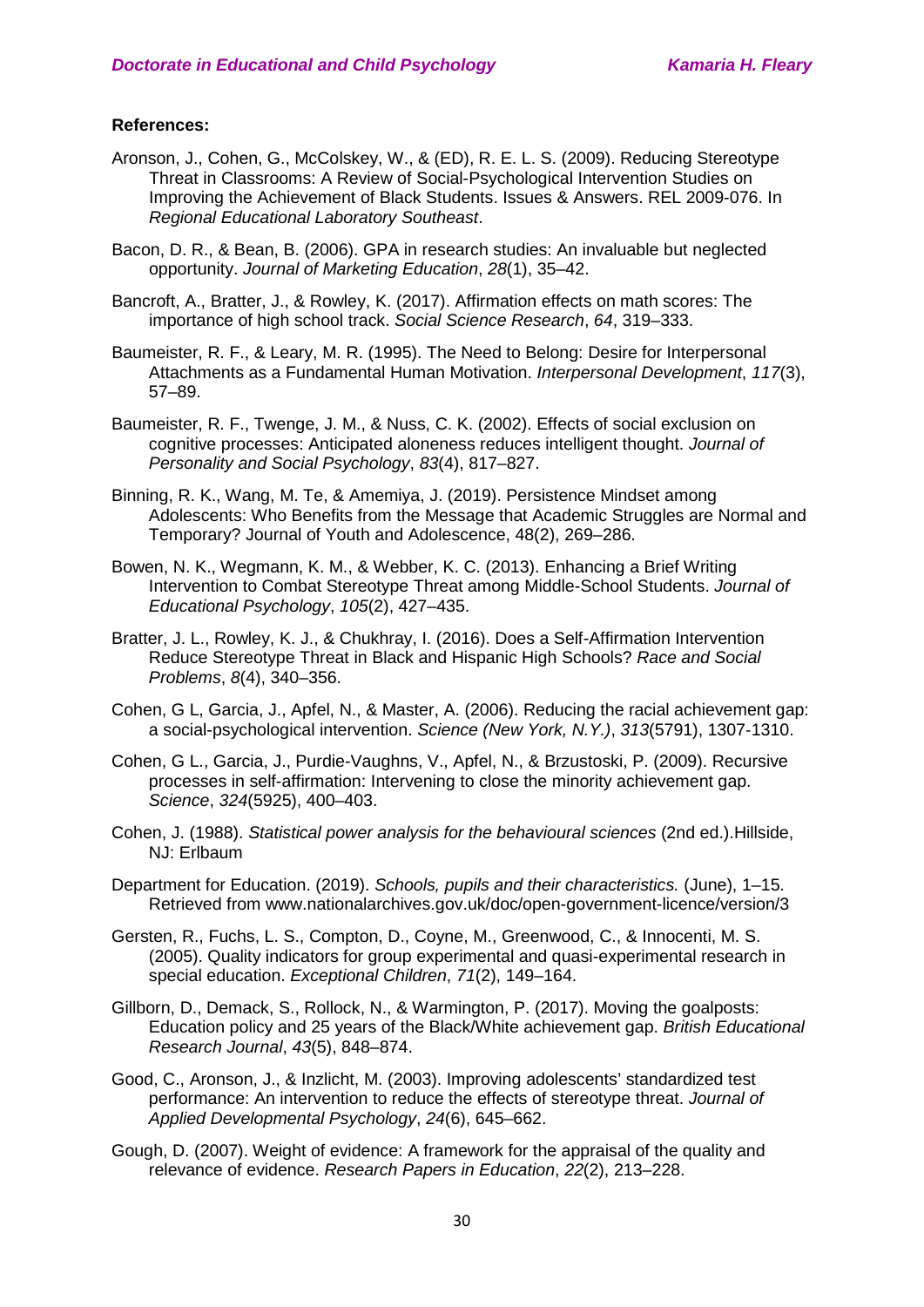- Graham, B., White, C., Edwards, A., Potter, S., & Street, C. (2019). *School exclusion: a literature review on the continued disproportionate exclusion of certain children*. Department for Education.
- Hamilton, P & Morgan, G (2018) An exploration of the factors that lead to the successful progression of students in alternative provision. Educational and Child Psychology 35(1), 80-95.
- Hanselman, P., Bruch, S. K., Gamoran, A., & Borman, G. D. (2014). Threat in Context: School Moderation of the Impact of Social Identity Threat on Racial/Ethnic Achievement Gaps. *Sociology of Education*, *87*(2), 106–124.
- Hanselman, P., Rozek, C. S., Grigg, J., & Borman, G. D. (2017). New evidence on selfaffirmation effects and theorized sources of heterogeneity from large-scale replications. *Journal of Educational Psychology*, *109*(3), 405–424.
- Higher Education Statistics Agency (HESA) (2017) Equality in higher education: students statistical report. Equality Challenge Unit.
- Human Resources Research Organization. (2016). Independent Evaluation of the Validity and Reliability of STAAR Grades 3-8 Assessment Scores : Part 2 Final Report. Texas Education Agency.
- Hutchison, D., & Styles, B. (2010). *A guide to running randomised controlled trials for educational researchers*. Slough: NFER. 1–65.
- Jensen, A. R. (1972). Genetics and education. New York: Harper & Row.
- Ladson-Billings, G. (2006). From the Achievement Gap to the Education Debt: Understanding Achievement in U.S. Schools. *Educational Researcher*, *35*(7), 3–12.
- Lipsey, M. W., & Wilson, D. B. (2001). *Practical meta-analysis. Applied social research methods series.* Sage Publications, Inc.
- Maslow, A.H. (1943). "A theory of human motivation". *Psychological Review*. 50 (4): 370–96.
- Neisser, U., Boodoo, G., Bouchard, T. J., Boykin, A. W., Brody, N., Ceci, S. J., … Urbina, S. (1996). Intelligence: Knowns and Unknowns. *American Psychologist*, *51*(2), 77–101.
- Pennington, C. R., Heim, D., Levy, A. R., & Larkin, D. T. (2016). Twenty years of stereotype threat research: A review of psychological mediators. *PLoS ONE*, *11*(1), 1–25.
- Petticrew, M., & Roberts, H. (2003). Evidence, hierarchies, and typologies: horses for courses. *Journal of Epidemiol Community Health*, *57*(January 2009), 527–529.
- Rampton, A. (1981). *West Indian Children in our Schools*. London: HMSO.
- Rollock, N., Gillborn, D., Vincent, C. & Ball, S. J. (2015) *The colour of class: The educational strategies of the Black middle classes* (London, Routledge).
- Rosenthal, H. E. S., & Crisp, R. J. (2006). Reducing stereotype threat by blurring intergroup boundaries. *Personality and Social Psychology Bulletin*, *32*(4), 501–511.
- Selm, K. R., Peterson, M.N, Hess, G. R., Beck, S. M., & McHale, M. R. (2019). Educational attainment predicts negative perceptions women have of their own climate change knowledge. *PLoS ONE*, *14*(1), 1–10.
- Shapiro, J. R., Williams, A. M., & Hambarchyan, M. (2013). Are all interventions created equal? A multi-threat approach to tailoring stereotype threat interventions. *Journal of Personality and Social Psychology*, *104*(2), 277–288.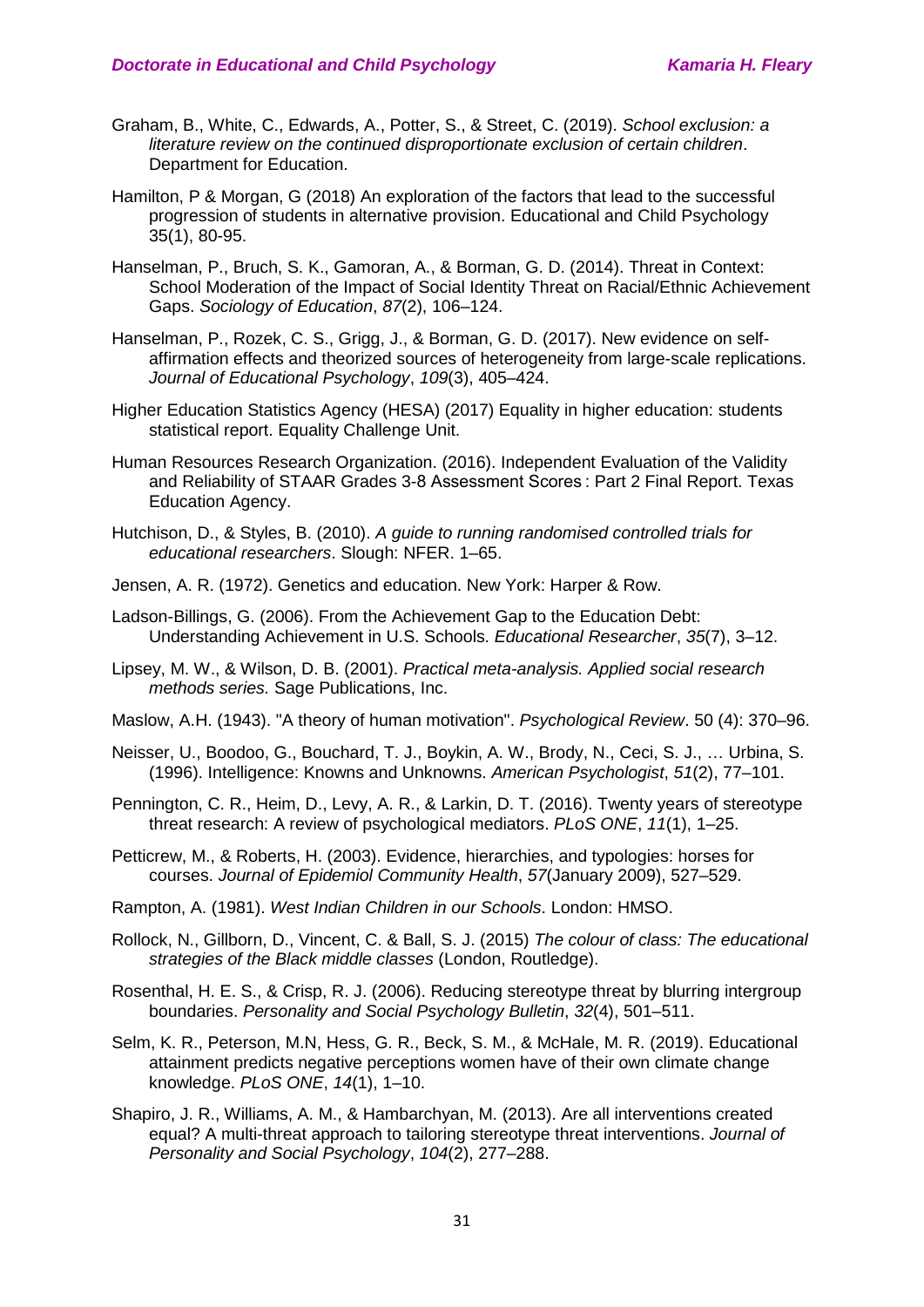- Shnabel, N., Purdie-Vaughns, V., Cook, J. E., Garcia, J., & Cohen, G. L. (2013). Demystifying Values-Affirmation Interventions: Writing About Social Belonging Is a Key to Buffering Against Identity Threat. *Personality and Social Psychology Bulletin*, *39*(5), 663–676.
- Siegal, J & Anderson, C.S (1991) Considerations in Calculating High School GPA and Rankin-Class. A Case Study. NASSP Bulletin. 96-109.
- Steele, C. M; Aronson, J. (1995). Stereotype Threat and the Intellectual Task Performance of African Americans. *Journal of Personality and Social Psychology*, *69*(5), 797–811.
- Taylor, V. J., & Walton, G. M. (2011). Stereotype threat undermines academic learning. *Personality and Social Psychology Bulletin*, *37*(8), 1055–1067.
- Timpson, E (2019) Timpson Review of School Exclusion. Retreived from https://assets.publishing.service.gov.uk/government/uploads/system/uploads/attachme nt\_data/file/807862/Timpson\_review.pdf
- U.S. Department of Education (2002) Office of Elementary and Secondary Education, No Child Left Behind: Washington, D.C.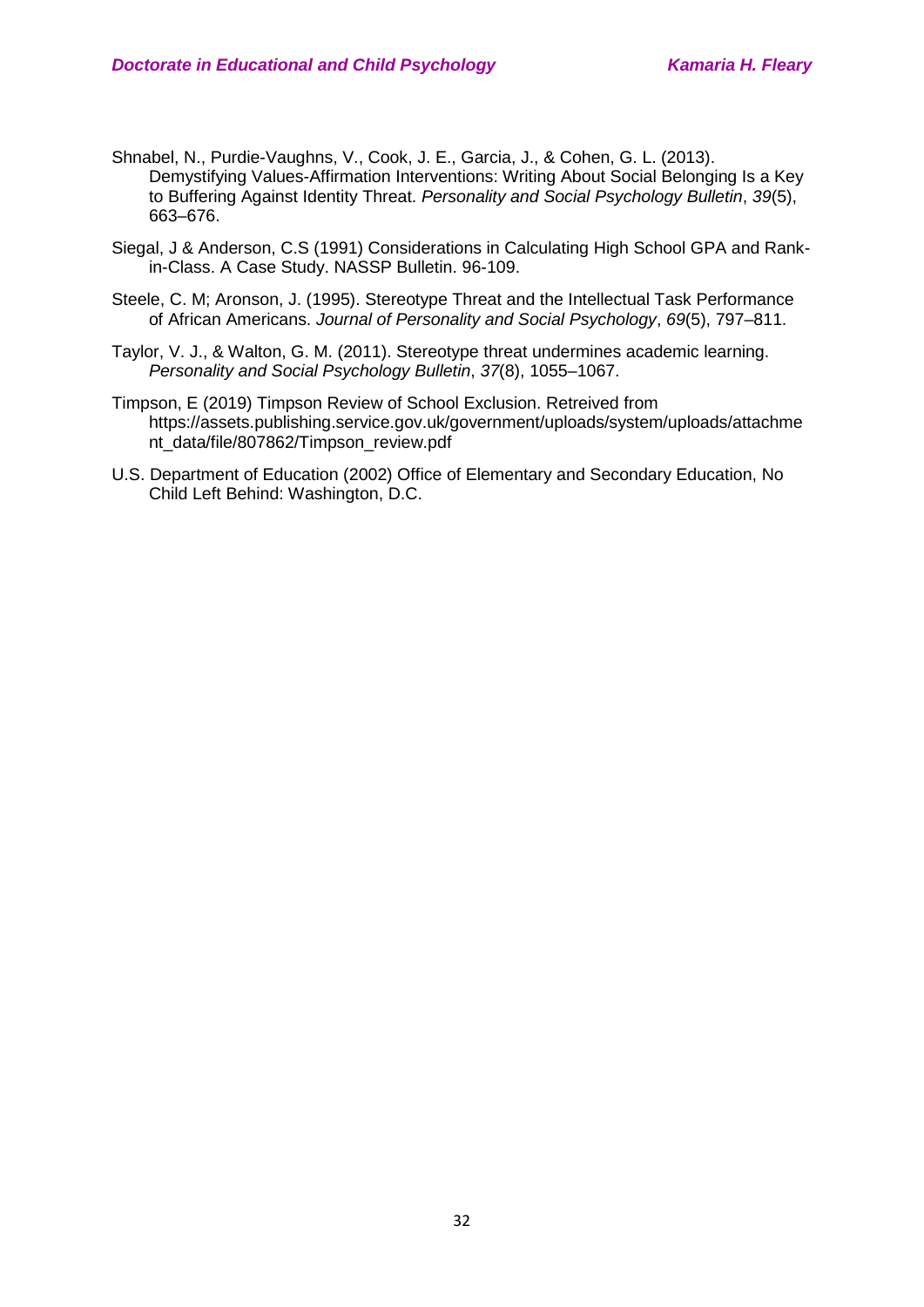### **Appendix A: Tables of studies considered during the selection process**

Table 7.

*List of Studies Included in the Review* 

Full reference

Bancroft, A., Bratter, J., & Rowley, K. (2017). Affirmation effects on math scores: The importance of high school track. *Social Science Research*, 64, 319–333.

Binning, K.R., Wang, M.T, & Amemiya, J. (2019). Persistence Mindset among Adolescents: Who Benefits from the Message that Academic Struggles are Normal and Temporary? *Journal of Youth and Adolescence*, 48(2), 269–286.

Bowen, N. K., Wegmann, K. M., & Webber, K. C. (2013). Enhancing a Brief Writing Intervention to Combat Stereotype Threat among Middle-School Students. *Journal of Educational Psychology*, 105(2), 427–435.

Bratter, J. L., Rowley, K. J., & Chukhray, I. (2016). Does a Self-Affirmation Intervention Reduce Stereotype Threat in Black and Hispanic High Schools? *Race and Social Problems,* 8(4), 340–356.

Cohen, G. L., Garcia, J., Apfel, N., & Master, A. (2006). Reducing the racial achievement gap: a social-psychological intervention. *Science (*New York, N.Y.), 313(5791), 1307‐1310.

Shnabel, N., Purdie-Vaughns, V., Cook, J. E., Garcia, J., & Cohen, G. L. (2013). Demystifying Values-Affirmation Interventions: Writing About Social Belonging Is a Key to Buffering Against Identity Threat. *Personality and Social Psychology Bulletin*, 39(5), 663–676.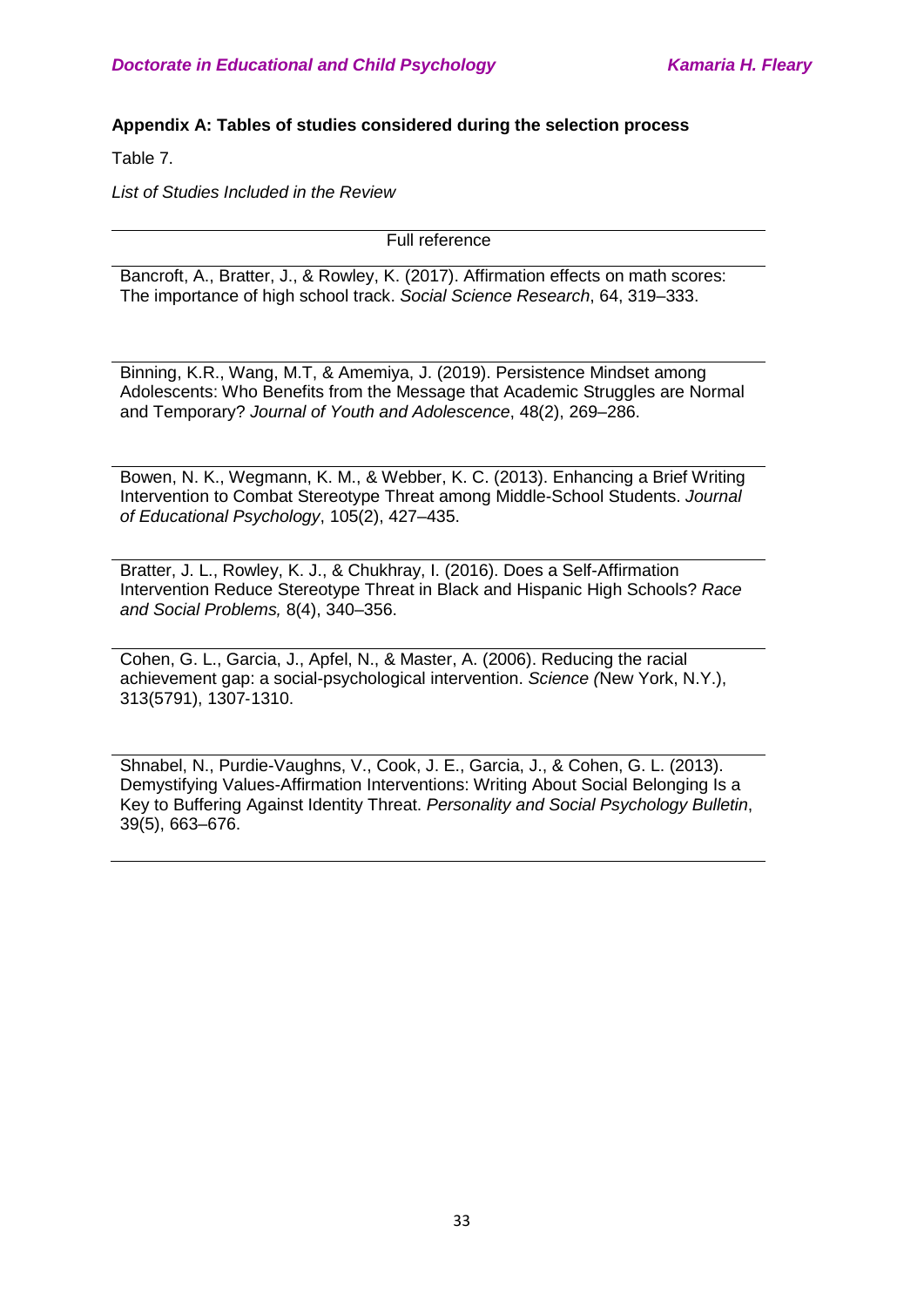### Table 8.

*Excluded Studies after Title and Abstract Screening* 

|                | Reference                                                                                                                                                                                                                                                                                                          | <b>Exclusion and Inclusion Criteria</b><br>Code                           |
|----------------|--------------------------------------------------------------------------------------------------------------------------------------------------------------------------------------------------------------------------------------------------------------------------------------------------------------------|---------------------------------------------------------------------------|
| 1.             | Alesi, M., Rappo, G., & Pepi, A. (2016).<br>Investigating the improvement of decoding<br>abilities and working memory in children with<br>incremental or entity personal conceptions of<br>intelligence: Two case reports. Frontiers in<br>Psychology, 6, 1939.                                                    | 3= Outcome measure was non-<br>academic and focused on<br>working memory. |
| 2              | Aronson, J., Cohen, G., McColskey, W., & (ED),<br>R. E. L. S. (2009). Reducing Stereotype Threat in<br>Classrooms: A Review of Social-Psychological<br>Intervention Studies on Improving the<br>Achievement of Black Students. Issues &<br>Answers. REL 2009-076. In Regional Educational<br>Laboratory Southeast. | $4=$ A review                                                             |
| 3              | Aronson, J., Fried, C. B., & Good, C. (2002).<br>Reducing the effects of stereotype threat on<br>African American college students by shaping<br>theories of intelligence. Journal of Experimental<br>Social Psychology, 38(2), 113-125.                                                                           | 1= Conducted with<br>college/university students                          |
| $\overline{4}$ | Baker, D. J., Skinner, B. T., & Redding, C. H.<br>(2019). Affirmative Intervention to Reduce<br>Stereotype Threat Bias: Experimental Evidence<br>from a Community College. Journal of Higher<br>Education, 1-33.                                                                                                   | 1= Conducted with<br>college/university students                          |
| 5              | Barber, S. J. (2017). An examination of age-<br>based stereotype threat about cognitive decline:<br>Implications for stereotype-threat research and<br>theory development. Perspectives on<br>Psychological Science, 12(1), 62-90.                                                                                 | 1= Conducted with a sample<br>who are not of school age.                  |
| 6              | Beasley, M. A., & Fischer, M. J. (2012). Why they<br>leave: The impact of stereotype threat on the<br>attrition of women and minorities from science,<br>math and engineering majors. Social Psychology<br>of Education: An International Journal, 15(4),<br>427-448.                                              | 1= Conduced with<br>college/university students                           |
| $\overline{7}$ | Beckmann, N., Wood, R. E., Minbashian, A., &<br>Tabernero Carmen (2012). Small group learning:<br>Do group members' implicit theories of ability<br>make a difference? Learning and Individual<br>Differences, 22(5), 624-631.                                                                                     | 2= Interventions are not self-<br>affirmation exercises.                  |
| 8              | Berjot, S., & Gillet, N. (2011). Stress and coping<br>with discrimination and stigmatization. Frontiers in<br>Psychology, 2, 33 1-13.                                                                                                                                                                              | $4=$ A review                                                             |
| 9              | Blackwell, L. S., Trzesniewski, K. H., & Dweck, C.<br>S. (2007). Implicit Theories of Intelligence Predict<br>Achievement Across an Adolescent Transition: A<br>Longitudinal Study and an Intervention. Child<br>Development, 78(1), 246-263.                                                                      | 1= Sample does not focus on<br><b>Black students</b>                      |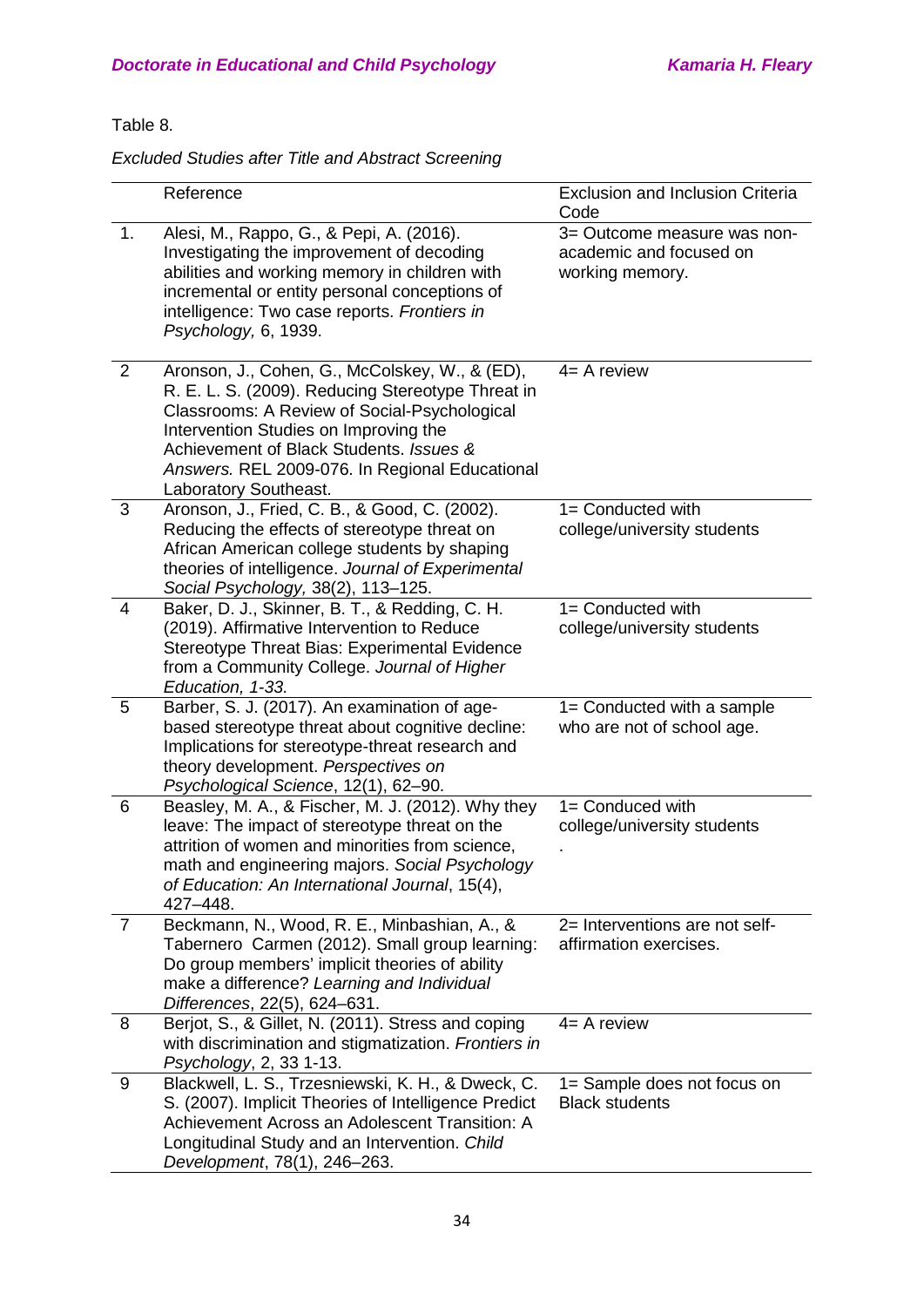| 10 | Brass, J., & Niu, W. (2016). The impact of implicit<br>self-theory on rated creativity in third- and sixth-<br>graders. Creativity Research Journal, 28(3), 318-<br>327.                                                                                                                                                    | 1= Sample does not focus on<br><b>Black students</b> |
|----|-----------------------------------------------------------------------------------------------------------------------------------------------------------------------------------------------------------------------------------------------------------------------------------------------------------------------------|------------------------------------------------------|
| 11 | Burgess, D. J., Taylor, B. C., Phelan, S., Spoont,<br>M., van Ryn, M., Hausmann, L. R, Gordon, H. S.<br>(2014). A brief self-affirmation study to improve<br>the experience of minority patients. Applied<br>Psychology. Health and Well-Being, 6(2), 135-<br>150.                                                          | 1= Sample does not focus on<br><b>Black students</b> |
| 12 | Casad, B. J., & Bryant, W. J. (2016). Addressing<br>stereotype threat is critical to diversity and<br>inclusion in organizational psychology. Frontiers<br>in Psychology, $7(8)$ , 1-18                                                                                                                                     | 4= Non-empirical publication                         |
| 13 | Chalabaev, A., Major, B., Sarrazin, P., & Cury<br>Philippe(2012). When avoiding failure improves<br>performance: Stereotype threat and the impact of<br>performance goals. Motivation and Emotion,<br>$36(2)$ , 130-142.                                                                                                    | 1= Sample does not focus on<br><b>Black students</b> |
| 14 | Chen, W.-W., & Wong, Y.-L. (2014). What my<br>parents make me believe in learning: The role of<br>filial piety in Hong Kong students' motivation and<br>academic achievement. International Journal of<br>Psychology, 49(4), 249-256                                                                                        | 1= Sample does not focus on<br><b>Black students</b> |
| 15 | Cohen, G. L., & Garcia, J. (2008). Identity,<br>belonging, and achievement: A model,<br>interventions, implications. Current Directions in<br>Psychological Science, 17(6), 365-369.                                                                                                                                        | 4= Non-empirical publication.                        |
| 16 | Cortland, C. I., Shapiro, J. R., Guzman, I. Y., &<br>Ray, L. A. (n.d.). The ironic effects of stigmatizing<br>smoking: combining stereotype threat theory with<br>behavioral pharmacology. Addiction (Abingdon,<br>England), 14, (10), 1842-1848                                                                            | 1= Sample is not focused on<br><b>Black students</b> |
| 17 | Covarrubias, R., Herrmann, S. D., & Fryberg, S.<br>A. (2016). Affirming the Interdependent Self:<br>Implications for Latino Student Performance.<br>Basic and Applied Social Psychology, 38(1), 47-<br>57.                                                                                                                  | 1= Sample is not focused on<br>Black students.       |
| 18 | de Jong, E. M., Jellesma, F. C., Koomen, H. M.<br>Y., & de Jong, P. F. (2016). A values-affirmation<br>intervention does not benefit negatively<br>stereotyped immigrant students in the<br>Netherlands. Frontiers in Psychology, 7, 691, 1-<br>20.                                                                         | 1= Sample does not focus on<br><b>Black students</b> |
| 19 | Dennehy, T. C., Smith, J. S., Moore, C., &<br>Dasgupta, N. (2018). Stereotype threat and<br>stereotype inoculation for underrepresented<br>students in the first year of college. The First Year<br>of College: Research, Theory, and Practice on<br>Improving the Student Experience and Increasing<br>Retention. 309-344. | 1= Sample includes<br>college/university students    |
| 20 | Eccles, J. S., & Roeser, R. W. (2011). Schools as<br>developmental contexts during adolescence.                                                                                                                                                                                                                             | $4=$ A review                                        |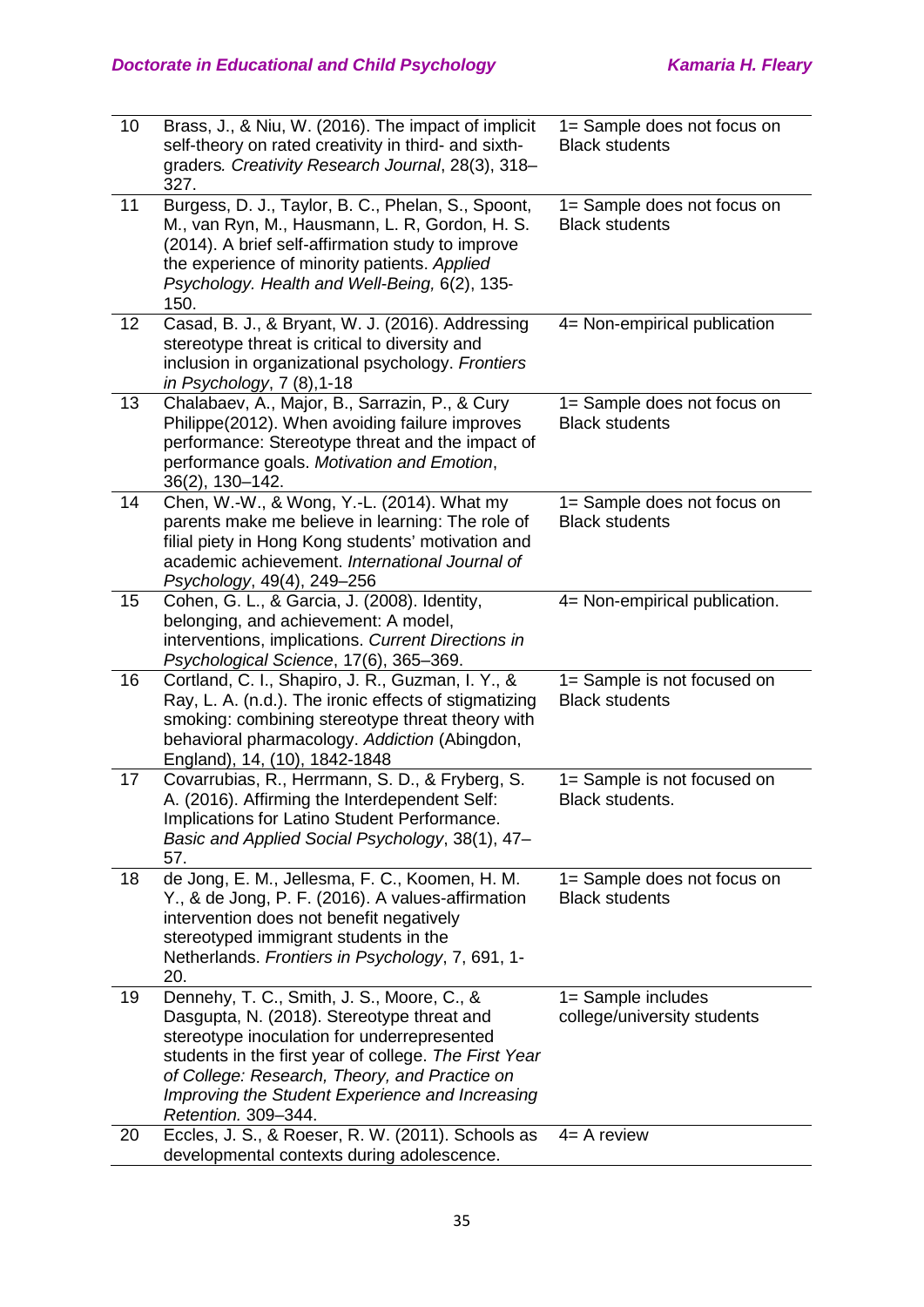|    | Journal of Research on Adolescence, 21(1), 225-<br>241.                                                                                                                                                                                                                                                      |                                                                           |
|----|--------------------------------------------------------------------------------------------------------------------------------------------------------------------------------------------------------------------------------------------------------------------------------------------------------------|---------------------------------------------------------------------------|
| 21 | Feltz, D. L., Schneider, R., Hwang, S., &<br>Skogsberg, N. J. (2013). Predictors of collegiate<br>student-athletes' susceptibility to stereotype<br>threat. Journal of College Student Development,<br>54(2), 184-201.                                                                                       | 1= Sample includes<br>college/university students                         |
| 22 | Froehlich, L., Martiny, S. E., Deaux, K., Goetz, T.,<br>& Mok, S. Y. (2016). Being smart or getting<br>smarter: Implicit theory of intelligence moderates<br>stereotype threat and stereotype lift effects. The<br>British Journal of Social Psychology, 55(3), 564-<br>587.                                 | 1= Sample does not focus on<br><b>Black students</b>                      |
| 23 | Gelbgiser, D., & Alon, S. (2016). Math-oriented<br>fields of study and the race gap in graduation<br>likelihoods at elite colleges. Social Science<br>Research, 58, 150-164.                                                                                                                                 | 1= Sample does not focus on<br>Black students of school age.              |
| 24 | Goyer, J. P., Cohen, G. L., Cook, J. E., Master,<br>A., Apfel, N., Lee, W.,  Walton, G. M. (2019).<br>Targeted identity-safety interventions cause<br>lasting reductions in discipline citations among<br>negatively stereotyped boys. Journal of<br>Personality and Social Psychology, 117(2), 229-<br>259. | 3= The outcomes are non-<br>academic                                      |
| 25 | Griffin, W. (2017). Who is Whistling Vivaldi? How<br>Black football players engage with stereotype<br>threats in college. International Journal of<br>Qualitative Studies in Education, 30(4), 354-369.                                                                                                      | 4= Non-experimental study                                                 |
| 26 | Guzman, L., Goto, S. G., & Wei, K. (2016). Self-<br>control depletion in predominantly white<br>institutions: Intra and intergroup variability in the<br>relations among stigma sensitivity, mental health,<br>and academic motivation. Journal of Social and<br>Clinical Psychology, 35(9), 754-780.        | 4= Non-experimental study<br>(correlational design).                      |
| 27 | Hernandez, P. R., Schultz, P. W., Estrada, M.,<br>Woodcock, A., & Chance, R. C. (2013).<br>Sustaining optimal motivation: A longitudinal<br>analysis of interventions to broaden participation<br>of underrepresented students in STEM. Journal of<br>Educational Psychology, 105(1), 89-107.                | 1= Sample contains<br>college/university students                         |
| 28 | Herrmann, S. D., Adelman, R. M., Bodford, J. E.,<br>Graudejus, O., Okun, M. A., & Kwan, V. S. Y.<br>(2016). The effects of a female role model on<br>academic performance and persistence of women<br>in STEM courses. Basic and Applied Social<br>Psychology, 38(5), 258-268.                               | 1= Sample does not focus on<br>Black students.                            |
| 29 | Ikizer, E. G., & Blanton, H. (2016). Media<br>Coverage of "Wise" Interventions Can Reduce<br>Concern for the Disadvantaged. Journal of<br>Experimental Psychology: Applied, 22(2), 135-<br>147.                                                                                                              | $2=$ The intervention is not<br>focused on self-affirmation<br>exercises. |
| 30 | Inzlicht, M., Aronson, J., & Mendoza-Denton, R.<br>(2009). On being the target of prejudice:<br>Educational implications. Coping with Minority                                                                                                                                                               | 4= Not an empirical study                                                 |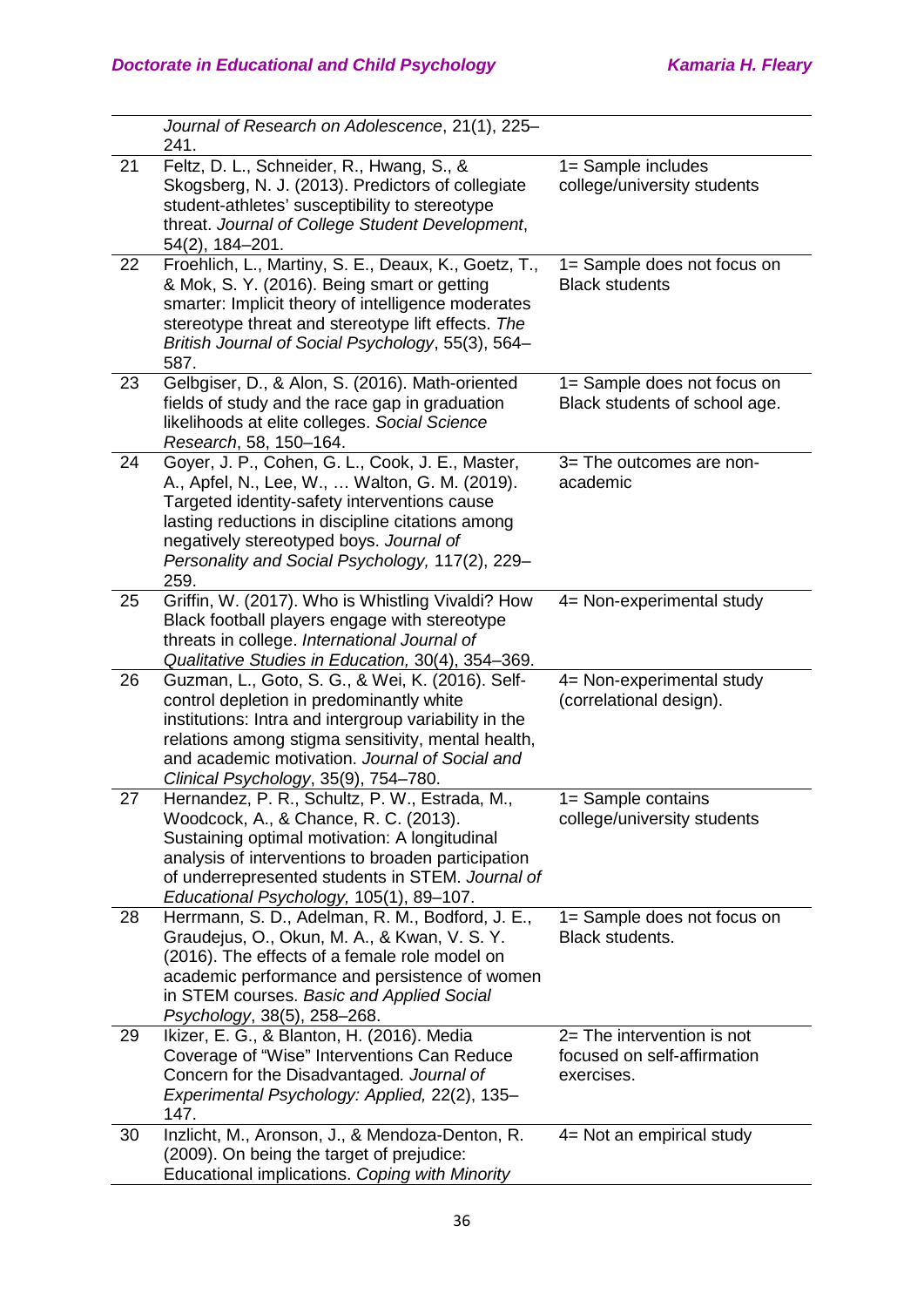|    | Status: Responses to Exclusion and Inclusion.<br>$13 - 37.$                                                                                                                                                                                                                                         |                                                      |
|----|-----------------------------------------------------------------------------------------------------------------------------------------------------------------------------------------------------------------------------------------------------------------------------------------------------|------------------------------------------------------|
| 31 | Isik, U., Tahir, O. El, Meeter, M., Heymans, M.<br>W., Jansma, E. P., Croiset, G., & Kusurkar, R. A.<br>(2018). Factors Influencing Academic Motivation<br>of Ethnic Minority Students: A Review. SAGE<br>Open, 8(2), 1-23                                                                          | $4=$ A review                                        |
| 32 | Johns, M., Schmader, T., & Martens, A. (2005).<br>Knowing is half the battle: teaching stereotype<br>threat as a means of improving women's math<br>performance. Psychological Science, 16(3), 175-<br>179.                                                                                         | 1= Sample does not focus on<br><b>Black students</b> |
| 33 | Johnson-Ahorlu, R. N. (2013). "Our Biggest<br>Challenge Is Stereotypes": Understanding<br>Stereotype Threat and the Academic Experiences<br>of African American Undergraduates. Journal of<br>Negro Education, 82(4), 382-392.                                                                      | 4= Not an empirical study                            |
| 34 | Jordt, H., Eddy, S. L., Brazil, R., Lau, I., Mann, C.,<br>Brownell, S. E. & Freeman, S. (2017). Values<br>affirmation intervention reduces achievement gap<br>between underrepresented minority and white<br>students in introductory biology classes. CBE Life<br>Sciences Education, 16(3), 1-10. | 1= Sample includes<br>college/university students.   |
| 37 | Kolb, A. Y., & Kolb, D. A. (2009). The learning<br>way: Meta-cognitive aspects of experiential<br>learning. Simulation & Gaming, 40(3), 297-327.                                                                                                                                                    | 4= Non-experimental study                            |
| 38 | Massey, D. S., & Probasco, L. (2010). Divergent<br>streams: Race-Gender Achievement Gaps at<br>Selective Colleges and Universities. Du Bois<br>Review, 7(1), 219-246                                                                                                                                | 1= Sample includes<br>college/university students    |
| 39 | Matthes, B., & Stoeger, H. (2018). Influence of<br>parents' implicit theories about ability on parents'<br>learning-related behaviours, children's implicit<br>theories, and children's academic achievement.<br>Contemporary Educational Psychology, 54, 271-<br>280.                              | 1= Sample does not focus on<br><b>Black students</b> |
| 40 | McGee, E. O., & Pearman, F. A. I. I. (2014). Risk<br>and protective factors in mathematically talented<br>Black male students: Snapshots from<br>kindergarten through eighth grade. Urban<br>Education, 49(4), 363-393.                                                                             | 4= Non-experimental study                            |
| 41 | Mendoza-Denton, R., Pietrzak, J., & Downey, G.<br>(2008). Distinguishing Institutional Identification<br>From Academic Goal Pursuit: Interactive Effects<br>of Ethnic Identification and Race-Based Rejection<br>Sensitivity. Journal of Personality and Social<br>Psychology, 95(2), 338-351.      | 1= Sample are not of school<br>age                   |
| 42 | Micari, M., & Pazos, P. (2014). Worrying about<br>what others think: A social-comparison concern                                                                                                                                                                                                    | 1= Sample does not focus on<br><b>Black students</b> |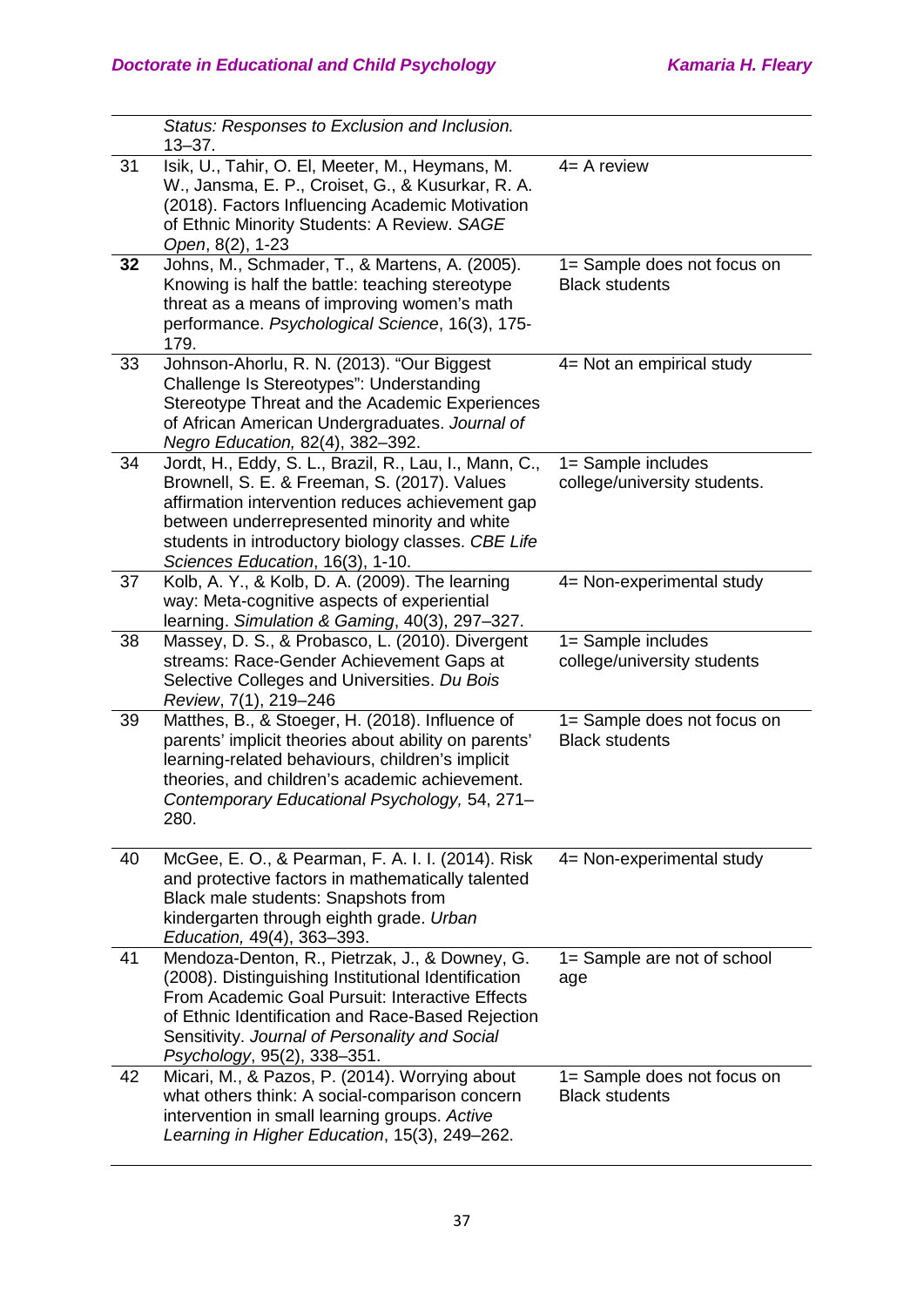| 43 | Nadler, D. R., & Komarraju, M. (2016). Negating<br>stereotype threat: Autonomy support and<br>academic identification boost performance of<br>African American college students. Journal of<br>College Student Development, 57(6), 667-679.                                                                                       | 1= Sample includes<br>college/university students      |
|----|-----------------------------------------------------------------------------------------------------------------------------------------------------------------------------------------------------------------------------------------------------------------------------------------------------------------------------------|--------------------------------------------------------|
| 44 | Nguyen, H.-H. D., & Ryan, A. M. (2008). Does<br>stereotype threat affect test performance of<br>minorities and women? A meta-analysis of<br>experimental evidence. Journal of Applied<br>Psychology, 93(6), 1314-1334.                                                                                                            | $4=$ A meta-analysis                                   |
| 45 | Nisbett, R. E., Aronson, J., Blair, C., Dickens, W.,<br>Flynn, J., Halpern, D. F., & Turkheimer, E. (2012).<br>Intelligence: New findings and theoretical<br>developments. American Psychologist, 67(2),<br>130-159.                                                                                                              | $4=$ A review                                          |
| 46 | Owens, J., & Massey, D. S. (2011). Stereotype<br>threat and college academic performance: A<br>latent variables approach. Social Science<br>Research, 40(1), 150-166.                                                                                                                                                             | 1= Sample includes<br>college/university students      |
| 47 | Petticrew, T. F. (2010). Commentary: South<br>African contributions to the study of intergroup<br>relations. Journal of Social Issues, 66(2), 417-<br>430.                                                                                                                                                                        | $4=$ A commentary                                      |
| 48 | Rattan, A., Savani, K., Komarraju, M., Morrison,<br>M. M., Boggs, C., & Ambady, N. (2018). Meta-lay<br>theories of scientific potential drive<br>underrepresented students' sense of belonging to<br>Science, Technology, Engineering, and<br>Mathematics (STEM). Journal of Personality and<br>Social Psychology, 115(1), 54-75. | 1= Sample does not focus on<br><b>Black students</b>   |
| 49 | Renaud-Dube, A., Guay, F., Talbot, D., Taylor,<br>G., & Koestner, R. (2015). The relations between<br>implicit intelligence beliefs, autonomous academic<br>motivation, and school persistence intentions: A<br>mediation model. Social Psychology of Education:<br>An International Journal, 18(2), 255-272                      | 1= Sample does not focus on<br><b>Black students</b>   |
| 50 | Rydell, R. J., & Boucher, K. L. (2017). Stereotype<br>threat and learning. Advances in Experimental<br>Social Psychology, 81-129.                                                                                                                                                                                                 | 4= Non-experimental<br>publication                     |
| 51 | Salles, A., Mueller, C. M., & Cohen, G. L. (2016).<br>A Values Affirmation Intervention to Improve<br>Female Residents' Surgical Performance. Journal<br>of Graduate Medical Education, 8(3), 378-383.                                                                                                                            | 1= Sample is focused on<br>college/university students |
| 52 | Schleider, J. L., & Weisz, J. R. (2017). Can less<br>be more? The promise (and perils) of single-                                                                                                                                                                                                                                 | 4= Non-experimental<br>publication                     |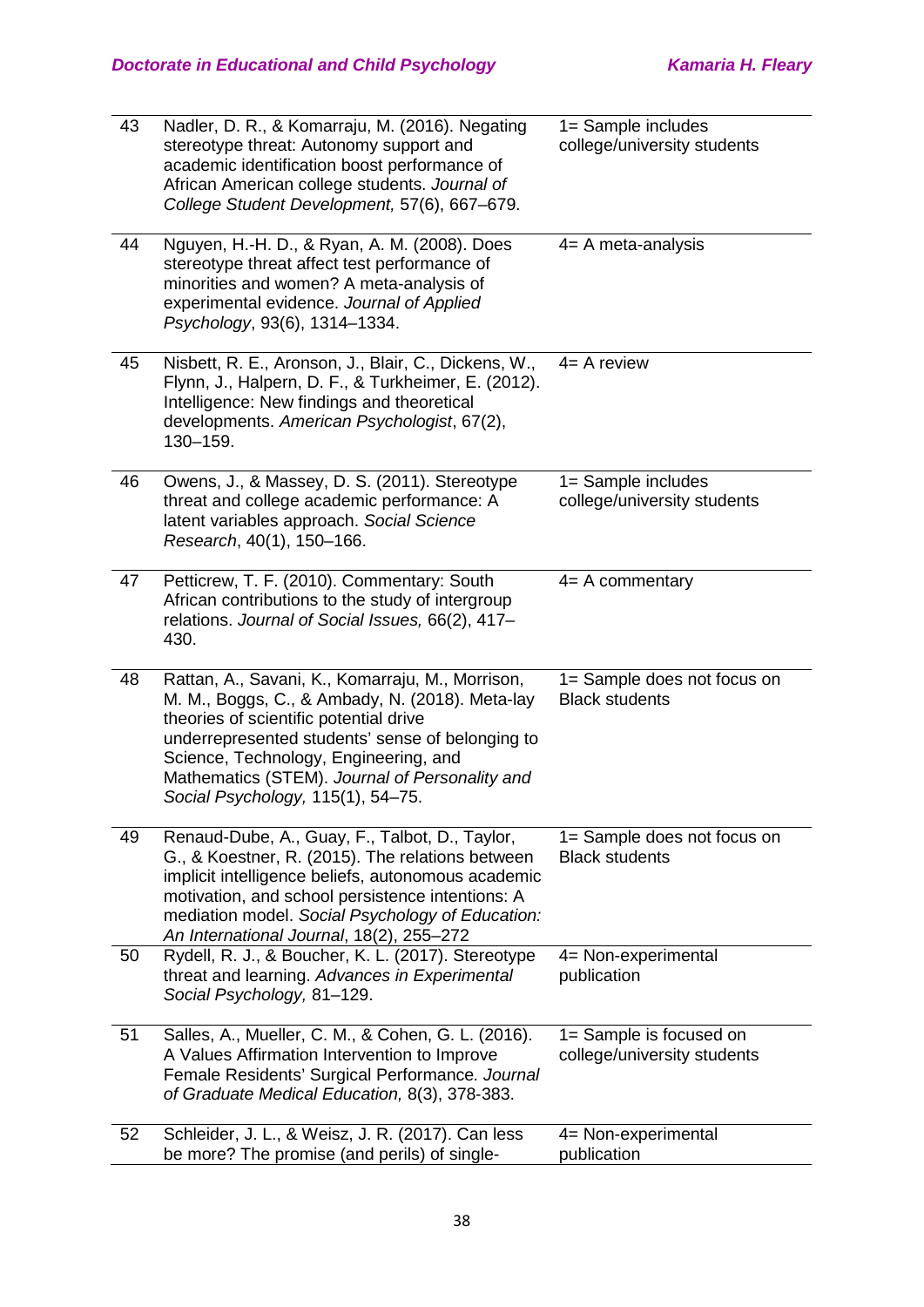session youth mental health interventions. *The Behavior Therapist*, 40(7), 256–261. 53 Schmader, T., & Sedikides, C. (2018). State authenticity as fit to environment: The implications of social identity for fit, authenticity, and selfsegregation. *Personality and Social Psychology Review*, 22(3), 228–259. 4= Non-experimental publication 54 Shuls, J. V. (2018). Raising the Bar on Teacher Quality: Assessing the Impact of Increasing Licensure Exam Cut-Scores. *Educational Policy,* 32(7), 969–992. 1= Sample does not focus on Black students 55 Smith, L. V, & Cokley Leann V (2016). Stereotype threat vulnerability: A psychometric investigation of the Social Identities and Attitudes Scale. *Measurement and Evaluation in Counseling and Development*, 49(2), 145–162. 4= No intervention pertaining to self-affirmation values 56 Steele, C. M. (1997). A Threat in the Air: How Stereotypes Shape Intellectual Identity and Performance. *American Psychologist*, 52(6), 613– 629. 4= Non-experimental publication 57 Steele-Johnson, D., & Leas, K. (2013). Importance of race, gender, and personality in predicting academic performance. *Journal of Applied Social Psychology,* 43(8), 1736–1744. 1= Sample does not focus on school aged Black students 58 Stricker, L. J., & Ward, W. C. (2008). Stereotype threat in applied settings re-examined: A reply. *Journal of Applied Social Psychology,* 38(6), 1656–1663. 4= No intervention included. 59 Taylor, E., & Antony, J. S. (2000). Stereotype threat reduction and wise schooling: Towards the successful socialization of African American doctoral students in education. *Journal of Negro Education*, 69(3), 184–198. 1= Sample does not focus on school-aged Black students 60 Taylor, E., Guy-Walls, P., Wilkerson, P., & Addae, R. (2019). The Historical Perspectives of Stereotypes on African-American Males. *Journal of Human Rights and Social Work,* 4(3), 213–225. 4= Non-experimental publication 61 Teherani, A., Hauer, K. E., Fernandez, A., King, T. E., & Lucey, C. (2018). How small differences in assessed clinical performance amplify to large differences in grades and awards: A cascade with serious consequences for students underrepresented in medicine. *Academic Medicine*, Vol. 93, pp. 1286–1292. 1= Samples does not focus on school-aged Black students 62 Torok, L., Szabo, Z. P., & Toth, L. (2018). A critical review of the literature on academic selfhandicapping: Theory, manifestations, prevention and measurement. *Social Psychology of*  4= Non-experimental publication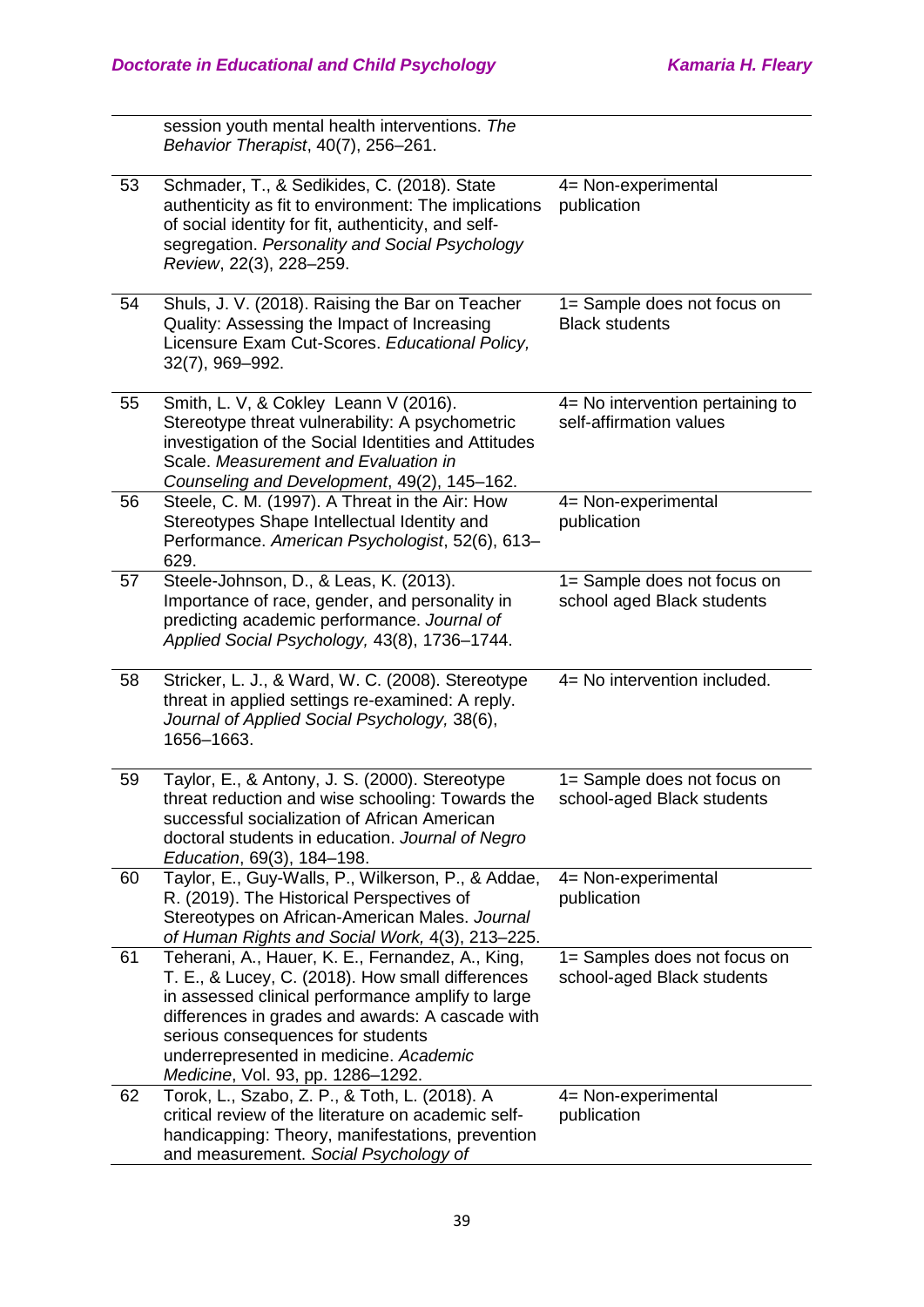|    | Education: An International Journal, 21(5), 1175-<br>1202.                                                                                                                                                                                                                                                                    |                                                           |
|----|-------------------------------------------------------------------------------------------------------------------------------------------------------------------------------------------------------------------------------------------------------------------------------------------------------------------------------|-----------------------------------------------------------|
| 63 | Walton, G. M., & Cohen, G. L. (2007). A question<br>of belonging: Race, social fit, and achievement.<br>Journal of Personality and Social Psychology,<br>$92(1), 82 - 96.$                                                                                                                                                    | 1= Sample does not focus on<br>school-aged Black students |
| 64 | Walton, G. M., Spencer, S. J., & Erman, S.<br>(2013). Affirmative meritocracy. Social Issues and<br>Policy Review, 7(1), 1-35.                                                                                                                                                                                                | 4= Non-experimental<br>publication                        |
| 65 | Wasserberg, M. J. (2014). Stereotype Threat<br>Effects on African American Children in an Urban<br>Elementary School. Journal of Experimental<br>Education, 82(4), 502-517.                                                                                                                                                   | 4= No intervention included                               |
| 66 | Wasserberg, M. J. (2017). Stereotype threat<br>effects on African American and Latina/o<br>Elementary students tested together. Journal for<br>Multicultural Education, 11(1), 51-60.                                                                                                                                         | 4= No intervention included                               |
| 67 | Whaley, A. L. (2018). Advances in stereotype<br>threat research on African Americans: continuing<br>challenges to the validity of its role in the<br>achievement gap. Social Psychology of<br>Education, Vol. 21, pp. 111-137.                                                                                                | 4= Non-experimental<br>publication                        |
| 67 | Wilson, Z. S., Holmes, L., deGravelles, K.,<br>Sylvain, M. R., Batiste, L., Johnson, M. & Warner,<br>I. M. (2012). Hierarchical Mentoring: A<br><b>Transformative Strategy for Improving Diversity</b><br>and Retention in Undergraduate STEM<br>Disciplines. Journal of Science Education and<br>Technology, 21(1), 148-156. | 4= Non-experimental<br>publication                        |
| 68 | Worrell, F. C. (2014). Theories school<br>psychologists should know: Culture and academic<br>achievement. Special Issue: Culture Counts.,<br>51(4), 332-347.                                                                                                                                                                  | 4= Non-experimental<br>publication                        |
| 69 | Zhao, J., & Wang, M. (2014). Mothers' academic<br>involvement and children's achievement:<br>Children's theory of intelligence as a mediator.<br>Learning and Individual Differences, 35, 130-136.                                                                                                                            | 1= Sample does not focus on<br><b>Black students</b>      |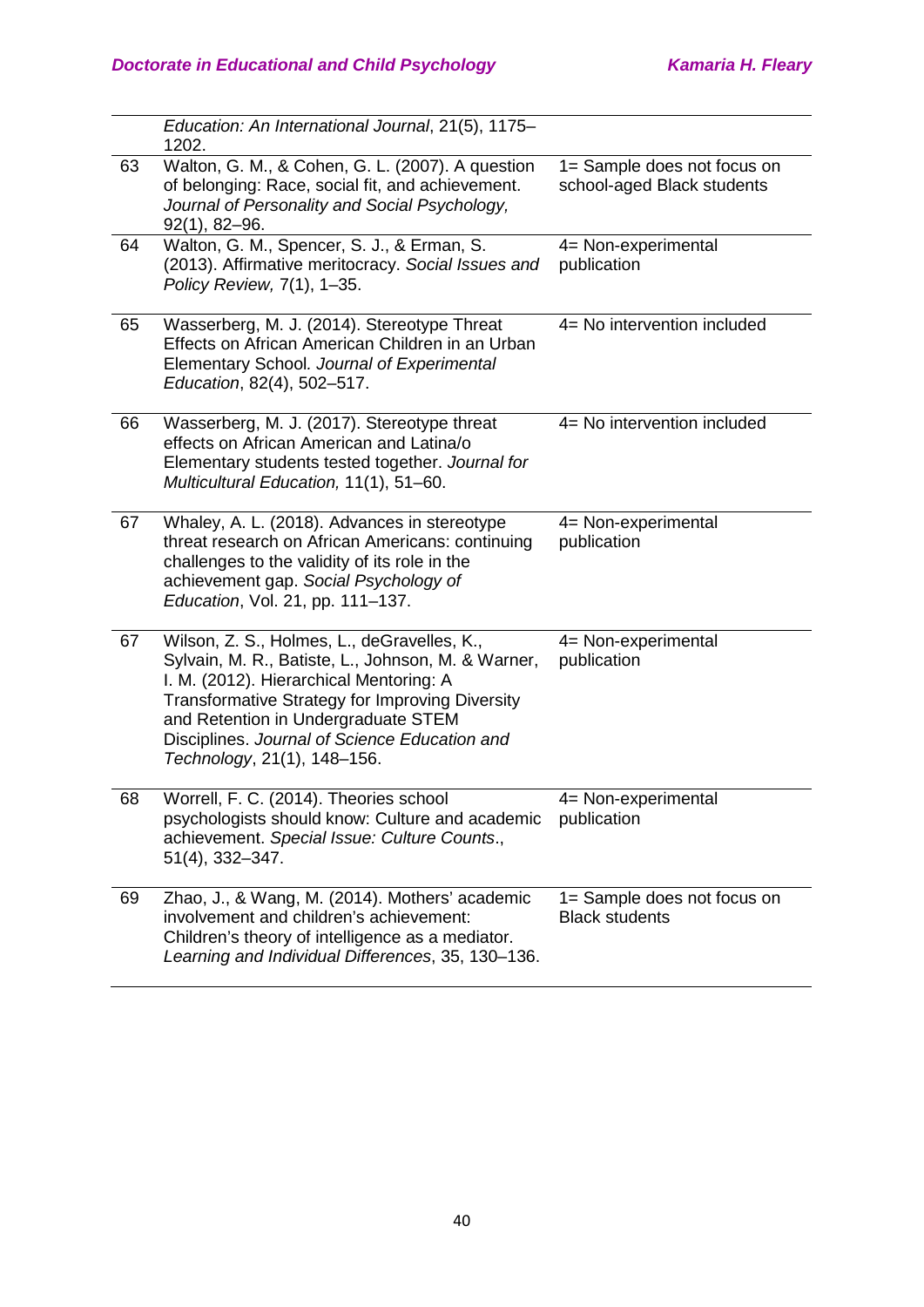### Table 9.

*Studies Excluded at Full Text Review*

|   | Reference                                                                                                                                                                                                                                                                                                                           | Exclusion and Inclusion Criteria Code                               |
|---|-------------------------------------------------------------------------------------------------------------------------------------------------------------------------------------------------------------------------------------------------------------------------------------------------------------------------------------|---------------------------------------------------------------------|
| 1 | Bécares, L., & Priest, N. (2015). Understanding<br>the influence of race/ethnicity, gender, and class<br>on inequalities in academic and non-academic<br>outcomes among Eighth-Grade Students:<br>Findings from an intersectionality approach. PLoS<br>ONE, 10(10), 1-17/                                                           | 4= Non-experimental publication                                     |
| 2 | Burnette, J. L., Russell, M. V., Hoyt, C. L.,<br>Orvidas, K., & Widman, L. (2018). An online<br>growth mindset intervention in a sample of rural<br>adolescent girls. British Journal of Educational<br>Psychology, 88(3), 428-445.                                                                                                 | 1= Sample does not focus on Black<br>students                       |
| 3 | Cole, B., Matheson, K., & Anisman, H. (2007). The<br>moderating role of ethnic identity and social<br>support on relations between well-being and<br>academic performance. Journal of Applied Social<br>Psychology, 37(3), 592-615.                                                                                                 | 3= Outcomes are not focused on<br>measures of academic achievement. |
| 4 | Good, C., Aronson, J., & Inzlicht, M. (2003).<br>Improving adolescents' standardized test<br>performance: An intervention to reduce the effects<br>of stereotype threat. Journal of Applied<br>Developmental Psychology, 24(6), 645-662.                                                                                            | 2= Intervention is not focused on self-<br>affirmation exercises    |
| 5 | Goyer, J. P., Garcia, J., Purdie-Vaughns, V.,<br>Binning, K. R., Cook, J. E., Reeves, S. L. &<br>Cohen, G. L. (2017). Self-affirmation facilitates<br>minority middle schoolers' progress along college<br>trajectories. Proceedings of the National Academy<br>of Sciences of the United States of America,<br>114(29), 7594-7599. | 3= Outcomes are not focused on<br>measures of academic achievement. |
| 6 | Kappes, H. B., Stephens, E. J., & Oettingen, G.<br>(2011). Implicit theories moderate the relation of<br>positive future fantasies to academic outcomes.<br>Journal of Research in Personality, 45(3), 269-<br>278.                                                                                                                 | 1= Sample does not focus on Black<br>students                       |
| 7 | Powers, J. T., Cook, J. E., Purdie-Vaughns, V.,<br>Garcia, J., Apfel, N., & Cohen, G. L. (2016).<br>Changing Environments by Changing Individuals:<br>The Emergent Effects of Psychological<br>Intervention. Psychological Science, 27(2), 150-<br>160.                                                                             | 3= Outcomes are not focused on<br>measures of academic achievement  |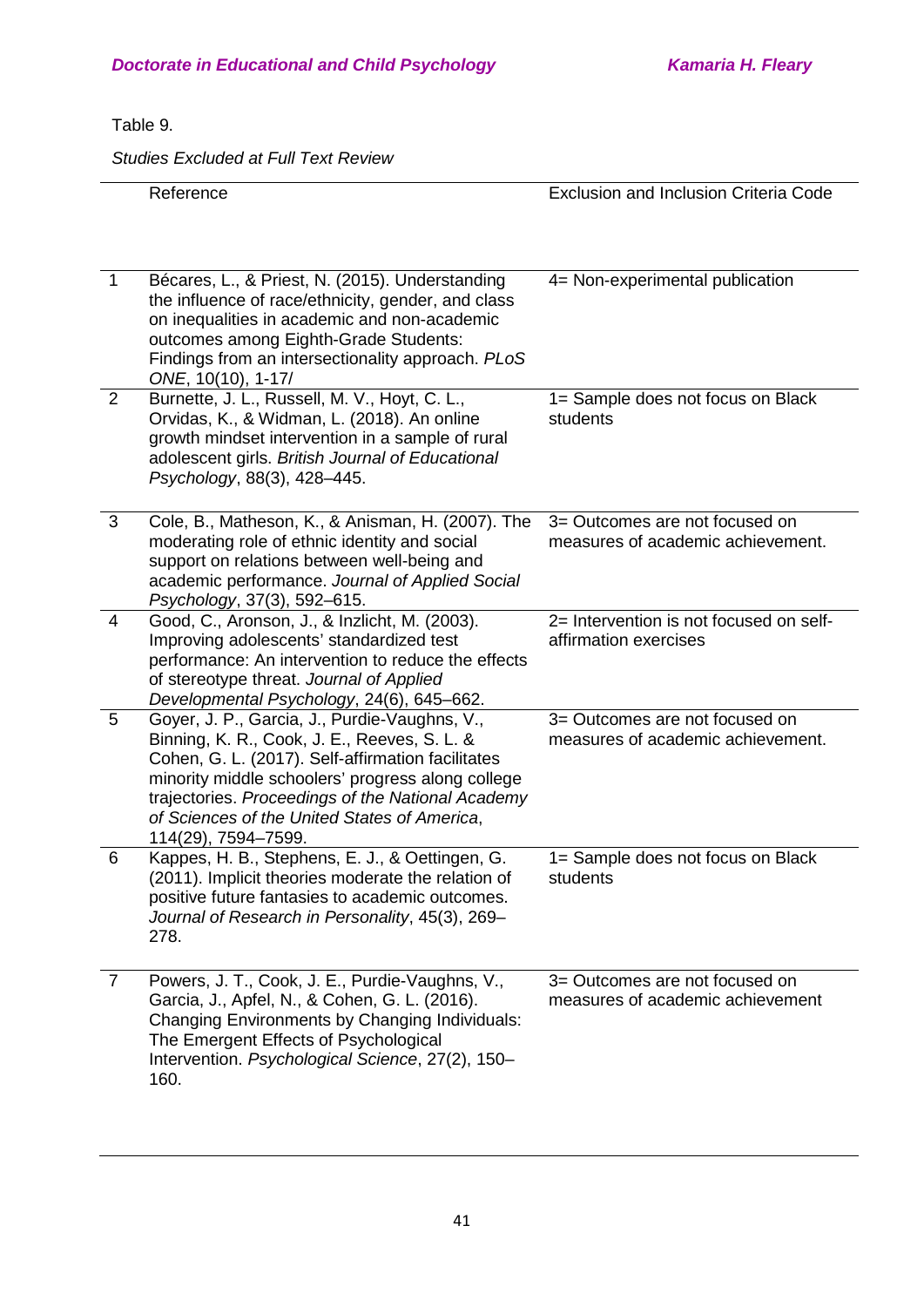| 8  | Rosenthal, H. E. S., Crisp, R. J., & Suen, M. W.<br>(2007). Improving performance expectancies in<br>Stereotypic domains: Task relevance and the<br>reduction of stereotype threat. European Journal<br>of Social Psychology, 37(3), 586-597.                                                                                                            | 1= Sample does not focus on Black<br>students                                                            |
|----|----------------------------------------------------------------------------------------------------------------------------------------------------------------------------------------------------------------------------------------------------------------------------------------------------------------------------------------------------------|----------------------------------------------------------------------------------------------------------|
| 9  | Rozek, C. S., Hanselman, P., Feldman, R. C.,<br>Quast, E. A., Crawford, E. P., Borman, G. D., &<br>(SREE), S. for R. on E. E. (2015). Inside the Black<br>Box of Self-Affirmation: Which Parts of Affirmation<br><b>Exercises Are Critical for Treatment Efficacy?</b><br>Society for Research on Educational<br>Effectiveness. 1-4.                     | 4= The intervention focuses on<br>compliance to the intervention rather<br>than the intervention itself. |
| 10 | Schmidt, A., Canela, C., & (SREE), S. for R. on E.<br>E. (2015). The Behavioral Outcomes of a Self-<br>Affirmation Intervention for Middle School<br>Students. Society for Research on Educational<br>Effectiveness.1-4                                                                                                                                  | 3= Outcome measures are not focused<br>on academic achievement                                           |
| 11 | Shapiro, J. R., Williams, A. M., & Hambarchyan,<br>M. (2013). Are all interventions created equal? A<br>multi-threat approach to tailoring stereotype threat<br>interventions. Journal of Personality and Social<br>Psychology, 104(2), 277-288.                                                                                                         | 1= Sample does not focus on school-<br>aged Black students                                               |
| 12 | Shelvin, K. H., Rivadeneyra, R., & Zimmerman, C.<br>(2014). Stereotype threat in African American<br>children: The role of Black identity and stereotype<br>awareness. Revue Internationale de Psychologie<br>Sociale, 27(3-4), 175-204.                                                                                                                 | 2= No intervention included                                                                              |
| 13 | Sherman, D. K., Hartson, K. A., Binning, K. R.,<br>Purdie-Vaughns, V., Garcia, J., Taborsky-Barba,<br>S. & Cohen, G. L. (2013). Deflecting the trajectory<br>and changing the narrative: How self-affirmation<br>affects academic performance and motivation<br>under identity threat. Journal of Personality and<br>Social Psychology, 104(4), 591-618. | 1= Sample does not focus on Black<br>students.                                                           |
| 14 | Talbert, E., Hofkens, T., & Wang, M. Te. (2019).<br>Does student-centered instruction engage<br>students differently? The moderation effect of<br>student ethnicity. Journal of Educational<br>Research, 112(3), 327-341.                                                                                                                                | 2= The intervention is not focused on<br>self-affirmation exercises                                      |
| 15 | Tarbetsky, A. L., Collie, R. J., & Martin A.J (2016).<br>The role of implicit theories of intelligence and<br>ability in predicting achievement for indigenous<br>(Aboriginal) Australian students. Contemporary<br>Educational Psychology, 47, 61-71.                                                                                                   | 2= The intervention is not focused on<br>self-affirmation exercises                                      |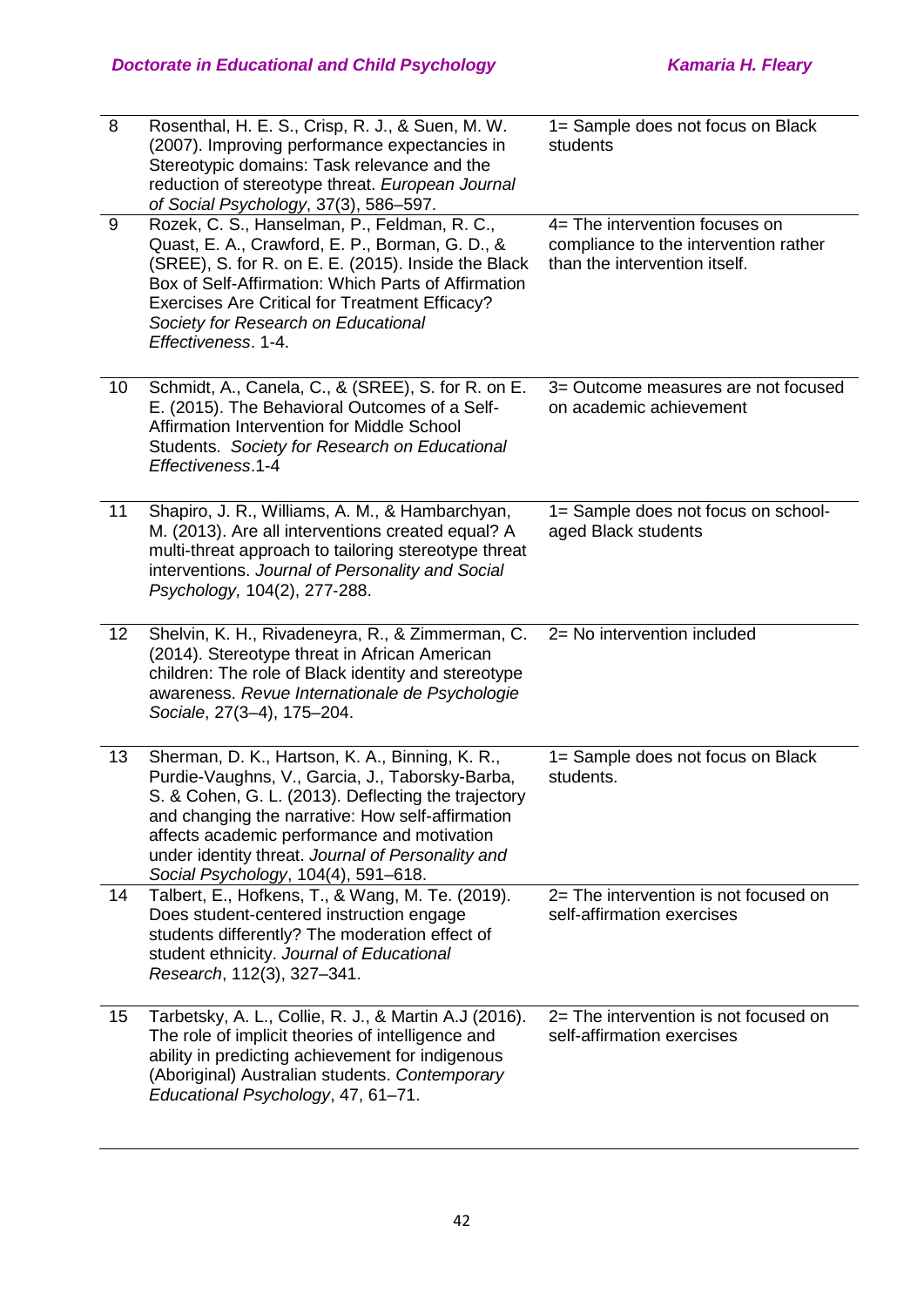| 16 | Walton, G. M., & Cohen, G. L. (2011). A brief<br>social-belonging intervention improves academic<br>and health outcomes of minority students.<br>Science, 331(6023), 1447-1451.                                                                                                                    | 1= Sample does not focus on school-<br>aged Black students            |
|----|----------------------------------------------------------------------------------------------------------------------------------------------------------------------------------------------------------------------------------------------------------------------------------------------------|-----------------------------------------------------------------------|
| 17 | Weber, S., Kronberger, N., & Appel, M. (2018).<br>Immigrant students' educational trajectories: The<br>influence of cultural identity and stereotype threat.<br>Self and Identity, 17(2), 211-235.                                                                                                 | 1= Sample does not focus on school-<br>aged Black students            |
| 18 | Yeager, D. S., Purdie-Vaughns, V., Garcia, J.,<br>Apfel, N., Brzustoski, P., Master, A.,  Cohen, G.<br>L. (2014). Breaking the cycle of mistrust: Wise<br>interventions to provide critical feedback across<br>the racial divide. Journal of Experimental<br>Psychology: General, 143(2), 804-824. | 2= Intervention do not focus on self-<br>affirmation values exercises |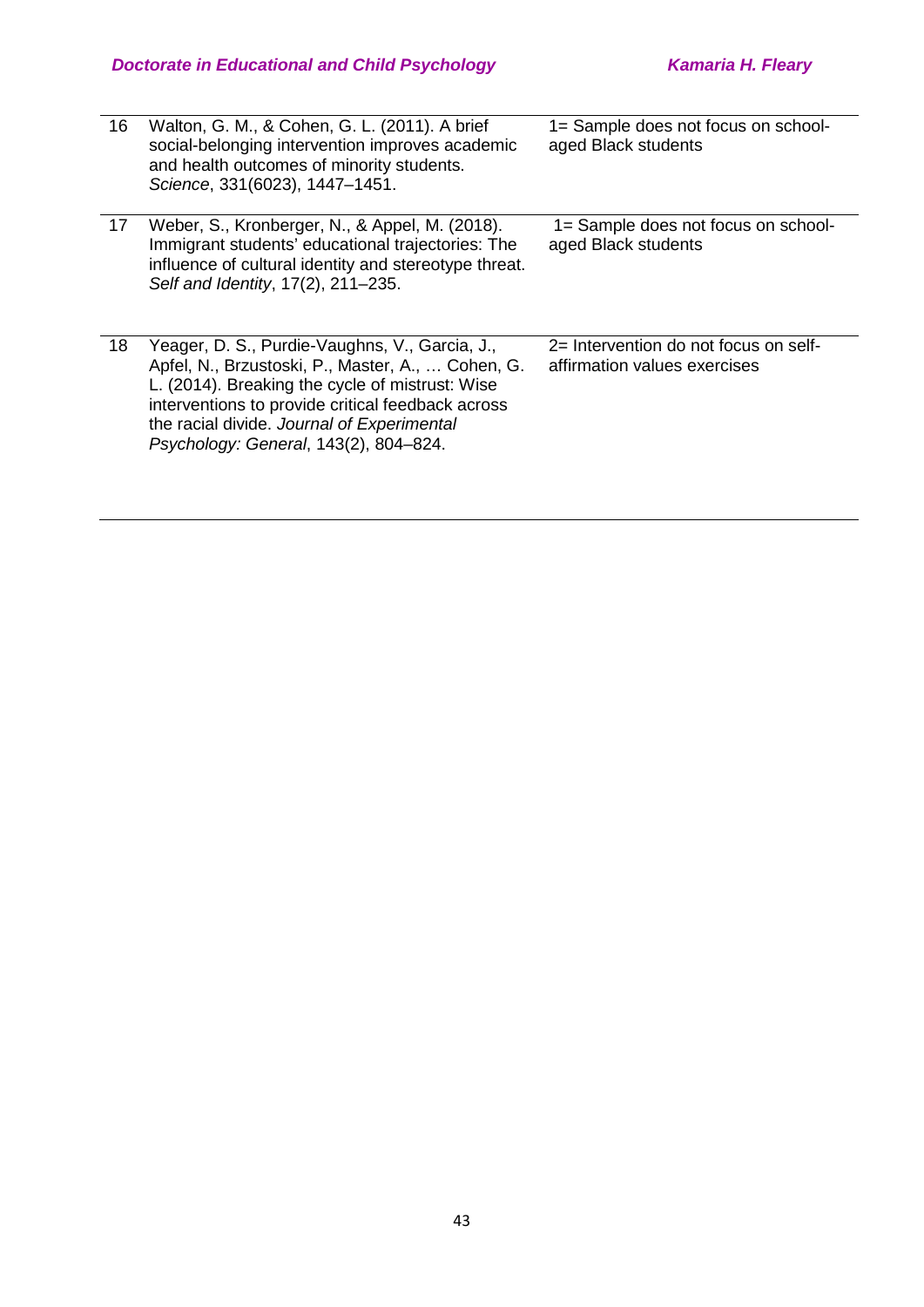Table 10.

| Reference                                                                                                                                                                                                                                                                   | <b>Exclusion and Inclusion Criteria Code</b>                                                                                                        |
|-----------------------------------------------------------------------------------------------------------------------------------------------------------------------------------------------------------------------------------------------------------------------------|-----------------------------------------------------------------------------------------------------------------------------------------------------|
| Borman, G. D., Grigg, J., & Hanselman, P.<br>(2016). An Effort to Close Achievement<br>Gaps at Scale Through Self-Affirmation.                                                                                                                                              | 4= The design has combined Black<br>students with pupils of other ethnicities and<br>analyses does not permit examination of                        |
| <b>Educational Evaluation and Policy Analysis,</b><br>$38(1), 21-42.$                                                                                                                                                                                                       | individual effects.                                                                                                                                 |
| Borman, G. D., Grigg, J., Rozek, C &<br>Hanselman, P (2015). The Sustained<br><b>Effects of a Brief Self-Affirmation</b><br>Intervention on Students' Academic<br>Outcomes across Middle and High School.<br>In Society for Research on Educational<br>Effectiveness. 1-11. | 4= The design has combined Black<br>students with pupils of other ethnicities and<br>analyses does not permit examination of<br>individual effects. |
| Cohen, G. L., Garcia, J., Purdie-Vaughns,<br>V., Apfel, N., & Brzustoski, P. (2009).<br>Recursive processes in self-affirmation:<br>Intervening to close the minority<br>achievement gap. Science, 324(5925),<br>400-403.                                                   | 4= Follow up study combining samples from<br>another study included in the review                                                                   |
| Hanselman, P., Bruch, S. K., Gamoran, A.,<br>& Borman, G. D. (2014). Threat in Context:<br>School Moderation of the Impact of Social<br><b>Identity Threat on Racial/Ethnic</b><br>Achievement Gaps. Sociology of Education,<br>87(2), 106-124.                             | 4= The design has combined Black<br>students with pupils of other ethnicities and<br>analyses does not permit examination of<br>individual effects. |
| Protzko, J., & Aronson, J. (2016). Context<br>Moderates Affirmation Effects on the Ethnic<br>Achievement Gap. Social Psychological<br>and Personality Science, 7(6), 500-507.                                                                                               | 4= The design has combined Black<br>students with pupils of other ethnicities and<br>analyses does not permit examination of<br>individual effects. |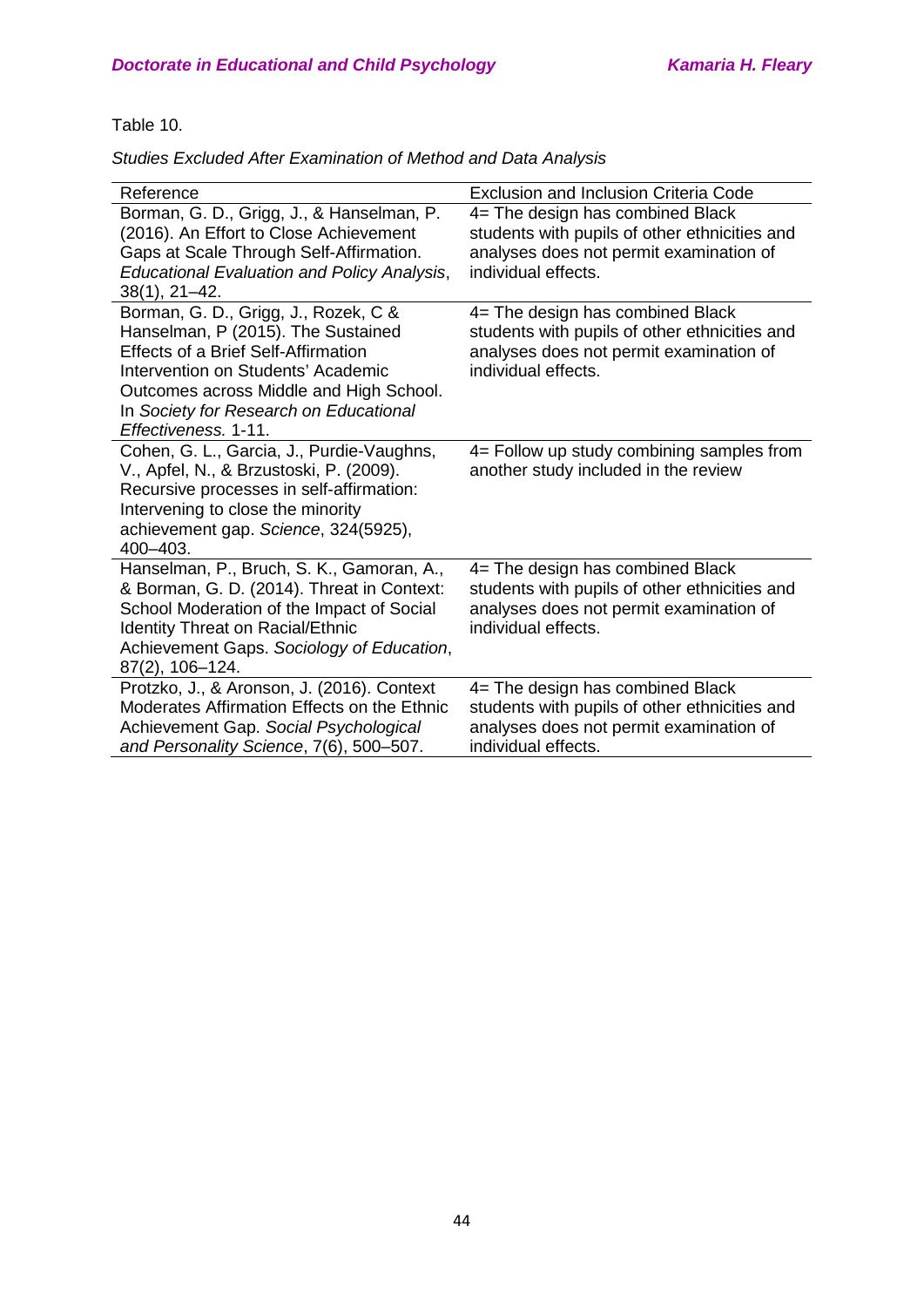### **Appendix B: Weight of Evidence A**

### **Coding Protocol:**

Gersten, R., Fuchs, L. S., Compton, D., Coyne, M., Greenwood, C., & Innocenti, M. S. (2005). Quality indicators for group experimental and quasi-experimental research in special education. *Exceptional Children*, 71(2), 149–164.

*This protocol was adapted to also include the descriptive criteria from the published paper. In addition, I have tailored the questions by providing relevant examples of criteria that should be considered when exploring the concept of stereotype threat. Explanations of the adaptations are italicised.* 

### **Reference of the study:**

Bancroft, A., Bratter, J., & Rowley, K. (2017). Affirmation effects on math scores: The importance of high school track. *Social Science Research*, 64, 319–333.

| <b>ESSENTIAL QUALITY INDICATORS</b>                        |                                                                                                                                                                                                                                         |                                                                                                       |
|------------------------------------------------------------|-----------------------------------------------------------------------------------------------------------------------------------------------------------------------------------------------------------------------------------------|-------------------------------------------------------------------------------------------------------|
|                                                            | A. Quality indicators for describing participants:                                                                                                                                                                                      | <b>Criteria satisfied?</b>                                                                            |
| Criteria 1.                                                | Was sufficient information provided to<br>determine/confirm whether the<br>participants demonstrated the<br>disability (ies) or difficulties<br>presented?                                                                              | <b>Overall Quality Indicator</b><br>Met for criteria 1?<br>⊠ Yes<br>$\Box$ No<br>$\Box$ Partially met |
|                                                            | (For the purpose of this systematic<br>literature review, the focus of this<br>question will be refined to focus on<br>the concept of belonging to an ethnic<br>group susceptible to stereotype<br>threat, as a presenting difficulty). |                                                                                                       |
| <b>Sub questions</b><br>considered<br>within the<br>rating | Individuals included in the study met<br>the requirements of the definition of<br>susceptibility of stereotype threat<br>presented?                                                                                                     | ⊠ Yes<br>$\Box$ No<br>$\Box$ N/A<br>$\Box$ Unknown/Unable to Code                                     |
|                                                            | Additional demographic and socio-<br>economic information provided?<br>(e.g. Ethnicity, Gender, School<br>Demographics/Student Body, Free<br>School Meals etc)                                                                          | ⊠ Yes<br>$\Box$ No<br>$\Box$ N/A<br>□ Unknown/Unable to Code                                          |
|                                                            | Group differences on salient variables<br>and characteristics are presented?                                                                                                                                                            | ⊠Yes<br>$\Box$ N/A<br>$\Box$ Unknown/Unable to Code                                                   |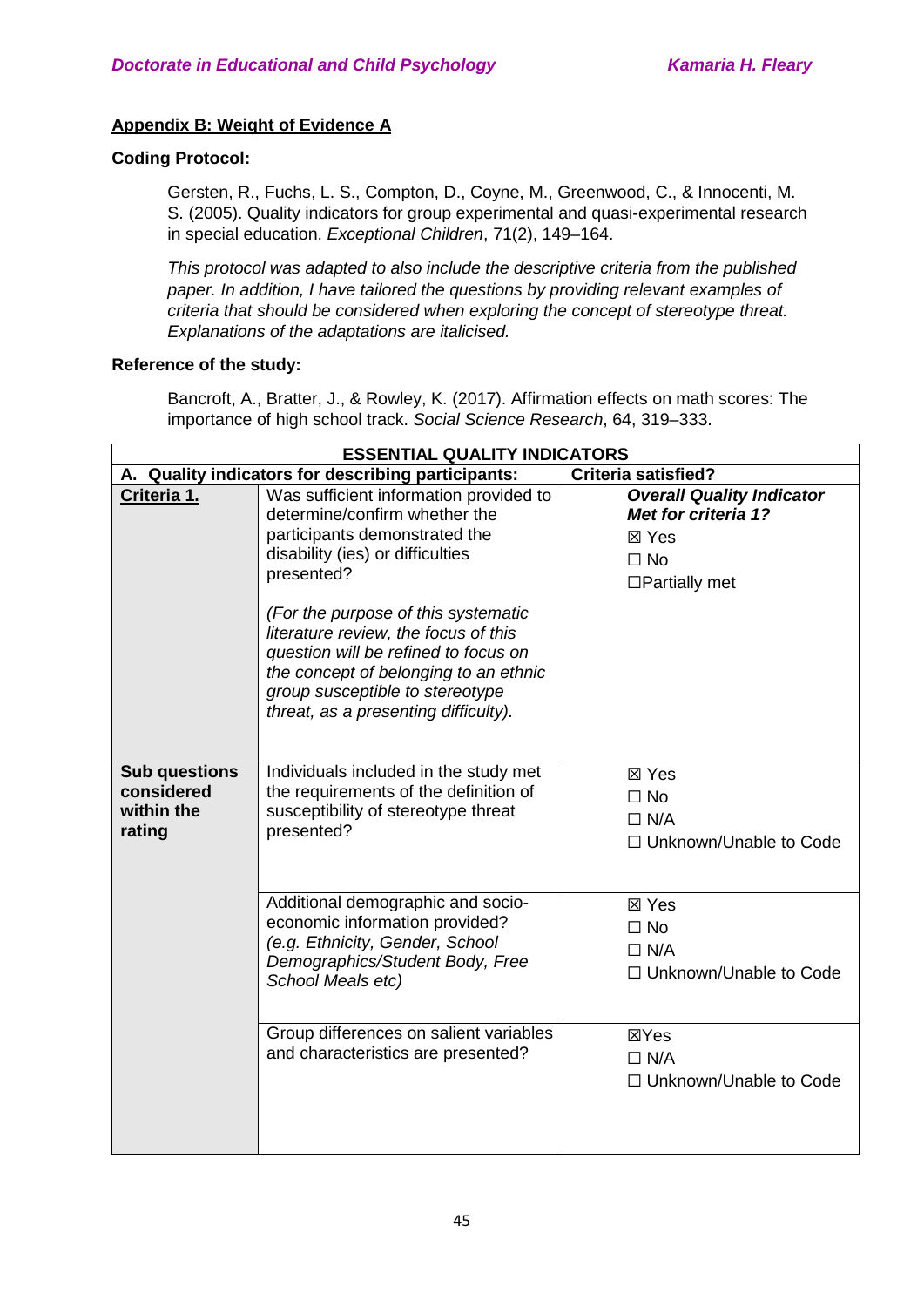| Criteria 2.                                                | Were appropriate procedures used to<br>increase the likelihood that relevant<br>characteristics of participants in the<br>sample were comparable across<br>conditions?                                                                                                                                                                                      | <b>Overall Quality Indicator</b><br><b>Met for Criteria 2?</b><br>$\Box$ Yes<br>$\Box$ No<br>⊠Partially met                                                       |
|------------------------------------------------------------|-------------------------------------------------------------------------------------------------------------------------------------------------------------------------------------------------------------------------------------------------------------------------------------------------------------------------------------------------------------|-------------------------------------------------------------------------------------------------------------------------------------------------------------------|
| <b>Sub questions</b><br>considered<br>within the<br>rating | Participants were randomly assigned<br>to the two conditions?                                                                                                                                                                                                                                                                                               | $\boxtimes$ Yes - within each school<br>$\Box$ No<br>$\Box$ N/A<br>□ Unknown/Unable to Code                                                                       |
|                                                            | Administrators of the intervention are<br>randomly assigned to the two<br>conditions?                                                                                                                                                                                                                                                                       | $\Box$ Yes<br>$\square$ No<br>$\Box N/A$<br>⊠Unknown/Unable to Code                                                                                               |
|                                                            | Participants are matched on salient<br>variables or a stratified assignment<br>procedure is employed?                                                                                                                                                                                                                                                       | $\boxtimes$ Yes - stratified by ethnicity<br>due to unequal groups<br>across schools.<br>$\Box$ No<br>$\Box$ N/A<br>□Unknown/Unable to Code                       |
|                                                            | Attrition rates between the<br>intervention and the comparison<br>group are not substantially different?                                                                                                                                                                                                                                                    | $\Box$ Yes<br>$\Box$ No<br>$\Box$ N/A<br>⊠ Unknown/Unable to Code-<br>although the groups are<br>similar in sample size                                           |
| Criteria 3.                                                | Was sufficient information given<br>characterizing the interventionists or<br>teachers provided? Did it indicate<br>whether they were comparable<br>across conditions?<br>(e.g. all administrators are teachers or<br>researchers, teachers taught the<br>same subjects and whether expertise<br>requirements for delivery of the<br>intervention are met)? | <b>Overall Quality Indicator Met</b><br>for Criteria 3?<br>$\boxtimes$ Yes - all teachers were<br>trained by the researchers<br>$\Box$ No<br>$\Box$ Partially met |
| <b>Comparison Conditions</b>                               | B. Quality indicators for implementation of the Intervention and description of                                                                                                                                                                                                                                                                             |                                                                                                                                                                   |
| Criteria 4.                                                | Was the intervention clearly<br>described and specified?                                                                                                                                                                                                                                                                                                    | <b>Overall Quality Indicator</b><br><b>Met for Criteria 4?</b><br>⊠Yes<br>$\Box$ No                                                                               |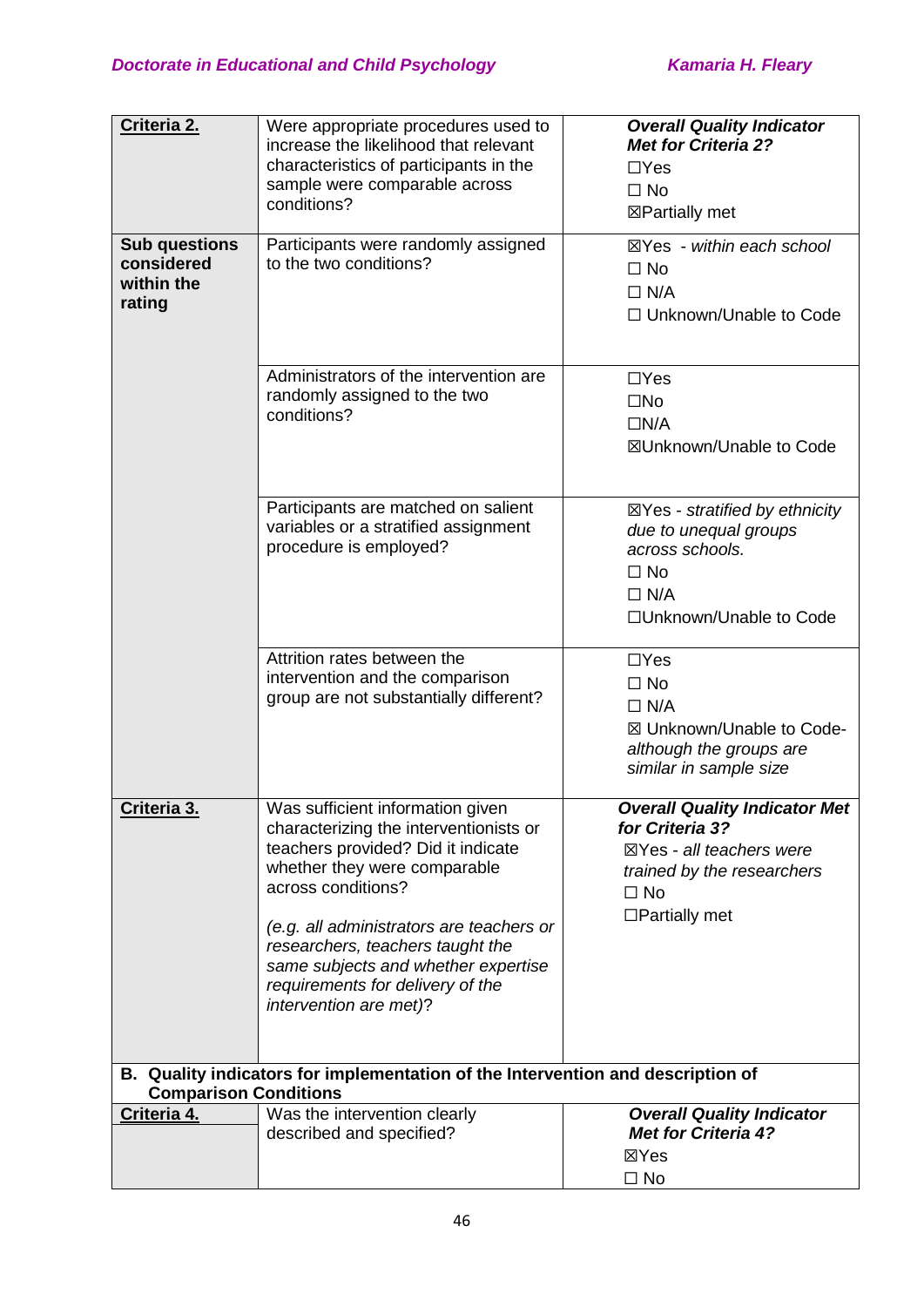|                                                            |                                                                                                                                                                                                                                                                                 | $\Box$ Partially met                                                                                                                                                                                                                   |
|------------------------------------------------------------|---------------------------------------------------------------------------------------------------------------------------------------------------------------------------------------------------------------------------------------------------------------------------------|----------------------------------------------------------------------------------------------------------------------------------------------------------------------------------------------------------------------------------------|
| <b>Sub questions</b><br>considered<br>within the<br>rating | Enough information is provided about<br>the intervention to allow for replication<br>(e.g. conceptual underpinnings,<br>detailed instructional procedures,<br>teachers actions and language, use<br>of instructional material and what<br>students are required to do and day)? | ⊠Yes<br>$\Box$ No<br>$\Box$ N/A<br>□ Unknown/Unable to Code                                                                                                                                                                            |
| Criteria 5.                                                | Was the fidelity of implementation<br>described and assessed?                                                                                                                                                                                                                   | <b>Quality Indicator Met for</b><br>Criteria 5?<br>⊠Yes - teachers were<br>required to report on the<br>success and failure, student<br>enjoyment and suggestions<br>for future implementation<br>$\square$ No<br>$\Box$ Partially met |
| Criteria 6.                                                | Was the nature of services provided<br>in comparison conditions described?                                                                                                                                                                                                      | <b>Quality Indicator Met for</b><br>Criteria 6?<br>⊠Yes<br>$\Box$ No<br>$\Box$ Partially met                                                                                                                                           |
|                                                            | C. Quality indicators for outcome measures                                                                                                                                                                                                                                      |                                                                                                                                                                                                                                        |
| Criteria 7.                                                | Were multiple measures used to<br>provide an appropriate balance<br>between measures closely aligned<br>with the intervention and measures of<br>generalised performance?                                                                                                       | <b>Quality Indicator Met for</b><br>Criteria 7?<br>$\boxtimes$ Yes - two measures of<br>maths skills were used $-A$<br>PSAT maths exam and<br>STAAR algebra exam.<br>$\square$ No<br>$\Box$ Partially met                              |
| Criteria 8.                                                | Were outcomes for capturing the<br>intervention's effect measured at the<br>appropriate times?                                                                                                                                                                                  | <b>Quality Indicator Met for</b><br>Criteria 8?<br>⊠ Yes<br>$\square$ No<br>$\Box$ Partially met                                                                                                                                       |
|                                                            | D. Quality indicators for data analysis                                                                                                                                                                                                                                         |                                                                                                                                                                                                                                        |
| Criteria 9.                                                | Were the data analysis techniques<br>appropriately linked to key research<br>questions and hypotheses? Were<br>they appropriately linked to the unit of<br>analysis in the study?                                                                                               | <b>Quality Indicator Met for</b><br>Criteria 9?<br>⊠Yes<br>$\Box$ No<br>$\Box$ Partially met                                                                                                                                           |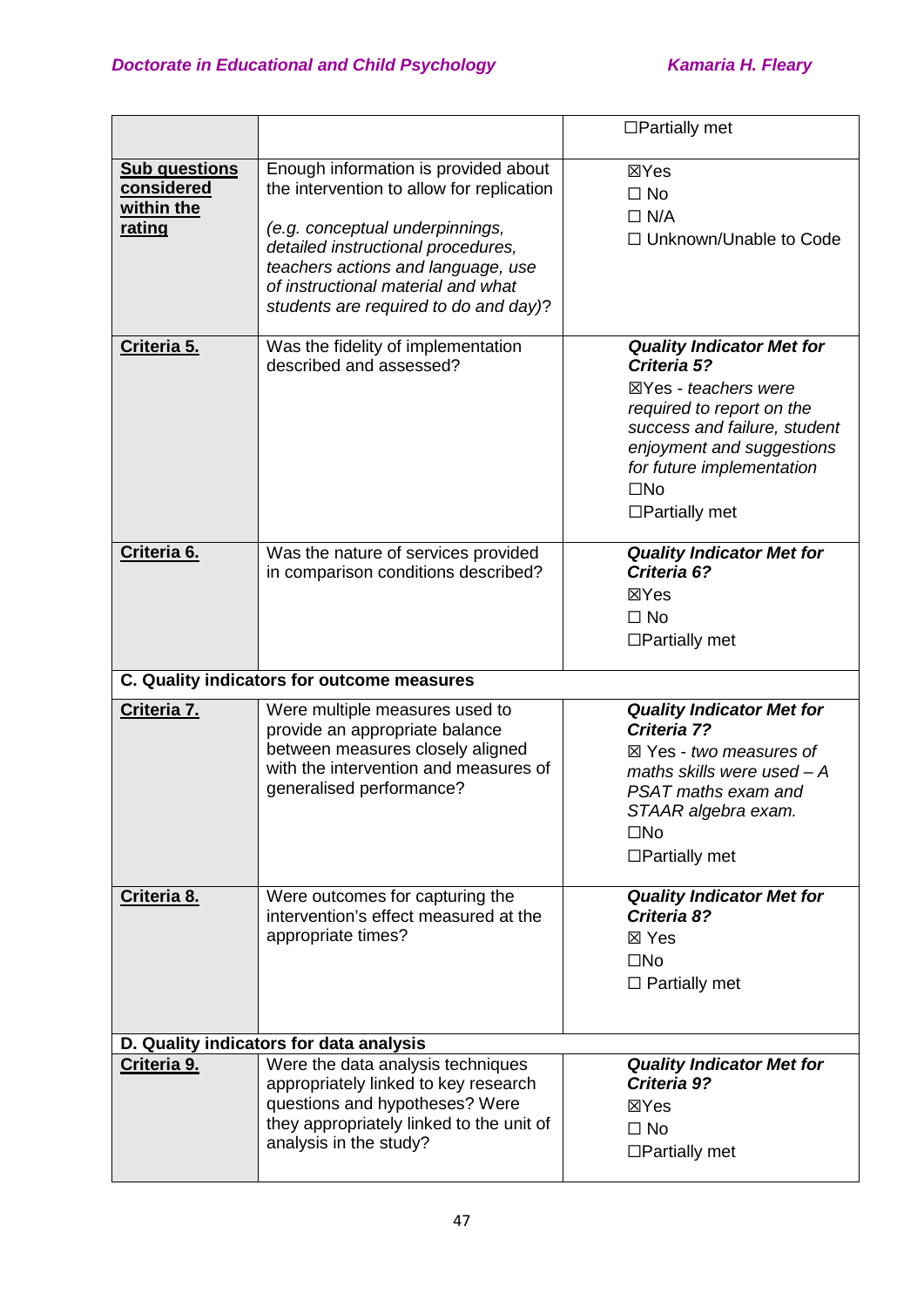| Criteria 10.                                               | Did the research report include not<br>only inferential statistics but also<br>effect size calculations?                                                                                                                                                          | <b>Quality Indicator Met for</b><br>Criteria 10?<br>$\Box$ Yes<br>$\boxtimes$ No - effect sizes not<br>reported, but statistics to<br>compute them are available<br>$\Box$ Partially met |
|------------------------------------------------------------|-------------------------------------------------------------------------------------------------------------------------------------------------------------------------------------------------------------------------------------------------------------------|------------------------------------------------------------------------------------------------------------------------------------------------------------------------------------------|
|                                                            | <b>DESIRABLE QUALITY INDICATORS</b>                                                                                                                                                                                                                               |                                                                                                                                                                                          |
| Criteria 11.                                               | Was data available on attrition rates<br>among intervention samples? Was<br>severe overall attrition documented?<br>If so, is attrition comparable across<br>samples? Is overall attrition less than<br>30%?                                                      | <b>Overall Quality Indicator</b><br><b>Met for Criteria 11?</b><br>$\Box$ Yes<br>$\square$ No<br>$\Box$ N/A<br>⊠Unknown/Unable to Code                                                   |
| Criteria 12.                                               | Did the study provide not only internal<br>consistency reliability but also test-<br>retest reliability and interrater<br>reliability (when appropriate) for<br>outcome measures?                                                                                 | <b>Overall Quality Indicator</b><br><b>Met for Criteria 12?</b><br>$\Box$ Yes<br>⊠No<br>$\Box$ Partially met                                                                             |
| <b>Sub questions</b><br>considered<br>within the<br>rating | Were data collectors and/or scorers<br>blind to study conditions and equally<br>(un)familiar to examinees across<br>study conditions?                                                                                                                             | $\Box$ Yes<br>$\Box$ No<br>$\Box$ N/A<br>⊠Unknown/Unable to Code                                                                                                                         |
| Criteria 13.                                               | Were outcomes for capturing the<br>intervention's effect measured<br>beyond an immediate post-test?                                                                                                                                                               | <b>Overall Quality Indicator</b><br><b>Met for Criteria 13?</b><br>⊠ Yes<br>$\Box$ No<br>$\Box$ N/A<br>□ Unknown/Unable to Code                                                          |
| Criteria 14.                                               | Was evidence of the criterion-related<br>validity and construct validity of the<br>measures provided?                                                                                                                                                             | <b>Overall Quality Indicator</b><br><b>Met for Criteria 14?</b><br>$\Box$ Yes<br>$\boxtimes$ No<br>$\Box$ N/A<br>□ Unknown/Unable to Code                                                |
| Criteria 15.                                               | Did the research team assess not<br>only surface features of fidelity<br>implementation (e.g. number of<br>minutes allocated to the intervention<br>or teacher/interventionist following<br>procedures specified), but also<br>examine quality of implementation? | <b>Overall Quality Indicator</b><br><b>Met for Criteria 15?</b><br>$\Box$ Yes<br>$\boxtimes$ No<br>$\Box$ N/A<br>$\Box$ Unknown/Unable to Code                                           |
| Criteria 16.                                               | Was any documentation of the nature<br>of instruction or series provided in<br>comparison conditions?                                                                                                                                                             | <b>Overall Quality Indicator</b><br><b>Met for Criteria 16?</b><br>⊠ Yes<br>$\square$ No                                                                                                 |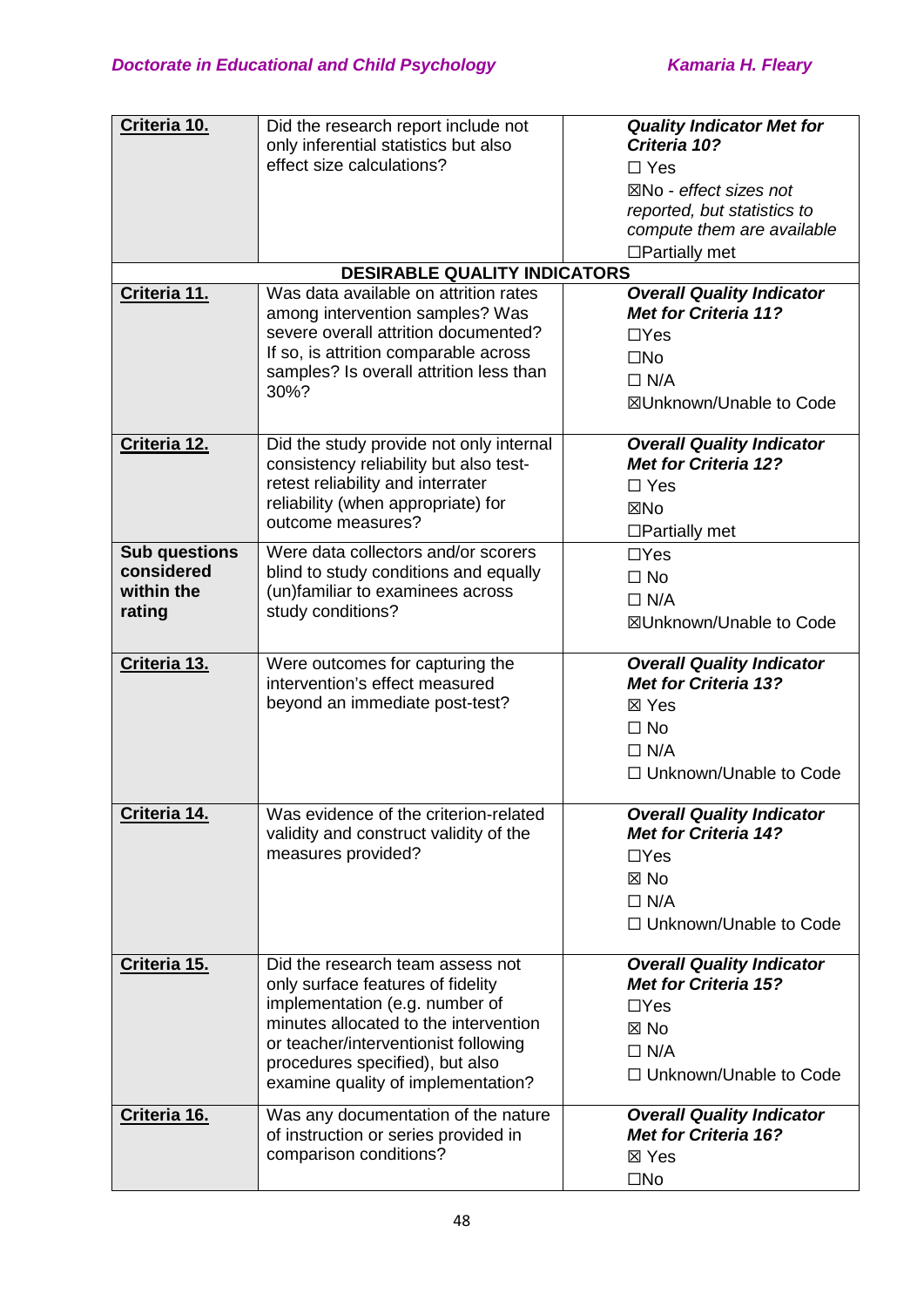|              |                                                                                                                          | $\Box$ N/A<br>$\Box$ Unknown/Unable to Code                                                                                                 |
|--------------|--------------------------------------------------------------------------------------------------------------------------|---------------------------------------------------------------------------------------------------------------------------------------------|
| Criteria 17. | Did the research report include actual<br>audio or videotape excerpts that<br>capture the nature of the<br>intervention? | <b>Overall Quality Indicator</b><br><b>Met for Criteria 17?</b><br>$\Box$ Yes<br>⊠No<br>$\Box$ N/A<br>$\Box$ Unknown/Unable to Code         |
| Criteria 18. | Were results presented in a clear,<br>coherent fashion?                                                                  | <b>Overall Quality Indicator</b><br><b>Met for Criteria 18?</b><br><b>X</b> Yes<br>$\Box$ No<br>$\Box$ N/A<br>$\Box$ Unknown/Unable to Code |

|                                                                                                                                                            |                 | 1=Low Quality<br>(Less than 9 of<br>the Essential<br><b>Quality Indicators</b><br>are met. Even if<br>more than one<br>Desirable<br>Indicator is met,<br>the study is still<br>ranked as Low<br>Quality) | 2=Acceptable<br><b>Quality</b><br>(9 or more of the<br><b>Essential Quality</b><br>indicators are met<br>and at least one, but<br>not more than three<br>of the Desirable<br><i>Indicators</i> ) | $3 = High$<br>Quality<br>(9 or more of<br>the Essential<br>Quality<br><i>indicators met</i><br>and at least 4<br>of the<br>Desirable<br>Indicators) | <b>Overall</b><br><b>Evidence</b><br>Rating<br>$(1-3)$ |
|------------------------------------------------------------------------------------------------------------------------------------------------------------|-----------------|----------------------------------------------------------------------------------------------------------------------------------------------------------------------------------------------------------|--------------------------------------------------------------------------------------------------------------------------------------------------------------------------------------------------|-----------------------------------------------------------------------------------------------------------------------------------------------------|--------------------------------------------------------|
| <b>Number of</b><br><b>Essential</b><br>Quality<br><b>Indicators</b><br>Met<br><b>Number of</b><br><b>Desirable</b><br>Quality<br><b>Indicators</b><br>Met | (8/10)<br>(3/8) | X                                                                                                                                                                                                        |                                                                                                                                                                                                  |                                                                                                                                                     | 1                                                      |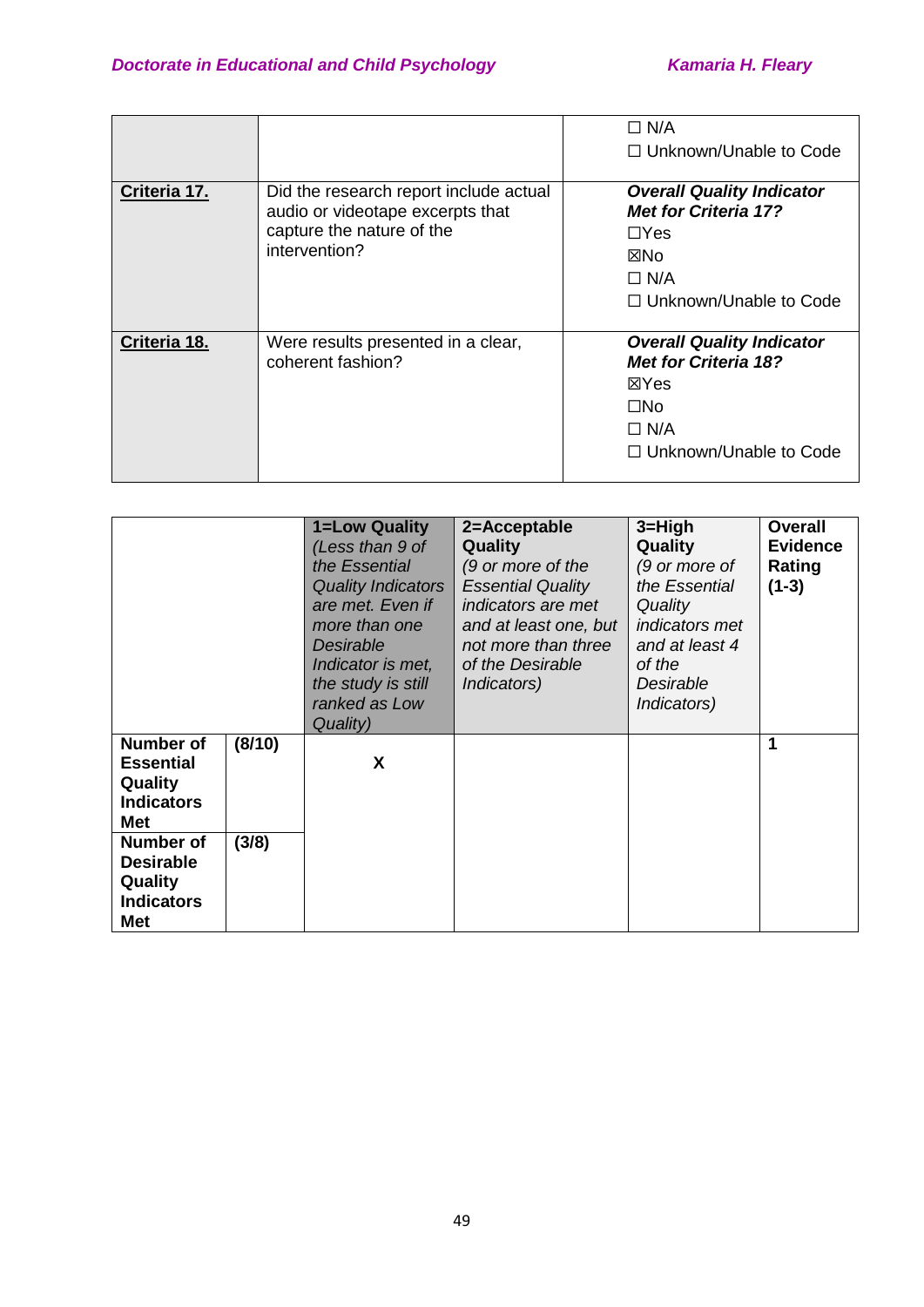## **Appendix C: Weight of Evidence B**

Appropriateness of the study design to answering the review question on the effectiveness of values-affirmation interventions in raising achievement outcomes of Black students based on Petticrew and Roberts (2003) typology of evidence.

| <b>WOE B Rating and Criteria</b>                                                                                                                                                                                                                                                                                                                                             |                                                                                                                                                                                                                                                                                                                  |                                                                                                                                                                                                                                                                                                                                     |  |  |
|------------------------------------------------------------------------------------------------------------------------------------------------------------------------------------------------------------------------------------------------------------------------------------------------------------------------------------------------------------------------------|------------------------------------------------------------------------------------------------------------------------------------------------------------------------------------------------------------------------------------------------------------------------------------------------------------------|-------------------------------------------------------------------------------------------------------------------------------------------------------------------------------------------------------------------------------------------------------------------------------------------------------------------------------------|--|--|
| $HIGH = 3$<br><b>Randomized Control Trials</b><br>(at student level) with:<br>- An appropriate<br>control group (which<br>also contains Black<br>students for direct<br>comparison),<br>undertaking a similar<br>non self- affirmation<br>writing task.<br>- Measures collected<br>for both pre and post<br>values affirmation<br>intervention and the<br>control condition. | $MEDIUM = 2$<br>Quasi Experimental Study<br>(Non-random assignment)<br>with:<br>An appropriate control<br>group<br>Pre and post measures<br>of the self-affirmation<br>values intervention and<br>the control condition<br>Indication of assessing<br>difference between<br>groups before<br>intervention occurs | $LOW = 1$<br>Qualitative, Single Case and<br>Non-Experimental Designs as<br>these do not allow for<br>effectiveness of an intervention<br>to be measured appropriately. In<br>addition studies which have:<br>- No pre-post measures<br>- No control groups<br>- Small sample sizes such as<br>single case experimental<br>designs. |  |  |
| <b>Study</b>                                                                                                                                                                                                                                                                                                                                                                 | <b>WOE B Rating given</b>                                                                                                                                                                                                                                                                                        |                                                                                                                                                                                                                                                                                                                                     |  |  |
| Bancroft et al. (2017)                                                                                                                                                                                                                                                                                                                                                       | $3 = HIGH$                                                                                                                                                                                                                                                                                                       |                                                                                                                                                                                                                                                                                                                                     |  |  |
| Binning et al. (2019)                                                                                                                                                                                                                                                                                                                                                        | $3 = HIGH$                                                                                                                                                                                                                                                                                                       |                                                                                                                                                                                                                                                                                                                                     |  |  |
| Bowen et al. (2013)                                                                                                                                                                                                                                                                                                                                                          | $3 = HIGH$                                                                                                                                                                                                                                                                                                       |                                                                                                                                                                                                                                                                                                                                     |  |  |
| Bratter et al. (2016)                                                                                                                                                                                                                                                                                                                                                        | $3 = HIGH$                                                                                                                                                                                                                                                                                                       |                                                                                                                                                                                                                                                                                                                                     |  |  |
| Cohen et al. (2006)                                                                                                                                                                                                                                                                                                                                                          | $3 = HIGH$                                                                                                                                                                                                                                                                                                       |                                                                                                                                                                                                                                                                                                                                     |  |  |
| Shnabel et al. (2013)                                                                                                                                                                                                                                                                                                                                                        | $2.5 =$ SOMEWHAT HIGH                                                                                                                                                                                                                                                                                            |                                                                                                                                                                                                                                                                                                                                     |  |  |
|                                                                                                                                                                                                                                                                                                                                                                              | *due to randomisation at the                                                                                                                                                                                                                                                                                     |                                                                                                                                                                                                                                                                                                                                     |  |  |
|                                                                                                                                                                                                                                                                                                                                                                              | class level                                                                                                                                                                                                                                                                                                      |                                                                                                                                                                                                                                                                                                                                     |  |  |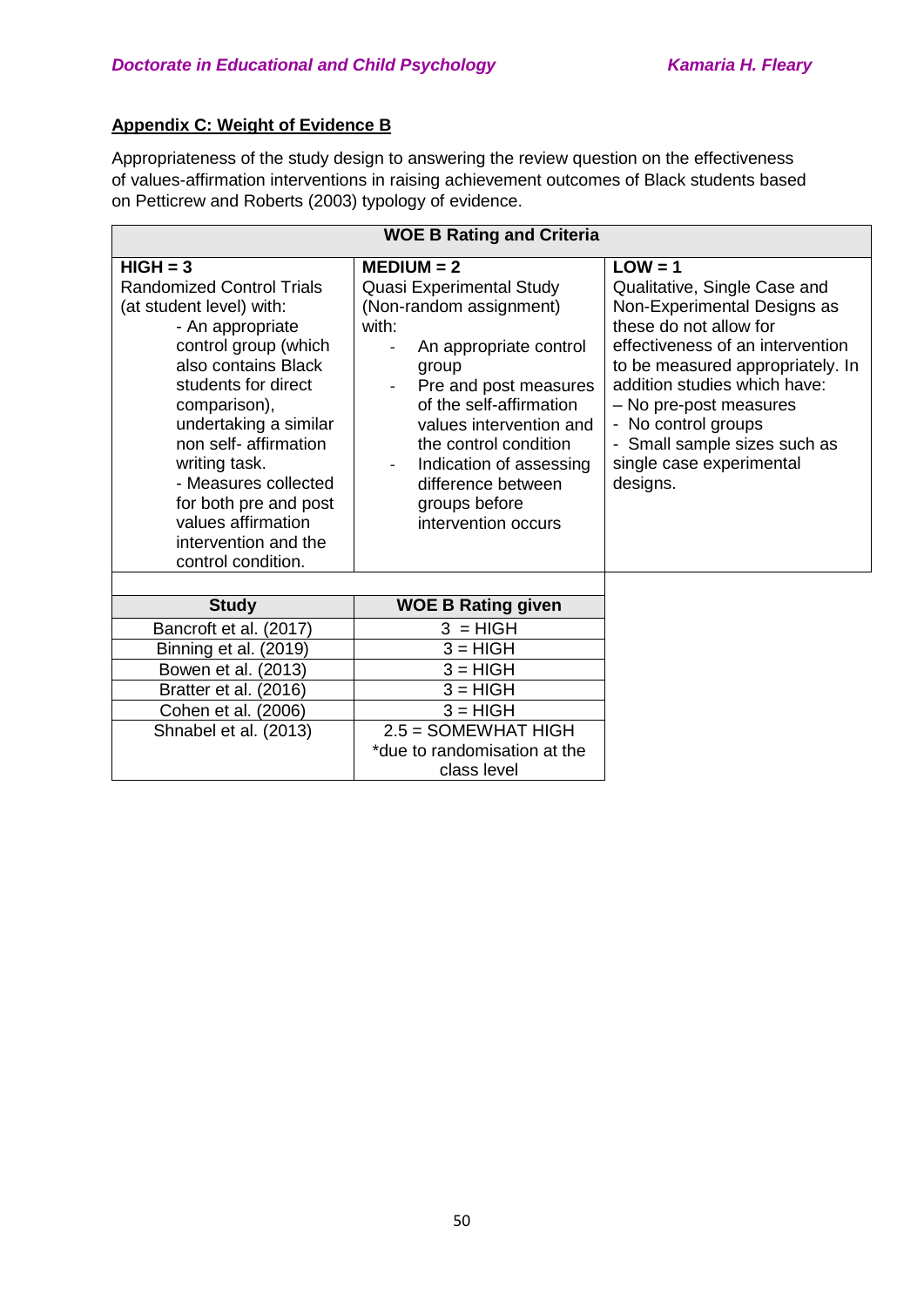## **Appendix D: Weight of Evidence C**

Relevance of the focus of the study to the review question.

| <b>Criteria</b>                        | <b>WOE C Rating and</b><br><b>Descriptor</b>                                                                                                                                                                                                                                                                                                                                                                                                                                                                                                                              | <b>Rationale</b>                                                                                                                                                                                                                                                                                                                                                                                                                                                                                                                                                                                                                                                                                                                  |
|----------------------------------------|---------------------------------------------------------------------------------------------------------------------------------------------------------------------------------------------------------------------------------------------------------------------------------------------------------------------------------------------------------------------------------------------------------------------------------------------------------------------------------------------------------------------------------------------------------------------------|-----------------------------------------------------------------------------------------------------------------------------------------------------------------------------------------------------------------------------------------------------------------------------------------------------------------------------------------------------------------------------------------------------------------------------------------------------------------------------------------------------------------------------------------------------------------------------------------------------------------------------------------------------------------------------------------------------------------------------------|
| A) Implementation of the               | $3 = HIGH$                                                                                                                                                                                                                                                                                                                                                                                                                                                                                                                                                                | In order to be able to                                                                                                                                                                                                                                                                                                                                                                                                                                                                                                                                                                                                                                                                                                            |
| intervention                           | One clear self-affirmation<br>values intervention writing<br>task and a control writing<br>task. The intervention<br>occurs on more than one<br>occasion throughout the                                                                                                                                                                                                                                                                                                                                                                                                   | evaluate the specific<br>effectiveness of the self-<br>affirmation values<br>intervention, it cannot have<br>been combined with other<br>interventions. Whilst the                                                                                                                                                                                                                                                                                                                                                                                                                                                                                                                                                                |
|                                        | school year<br>2= MEDIUM<br>One self-affirmation<br>intervention implemented at<br>one time point in the school<br>year                                                                                                                                                                                                                                                                                                                                                                                                                                                   | literature has not developed<br>a conclusive specification on<br>how many sessions the self-<br>affirmation intervention<br>should occur for, some<br>researchers have critiqued<br>the confidence in a brief                                                                                                                                                                                                                                                                                                                                                                                                                                                                                                                     |
|                                        | $1 = LOW$<br>More than one intervention<br>implemented alongside self-<br>affirmation interventions<br>which are not individually<br>reported upon.                                                                                                                                                                                                                                                                                                                                                                                                                       | one-time intervention having<br>dramatic effects upon<br>academic achievement<br>(Bowen et al. 2013). Thus,<br>studies which employ the<br>intervention at more than<br>one time point will receive<br>higher ratings.                                                                                                                                                                                                                                                                                                                                                                                                                                                                                                            |
| B) Sample and context of<br>the school | $3 = HIGH$<br>The sample contains<br>students from schools<br>where the composition of<br>ethnic groups in the overall<br>student body is<br>heterogeneous.<br>2= MEDIUM<br>The sample contains<br>students from a combination<br>of schools which contribute<br>to the overall sample of<br>ethnic groups being<br>heterogeneous<br>$1 = LOW$<br>The sample is comprised of<br>students from schools that<br>are comprised of<br>predominantly one main<br>ethnic group and this is NOT<br>combined with other<br>samples for heterogeneity<br>and/or the details on the | Evidence in the analyses<br>carried out by Bratter et al.<br>(2016) has found that self-<br>affirmation interventions can<br>have reverse effects;<br>demonstrating a trend of<br>decreasing academic<br>achievement for Black<br>students in schools with a<br>student body that is<br>predominantly comprised of<br>a majority of Black students.<br>In reference to stereotype<br>threat, Hanselman et al.<br>(2014) evidence that<br>experiences of stereotype<br>threat most often occur in<br>contexts where there exists<br>a salience of a marginalised<br>group. This may be most<br>likely in school contexts<br>whereby the student body is<br>not predominantly<br>comprised of Black<br>students. Therefore, studies |